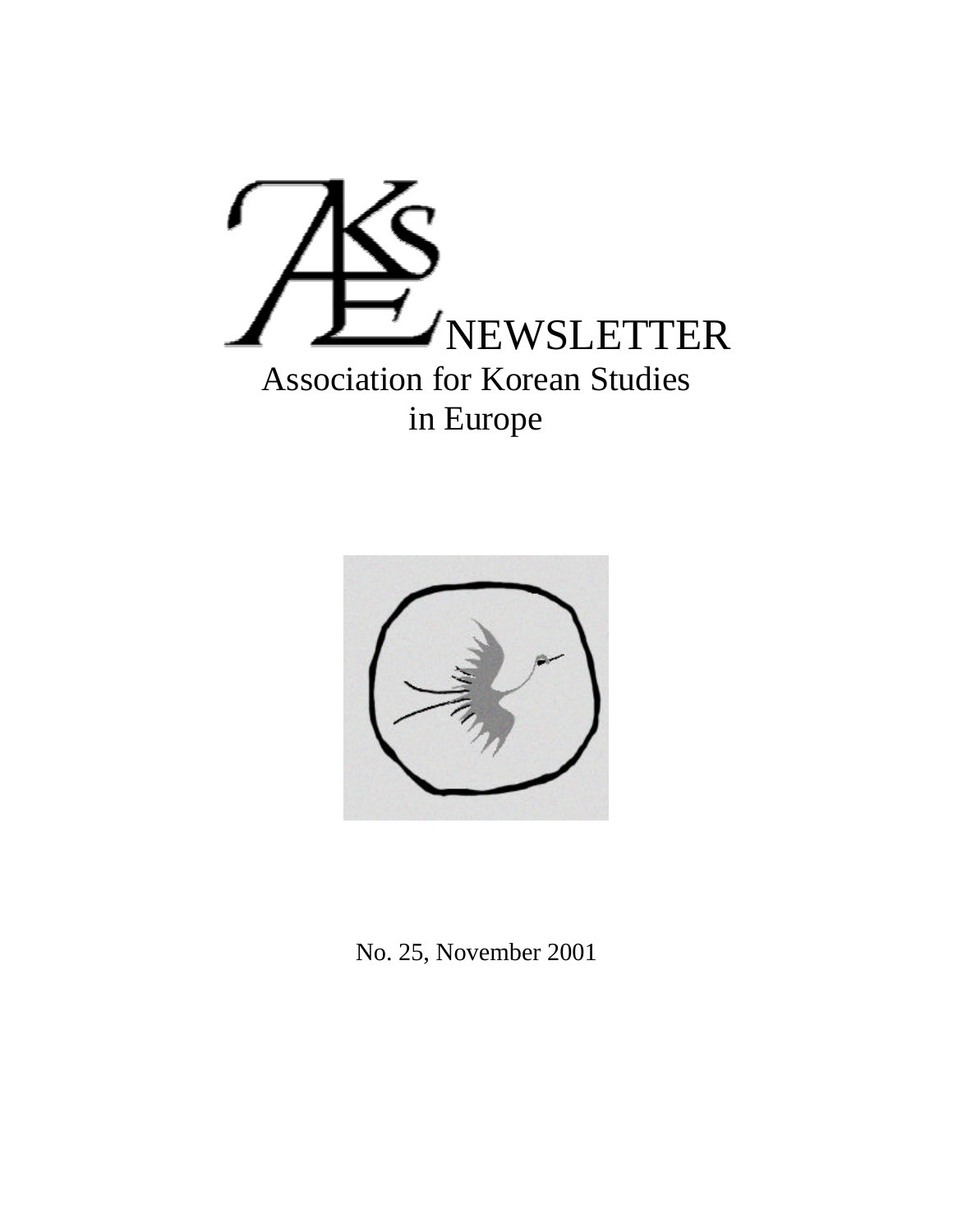#### **THE ASSOCIATION FOR KOREAN STUDIES IN EUROPE**

Centre for Korean Studies School for Oriental and African Studies Thornhaugh Street, Russell Square London WC1H OXG United Kingdom

Guillemoz Universität Hamburg Centre Corée Seminar für Sprache Chinas EHESS/CNRS Abteilung Korea Maison d'Asie D-20146 Hamburg 22 avenue du Président Wilson GERMANY F-75116 Paris or5a007@rrz.uni-hamburg.de FRANCE

Universitá La Sapienza Geografisches Institut Dipartimento Studi Orientali Universität Kiel Piazzale Aldo Moro 5 D-24098 Kiel 00185 Roma GERMANY ITALIA dege@geographie.uni-kiel.de antonetta.bruno@uniroma1.it

#### Ordinary Members of the AKSE Council:

Dr. Jaehoon Yeon Dr. Koen De Ceuster Centre for Korean Studies Leiden University School of Oriental and African Studies Center for Korean Studies Thornhaugh Street, Russell Square P.O. Box 9515 London WC1H 0XG 2300 RA Leiden UNITED KINGDOM THE NETHERLANDS jy1@soas.ac.uk K.De.Ceuster@let.LeidenUniv.nl

President: Prof. Dr. Werner Sasse Vice-President: Prof. Alexandre

Alexandre.Guillemoz@ehess.fr

Secretary: Dr. Antonetta L. Bruno Treasurer: Prof. Dr. Eckart Dege

*Newsletter* Edited and Published by: Dr. Koen De Ceuster Center for Korean Studies Leiden University P.O. Box 9515, 2300 RA Leiden THE NETHERLANDS

Cover logo design by Mrs. Sandra Mattielli

Printed with a Grant from the Korea Research Foundation, by UFB at Leiden University

© The Association for Korean Studies in Europe ISSN 0141-1101

AKSE Homepage: http://www.akse.uni-kiel.de.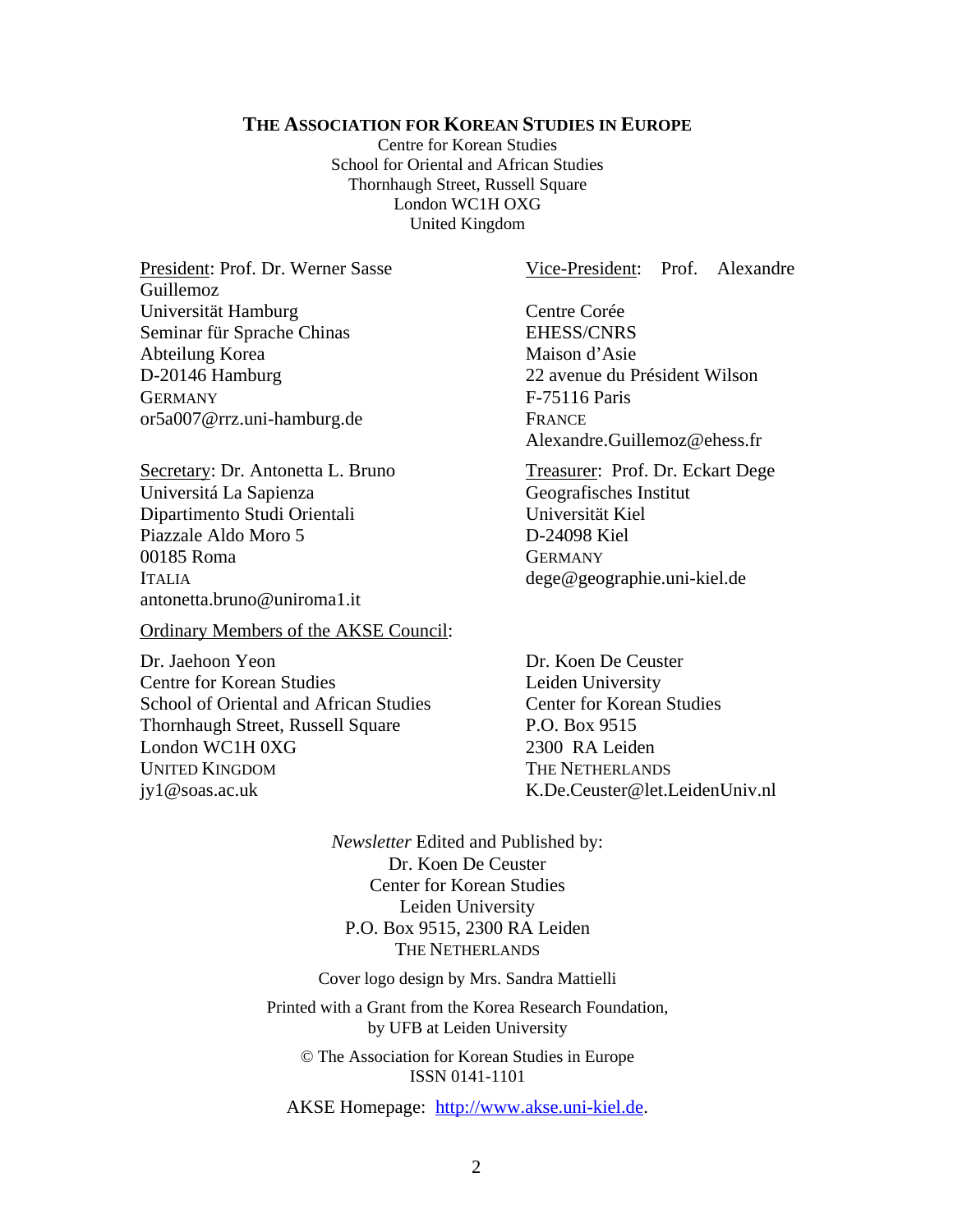# Newsletter Association For Korean Studies in Europe Volume 25 (2001)

## Table of Contents

| A Short Note from the President                        | $\mathbf{1}$      |
|--------------------------------------------------------|-------------------|
| A Word from the Editor                                 | $\overline{2}$    |
| <b>AKSE News</b>                                       |                   |
| An Archive for AKSE                                    | 3                 |
| Obituaries                                             |                   |
| Li Ogg (1928-2001)                                     | $\overline{4}$    |
| Marianna Ivanova Nikitina (1930-1999)                  | 5                 |
| Reports and Activities Related to Korea                |                   |
| Czech Republic                                         | 7                 |
| Denmark                                                | 10                |
| France                                                 | 12                |
| Germany                                                | 16                |
| <b>Great Britain</b>                                   | 29                |
| Italy                                                  | 39                |
| The Netherlands                                        | 39                |
| Norway                                                 | 42                |
| Sweden                                                 | 43                |
| Miscellanea                                            |                   |
| <b>Publication announcement</b>                        | 47                |
| SSRC Program on Global Security & Cooperation          | 48                |
| Format for Information to be included in Newsletter 26 | inside back cover |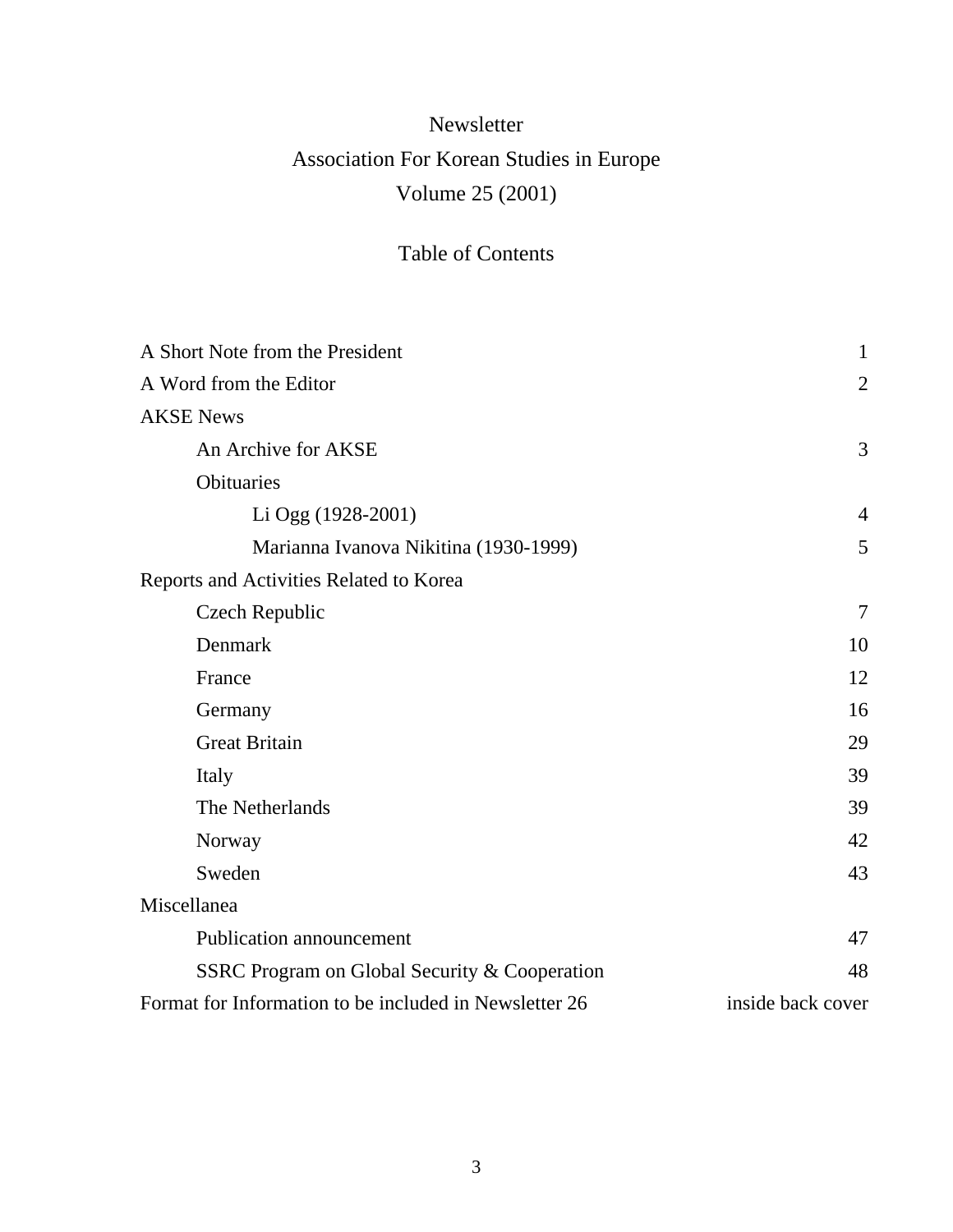### A SHORT NOTE FROM THE PRESIDENT

With great regret we have learned that AKSE has lost one of its most influential founding members and most distinguished scholars when Professor Li Ogg has passed away. We were already sorry that we could not meet again in London, and now there will be no further chance at all. He had been more than a friend and teacher to many in Europe and will be remembered by all who have met him for his friendliness and sincerity. You will find a detailed obituary in this newsletter.

To turn to technical matters, our biannual meeting in London was another great success and our thanks go to Dr. Pak Young-sook and all her helping hands for organizing the event, which included a special attention to the emeriti of SOAS, Prof. Martina Deuchler and William E. Skillend. Special thanks go also the Korea Research Foundation, who by their generous grant again facilitated to bring together so many scholars from Europe and guests from all over the world, once again comprising scholars from the ROK and the DPRK.

All AKSE members are looking forward to crossing the Alps for the first time in the Association's history, when in 2003, the AKSE conference will be held in Rome.

Another event which drew great attention was the  $2<sup>nd</sup>$  International Convention of Asia Scholars (ICAS), which was held in Berlin under the auspices of the International Institute for Asian Studies (IIAS), the Association for Asian Studies (AAS), and the European Science Foundation (ESF), and co-hosted by AKSE.

We are also looking forward to having a World Conference of Korean Studies at the Academy for Korean Studies, Seoul, in July 2002, where the European, Pacific and American associations will join hands to organize the event. Preparations are well under way and announcements will be made soon.

With Korean Studies continuing to thrive we are looking forward to an even brighter future.

Werner Sasse AKSE president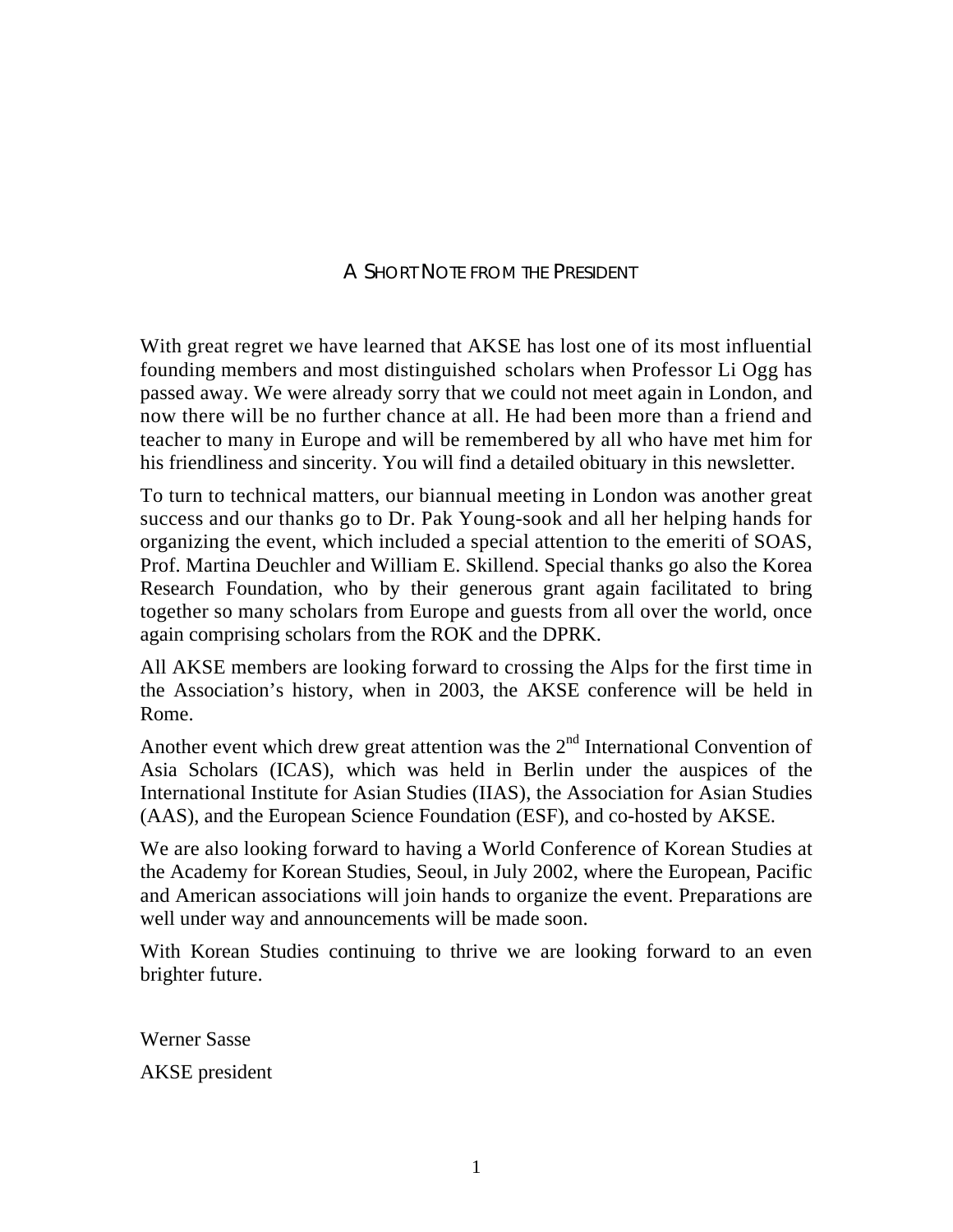#### A WORD FROM THE EDITOR

When summer turns to fall, the time arrives for compiling another AKSE Newsletter. Although at times, editing the Newsletter seems like just another bothersome odd job added to the long list of obligations that distract an academic from doing what he does best, at times editing the Newsletter also seems like a privilege.

From where I sit, I can not only see at first hand how the field of Korean Studies in Europe is developing year on year, but by editing this newsletter I also make my own small contribution to this development. Small my contribution is indeed, for this Newsletter is ultimately made by the AKSE members themselves. Your contributions make this Newsletter worth reading. As much as you like to read about what your colleagues have done over the last year, you should realize that they too would like to know what you have been up to.

As I know from the reactions I get, this Newsletter is standard reading material for Korean Studies specialists all over the globe. This Newsletter is squeezed for information on Korean Studies in Europe. It fulfills admirably its role as propagator of our efforts in Korean Studies development. Since you have such a useful vehicle for making yourself and your institution known to the scholarly community out there, I cannot but implore once more your cooperation in providing me in time with the information you would like to see published. Deadline for next year's Newsletter will be July 15, 2002. It would be most useful if you could make a mental note of this date.

Turning to this issue, I would like to draw your attention to the letter Bill Skillend sent me as a follow-up to his intervention during the AKSE conference regarding an archive for AKSE.

While compiling materials for this Newsletter, news reached us of the death of Prof. Li Ogg. An obituary by his longtime colleague Daniel Bouchez is included in this issue. Following last year's short obituary for Prof. Marianna Nikitina in the Russian section of Newsletter 24, Sonja Häußler, her erstwhile student has submitted a more extensive in memoriam.

Finally, I would like to draw your attention to a fellowship announcement the American Social Science Research Council asked us to include in this Newsletter.

I wish you a pleasant read.

Koen De Ceuster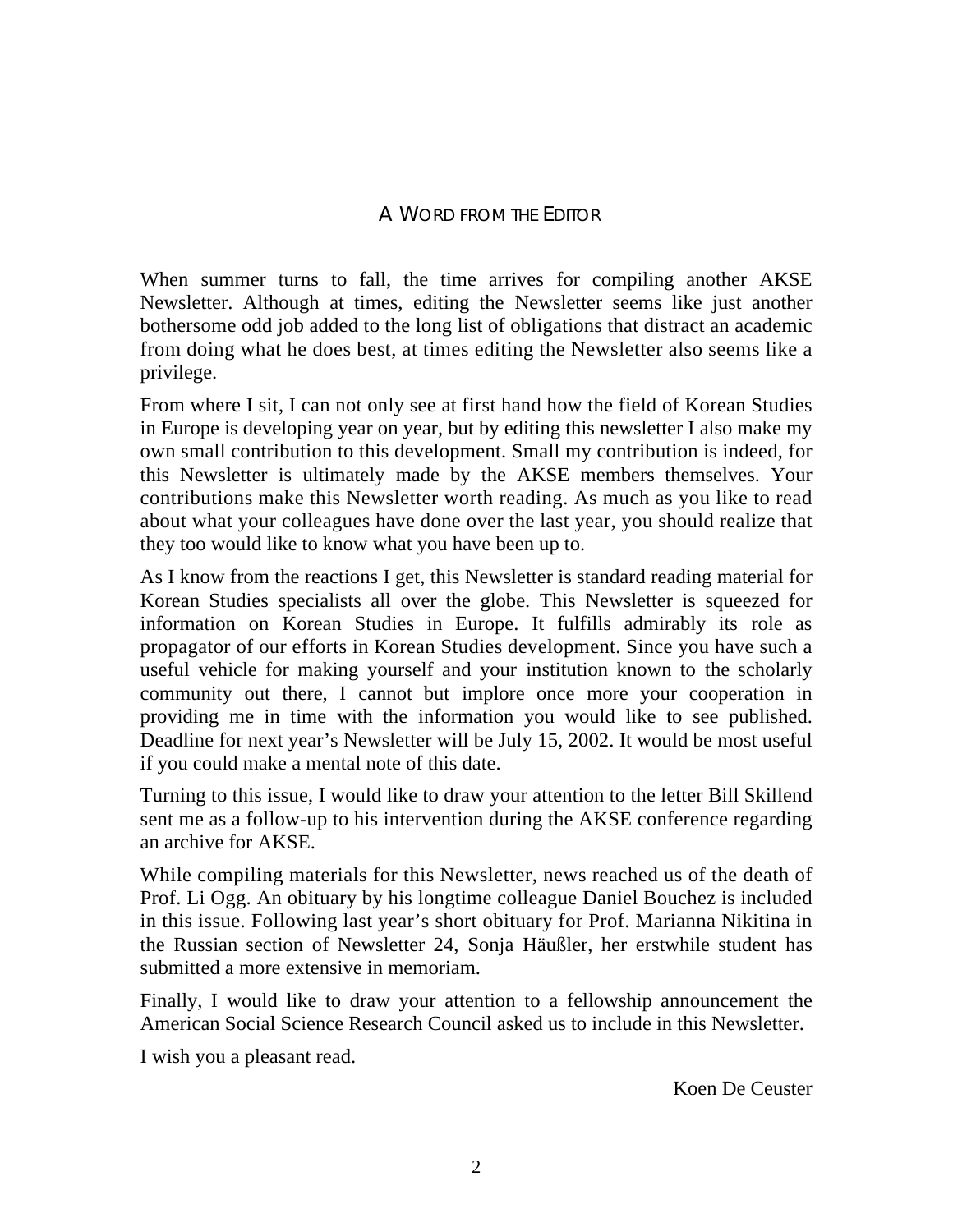## AKSE News

### AN ARCHIVE FOR AKSE

AKSE is approaching the twenty-fifth anniversary of its founding, on  $30<sup>th</sup>$  March, 1977, in London. Only seven of the inaugural thirty members were at the 2001 Conference, also in London, and soon, we fear, all memories of AKSE's beginnings will fade. Do the present members mind if they do? Personally I would be unhappy if there were in the future no record at all of the earliest days of AKSE, when we formed so many good and lasting friendships based on, though not limited to, a common interest in a land, people and culture which was, even in 1977, very little known or understood in Europe. Preserving the spirit of those days would not be easy, but at least, I feel, we should be sure to preserve some factual record.

How could we best do that? A proper archive would need a proper archivist in a place that would guarantee its survival. We have some encouragement to believe that the SOAS Library in London could provide these, and other libraries might be equally willing and capable, but before formalizing any such arrangement we would need to ascertain the volume and nature of the materials that would go into the archive.

I would, therefore, like to suggest that we collect from members information on what relevant material they have and would be prepared to offer for inclusion in the archive. Dr. Youngsook Park had kindly agreed that this might be done at SOAS. So, I ask my fellow members of AKSE to write to:

The Chairman, Centre for Korean Studies

School of Oriental and African Studies

Thornhaugh Street

Russell Square

London WC1H 0XG

Please describe what material you have, and might be willing to transfer to an archive, relating to the activities of AKSE over the years. The descriptions need not at this stage be too precise. In case it is too laborious for you to go into every detail, it would be helpful for us to have at least the barest outlines of what we might expect to go into the archive eventually. The question of whether any information in the material might have been given in the first place in confidence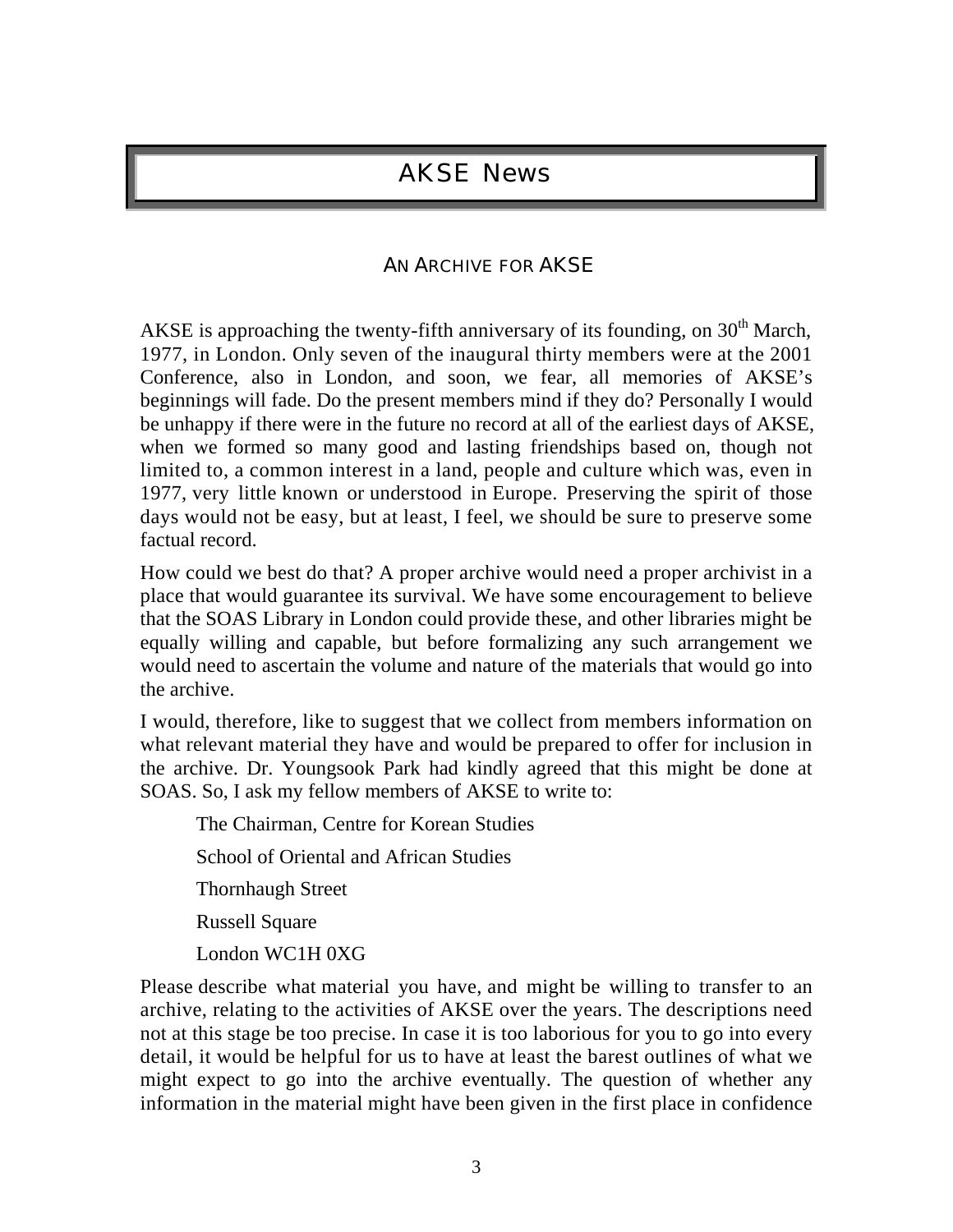will have to be considered before the material is handed over to an archive. Individuals who offer material will, of course, be consulted on this point.

Two things would be helpful at this stage: please address the Centre Chairman, rather than any named individual, and please restrict the contents of any communication to the one subject of archival material. These would make it much easier to compile a file of the possible contents of the archive. You may, of course, write in English, French, German or Korean.

W.E. Skillend

# **OBITUARIES**

**LI Ogg (1928-2001)**

Professor LI Ogg (YI Ok) passed away in Paris, on the  $28<sup>th</sup>$  of July 2001, after a long illness. Born on November 8, 1928, he was the eldest son of the famous lawyer YI In (Ae-san, 1896-1979), who, under the Japanese occupation, defended anti-Japanese fighters and the *Chos\_n-\_ hakhoe* (later *Han'g\_l hakhoe*), and who, after the Liberation, became the first Minister of Justice of the Republic of Korea. Li Ogg had majored in history at Y\_nse University and started teaching there the history of the United States. In 1955, accepting a proposal to go to Paris and teach Korean at the Sorbonne, he inaugurated the teaching of this language in France and was to spend all his life in the country thereafter. Under the direction of Charles Haguenauer, he specialized in the history of the Three Kingdoms and, more specifically, of Kogury. He defended his dissertation (doctorat d'État), *Recherche sur l'antiquité coréenne, Ethnie et société de Kogury\_*, in 1977. Published in 1980 (Collège de France), it has been translated into Korean and went recently through its third amended edition (Kyobo Book Co.). Beside his dissertation, he has written, both in French and in Korean, no less than twenty-five scholarly articles on the history of the Three Kingdoms, which deserve to be published one day in one collected volume. Others, more qualified than me, are surely better placed to explain why Li Ogg is to be counted among the few who brought fresh air into the study of the origins of the Korean people.

Few people today know that Li Ogg, at first, had a hard time in France. Both at the Sorbonne, and at the Ecole des Langues orientales (now I.N.A.L.C.O.), in spite of his qualification, he had been kept at a low rank for a long time. He had to wait until 1970 to be made a "maître-assistant" at the Paris VII University, created after the May 1968 student movement. There, he founded a Section of Korean Studies and belatedly got a professorship in 1983. As an historian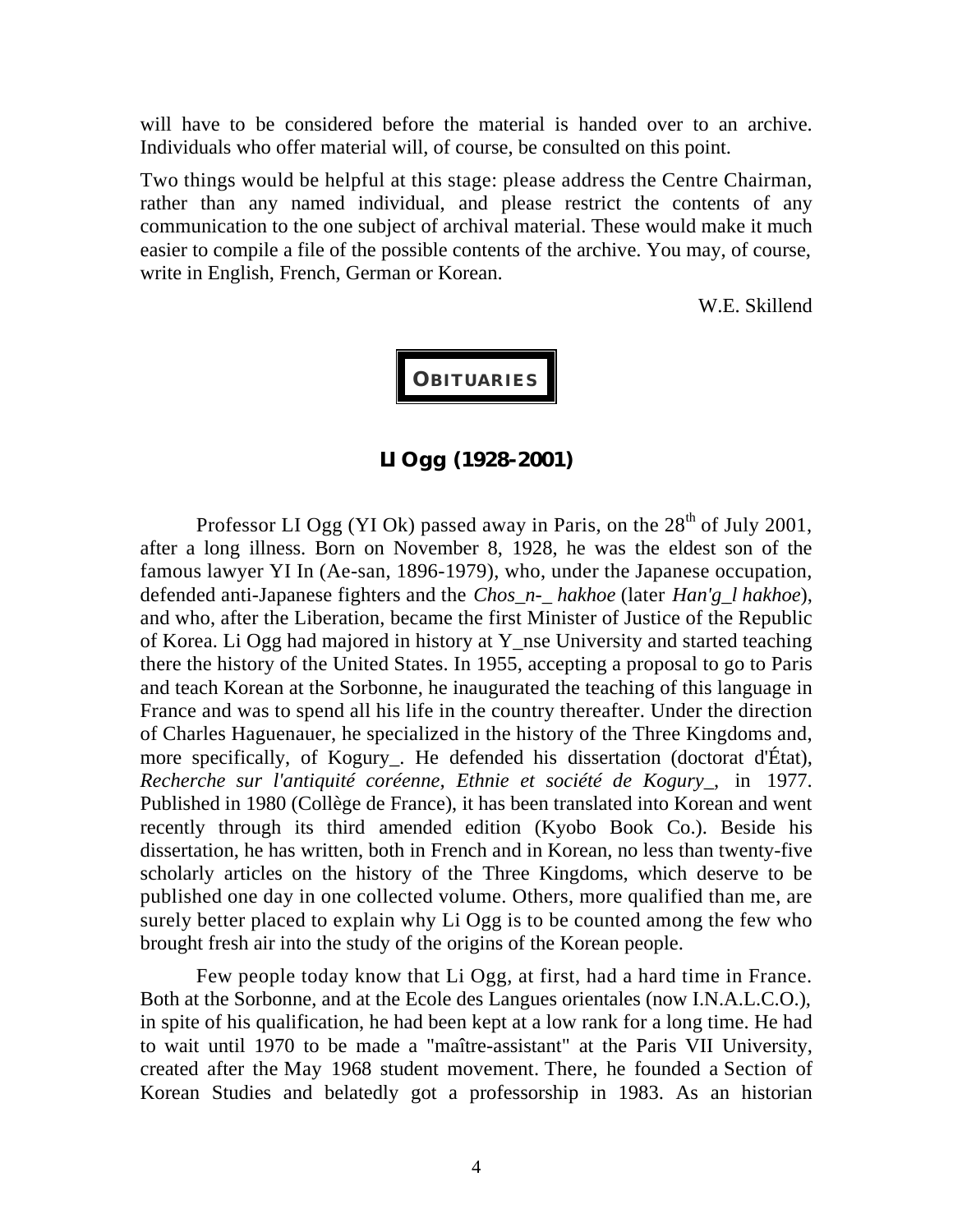entrusted with the teaching of language, he worked hard to acquire a sound knowledge of linguistics. For many years, he also held a weekly seminar (a socalled "conférence") on the history of ancient Korea, both at the  $4<sup>th</sup>$  (History  $\&$ Philology) and at the  $5<sup>th</sup>$  (Religion) sections of the École pratique des hautes études (E.P.H.E.). There was a family atmosphere in Li Ogg's lectures and seminars, which lent itself to free discussions, sometimes desultory but often full of insights. He was good at attracting people and he is surely to be credited with the recent rise of a new generation of French Koreanists.

Li Ogg had been, in Seoul in 1976, one of the founding fathers of our Association, officially established in London, the following year. Well introduced everywhere in Seoul, he knew his way among Korean officialdom. During the first difficult years, he was very effective in securing for AKSE the needed financial support from cultural foundations in Korea, as well as a good coverage in the Korean press. He was also influential in keeping a high level of scholarship in its meetings. Everybody engaged today in Korean Studies in Europe should feel indebted to him.

Daniel Bouchez

*The last AKSE Newsletter featured a short obituary for Dr. N.I. Nikitina in the report on Korean Studies in Russia. Senior members of AKSE asked Dr. Sonja Häußler, a student of Dr. Nikitina, to write a more extensive obituary for this AKSE Newsletter.*

## **MARIANNA IVANOVNA NIKITINA (1930-1999)**

On 29 October 1999 Marianna Ivanovna Nikitina, Senior research fellow of the Saint-Petersburg Branch of the Institute of Oriental Studies, unexpectedly passed away.

Her untimely death was a great loss to Korean studies as well as to East Asian studies in general. It is her merit that she was able to put studies of Korean Literature in a wider perspective, both thematically and methodologically. Initially starting from philological research, she came to an inter-disciplinary approach that marked her works of the last decades. She has shown a keen interest in the literary and cultural ties of Korea with its neighbours China and Japan, and she also devoted her efforts to tracing links with the cultures of South Asia and Siberia.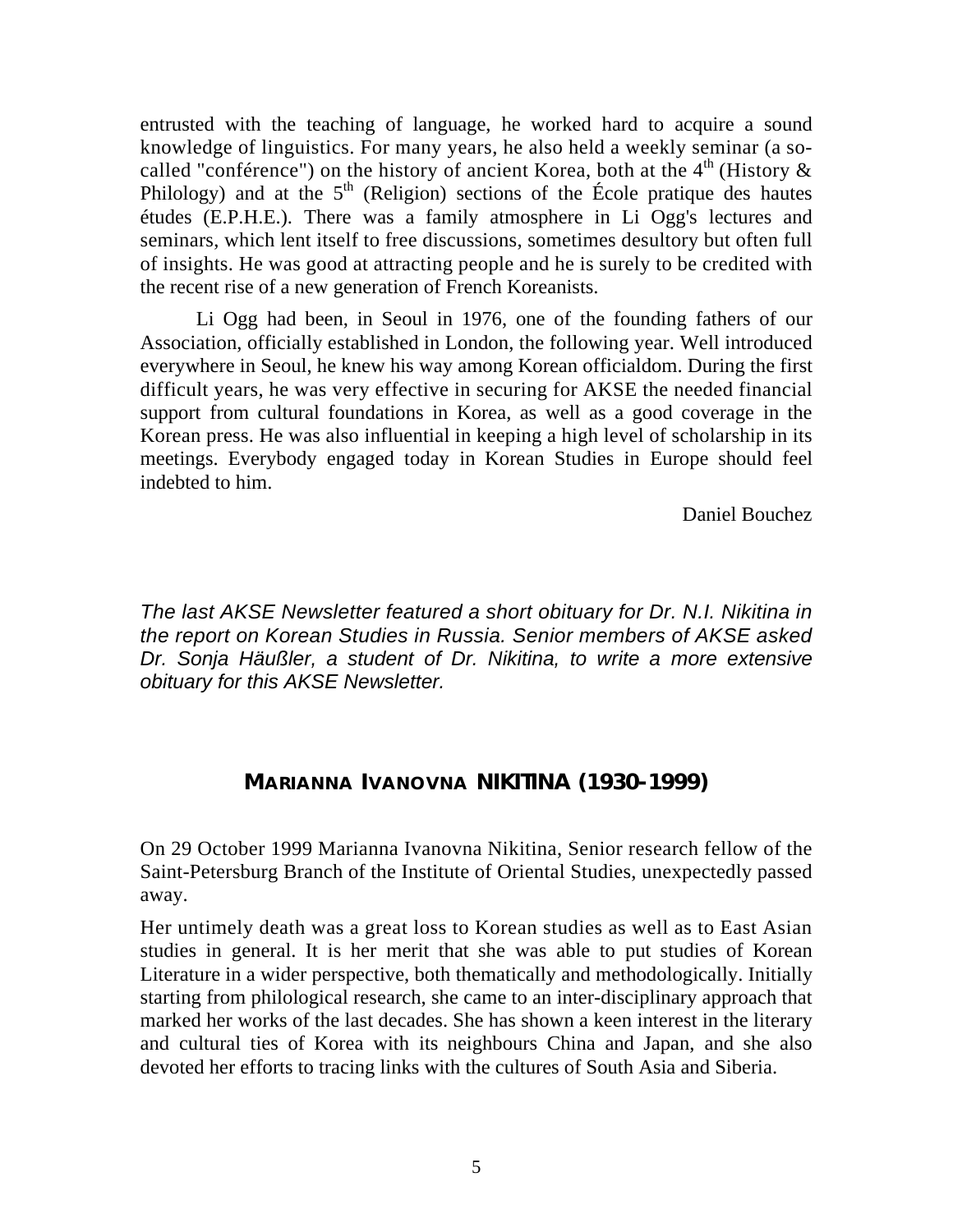Born on October 15, 1930 M.I. Nikitina entered the Oriental Faculty at the Leningrad State University in 1947 and studied Korean Philology under the instruction of A.A. Kholodovich. She graduated from the Leningrad State University in 1952. While preparing her Ph.D. thesis, she already started to teach Korean literature, together with A.F. Trotsevich. Since then, until the summer of 1999, she has continuously given lectures at the Leningrad State University. Her main affiliation, though, was with the Institute of Oriental Studies.

Korean literature in the 1950's had to be studied starting from zero, and M.I. Nikitina was one of the pioneers who devoted herself to that difficult task. Together with A.F. Trotsevic, she wrote an "Outline of the History of Korean literature till the 14<sup>th</sup> century" published in 1969. In 1962, M.I. Nikitina presented her Ph.D. thesis on "Korean Medieval poetry in the Genres *sijo* and *chang-sijo*". She continued her investigations on the sijo genre in the work "Korean Poetry in the Genre sijo from the  $16<sup>th</sup>$  to the  $19<sup>th</sup>$  Century. Semantic structure of the Genre. Images. Space. Time". In this monograph (completed in 1974, but only published in 1994) she traced the conception of the world as rendered in the sijo through the application of structural analysis and statistics. Sijo remained one of her main research interests all through her career. She was particularly interested in the poetry of Yun S\_n-do, and in the relationship between sijo and *hyangga*.

Her findings on the oldest Korean poetic genre, hyangga, M.I. Nikitina published in "Ancient Korean Poetry: Ritual and Myth" (Moscow: Nauka, 1982). This work was her second doctoral thesis, equal to the German *Habilitation*. Primarily a study of the hyangga, the book also includes a chapter on *kayo* and other texts of the Kory\_ period, revealing remnants of Shilla traditions. In this book, M.I. Nikitina examined Old Korean Poetry in a broad cultural context, covering such questions as the solar myth, its relationship with the burial ritual and shamanistic ideas, the image of the priest in Korean ritual, the relationship between superior and subordinate in Ancient Korean society, and the conception of the soul in Ancient Korea.

M.I. Nikitina later substantiated her discoveries on the solar myth found in Old Korean texts with research on the Chinese and Japanese ritual practices as well as material from South Asian and Siberian cultures. The many articles she has published on this topic she summed up in the fundamental work "The Myth of the Sun Woman and her parents, and its 'concomitants' in the ritual tradition of Old Korea and its neighbouring states". On this book she worked nearly until her last moment. Her husband, Dr. Valentin Petrovich Nikitin, made the final preparations for the posthumous publication in 2001 of this monograph.

Along with her research M.I. Nikitina made great efforts to popularize Korean literature. Her first translation of a Korean novel, the *Hong Kiltong ch\_n*, appeared as early as 1954. Among her many translations, both from *Hanmun* and Korean, are legends from the *Samguk sagi* and *Samguk yusa*, poetry in the genres hyangga,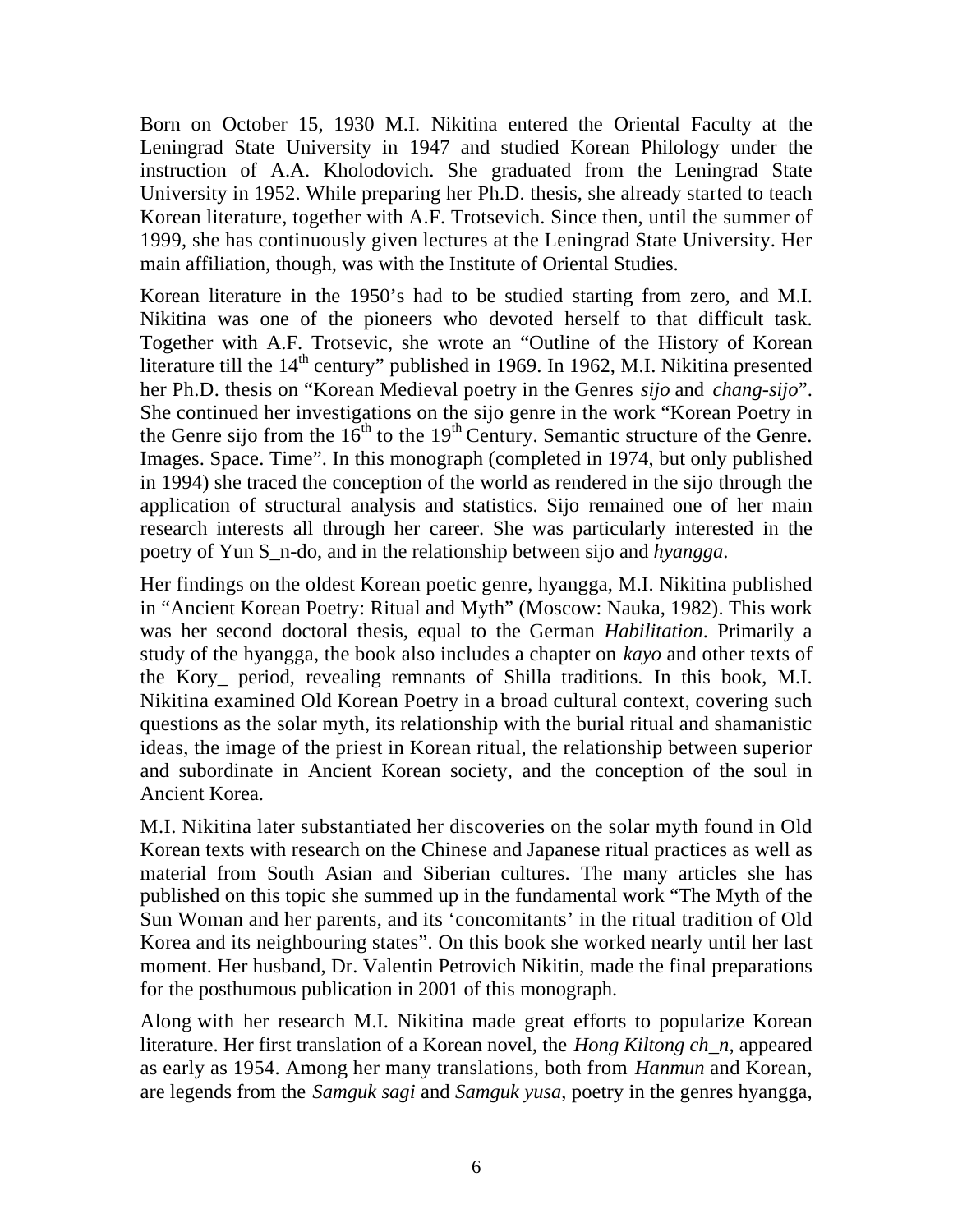kayo, *kasa*, and sijo. The interlinear translations of Korean poetry she made for the famous Russian poet Anna Achmatova and for the poets and translators A.L. \_ovtis and N. Maltseva deserve special mention here. The publications of their poetic adaptations ("Korean Classical poetry" (1958), "Bamboo in the Snow: Korean lyric poetry from the  $8<sup>th</sup>$  till the  $19<sup>th</sup>$  Century" (1978) et al.) found a large, and interested readership, and proved to be one of the most effective ways for introducing Korean Classical literature in the USSR. The same broad audience was reached through the publication of special volumes on the "Classical prose of the Far East" (1975), and the "Classical Poetry of India, China, Korea, Vietnam, Japan" (1977), part of the prominent series "Library of World Literature" (edited by the Publishing house Belletristic Literature in Moscow). M.I. Nikitina contributed literary translations as well as an introductory article on Korean Classical poetry to these volumes. Noteworthy is also M.I. Nikitina's translation of the *Ssangch'\_n kibong* (1962, co-authored with A.F. Trotsevich) based on a manuscript held at the Institute of Oriental Studies.

M.I. Nikitina instructed a lot of young scholars in Korean Literature and Culture who are now working in various countries of the world. She contributed to the International Conferences on the Theoretical Problems of Asian and African Literatures held by scholars of East European Countries. Since the 1980's, she participated in AKSE meetings whenever conditions allowed her, enjoying the scholarly debates with her colleagues. I am sure, her students and colleagues will remember her with great respect.

Sonja Häußler

## Reports and Activities Related to Korea

#### *CZECH REPUBLIC*

Praha

Seminar of Korean Studies

Institute of East Asian Studies, Faculty of Arts and Philosophy, Charles University

Celetná 20, 110 00 Praha 1

Tel.: (420-2) 24491 424, Fax: (420-2) 24491 423

**Staff:** PhDr. Vladimír Pucek, associate prof., head of the Seminar,

E-mail: vladimir.pucek@ff.cuni.cz or pucek\_vladimir@yahoo.com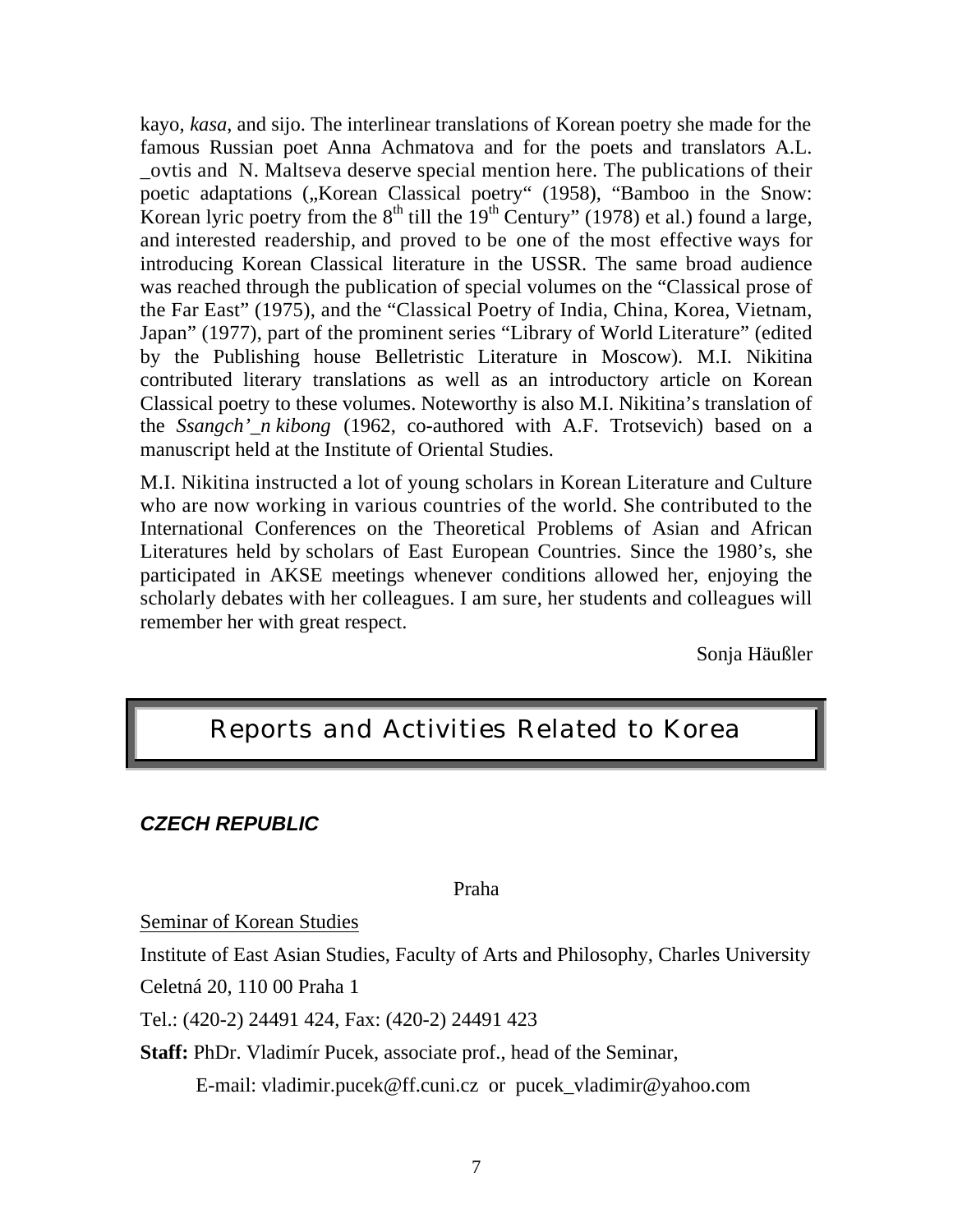PhDr. Marta Bu\_kova, lecturer, E-mail: buskovam@yahoo.com

 PhDr. Miriam Löwensteinová, lecturer, E-mail: mlowensteinova@yahoo.com

Part-time lecturers: PhDr. Jaroslav Ba\_inka, Mrs. Lee Jin-ah

During the 2001/02 academic year, 12 students were enrolled in the Korean studies B.A. Course, and 17 students in the M.A. Course.

**Prof. Kyuchin Kim** (HUFS, Dept. of Czech) sent by Korea Research Foundation joined the teaching staff from September 2000 till August 2001. **Tomá\_ Horák,** M.A., continues his doctoral studies in Korean linguistics (E-mail: horaktom@yahoo.com). He received a research fellowship from Korea Foundation (Jan.-Sept. 2001, SNU).

**M. Bu\_ková** spent the 2000/01 academic year as an exchange professor of Czech at the Czech Dept., HUFS, Seoul.

**V. Pucek** participated in the 20th AKSE Conference in London (April 2001).

**J. Ba inka** received a 6 months research fellowship from Korea Foundation for collecting materials on King Sejong.

A 'Recital of Korean Poetry (13-20C.)' and '19th Century Costume Recital', sponsored by Korea Foundation, was performed by Prof. Won Kyung CHO in the Náprstek Museum (Praha, Feb. 8-9, 2001) in co-operation with the Seminar of Korean studies and the Czech-Korean Society.

An exhibition of Modern Korean Fine Arts sponsored by Korea Foundation was opened in Liberec, a city in North Bohemia (Feb. 2001).

Prof. Park Kang Soo, President of Pai Chai University in Taejon paid a visit to the Rector of Charles University, Prof. Wilhelm. An Agreement on Mutual Cooperation was signed between Pai Chai University and the First Faculty of Medicine, Charles University (June 2001).

A performance of traditional Korean music by the *Seoul Silk and Bamboo Ensemble* headed by Prof. Hwang Byung-ki was held in Praha (June 11, 2001). The event was sponsored by Korea Foundation.

Mr. Kim Deog Ryong, a member of the ROK National Assembly, paid a visit to Charles University and discussed with Vice-Rector Prof. Svobodová the future cooperation of both countries in the field of education, science and culture (August 3).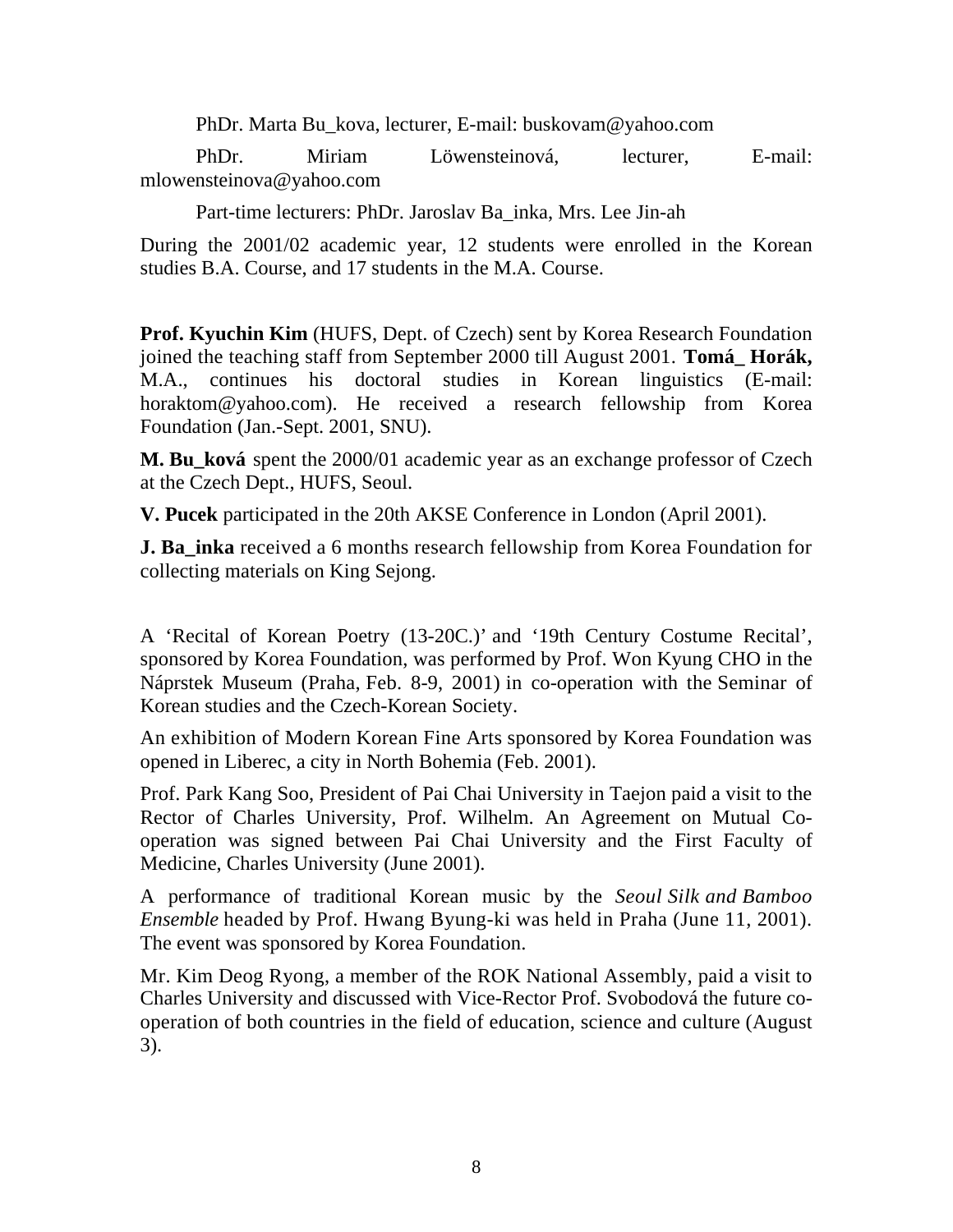The 1st International Conference "Korea, and Central and East Europe", an organization of the Korean Association of East European and Balkan Studies (HUFS), was held at Charles University (July 13-16, 2001).

A group of North Korean students and teachers from the Pyongyang University of Foreign Studies participated for the first time since 1989 in the Summer School of Bohemian Studies held at Charles University in August 2001. A group of students from Seoul (HUFS) took also part.

#### Publications:

*- Books*

BYTEL, A. - KIM, Kyuchin, BISCHOFOVÁ, J.: *\_eská kultura - Ch´ek´o munhwa / Czech Culture. A Text-book*. HUFS, Seoul, 2000. 272 pp.

*- Articles*

FOCHLER, P. "St\_ídání královské gardy p\_ed palácem Toksu v Soulu" (Changing the Royal Guard in front of T\_ksu Palace in Seoul) in *Lidé a zem\_* 2001/4, p. 246-247.

JANO\_, J. "\_ind\_u, zapomenut\_ div na \_ece Namgang" (Chinju, a forgotten Marvel on Namgang River) in *Lidé a zem\_* 2000/9, p. 556-559.

FÜRST, R. "Asijská krize t\_i roky poté" (The Asian Crisis, Three Years Later) in *Mezinárodní politika* 2000/9, p. 8-10.

KLÖSLOVÁ, Z. "Korejci a \_eské zbran\_" (Koreans and Czech Arms) in *Nov\_ Orient* 2000/8, p. 286-292.

\_\_\_\_, "Korejské pohádky v \_e\_tin\_. V.F. Suk, J. Spirhanzl-Duri\_ a jinni" (Korean Fairy-Tales in Czech. V.F. Suk, J. Spirhanzl-Duri\_ and others) in *Nov\_ Orient* 2000/9, p. 321-325.

\_\_\_\_, "Legioná\_ská literatura: Korejci a Korea" (Legionary Literature: Koreans and Korea) in *Nov\_ Orient* 2001/2, p.37-42.

\_\_\_\_, "Introducing Korea in Bohemia and Czechoslovakia: from the Mid-19th Century to the 1950s" in *Mélanges offerts à Li Ogg et Daniel Bouchez. Cahiers d'études coréennes 7.* Coll\_ge de France 2000, p.133-145.

KRYZÁNEK, L. "Korea: V\_era válka, zítra mír" (Korea: Yesterday at War, Tomorrow in Peace) in *Mezinárodní politika* 2000/9, p. 13-14.

LOMOVÁ, O. "Tvá\_e a osudy - Moderní korejské povídky" (Faces and Fates - Modern Korean Short Stories) Book review in *Literární noviny* 2000/5, p. 10.

LÖWENSTEINOVÁ, Miriam. "M\_ty o zalo\_ení T\_í království" (Foundation Myths of the Three Kingdoms) in *Nov\_ Orient* 2001/4.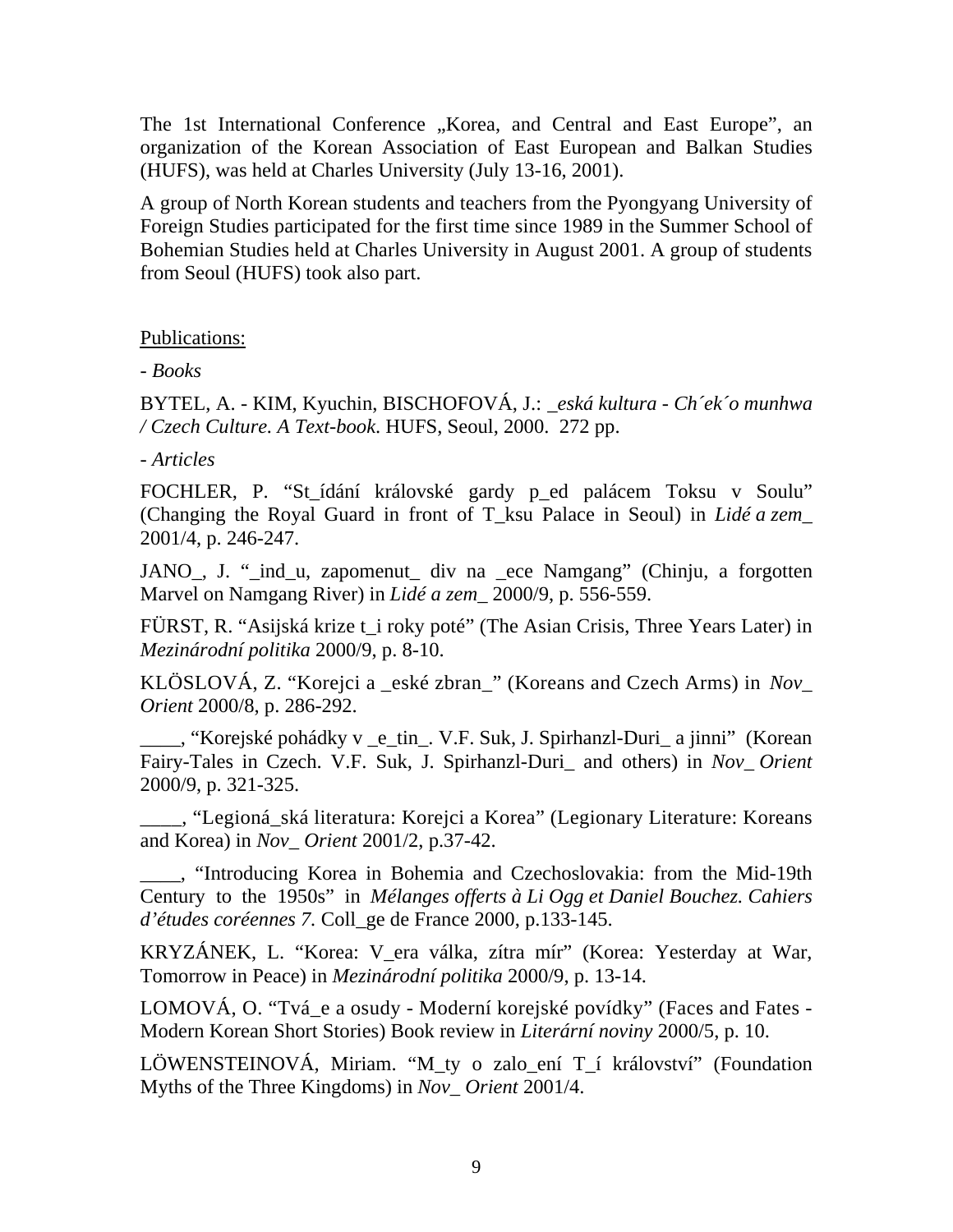PILÁT, V. "Od Osanu po Ted\_on" (From Osan to Taej\_n) in *Historie vojenství*, 1998/3, p. 3-37.

TOMÁ\_EK, M. "Právní systémy Dálného v\_chodu" (Legal Systems of the Far East) in *Nov\_ Orient* 1999/7, p. 244-249.

\_\_\_\_, "Právní systémy Dálného v\_chodu II" (Legal Systems of the Far East II) in *Nov\_ Orient* 1999/8, p. 291-296.

WERNER, K. "Klá\_terní buddhismus v Koreji" (Monasterial Buddhism in Korea) in *Nov\_ Orient* 2000/4, p. 131-138.

*- Translations*

TVÁ\_E A OSUDY. *Moderní korejské povídky. P\_edmluva a medailony autor\_ V. Pucek* (Faces and Fates. Modern Korean Short Stories. Preface and medallions of the authors by V. Pucek) Transl. by V. Pucek, Z. Klöslová, M. Bu\_ková. (Praha: Brody, 1999) 350 pp. Contents:

Kim Tong-in: Batáty / Kamja / Potatoes. (V. Pucek)

-----: Sonáta apassionata / Kwangy\_m sonat´a. (V. Pucek)

Na To-hjang / Na To-hyang: Hluchon\_m\_ Sam-njongi / Pongori Samnyongi (V. Pucek)

\_chö So-he / Ch´oe So-hae: Odchod z domova / T´alch´ulgi (V. Pucek)

Kje Jong-muk / Kye Y\_ng-muk: Bláznivá Adada / Paekch´i Adada (V. Pucek)

Kim Ju-d\_ong / Kim Yu-j\_ng: Liják / Sonakpi / A Shower. (Z. Klöslová)

O Sang-w\_n: \_ekání na popravu / Yuye / A Respite. (Z. Klöslová)

Ha Kun-\_chan / Ha Kun-ch´an: Utrpení dvou generací / Sunan idae / The Suffering of Two Generations. (V. Pucek)

Hwang Sun-w\_n: \_ápi / Hak/ Cranes (V. Pucek)

Han Mal-suk: Konec m\_tu / Sinhwa-\_i tanae / Precipice of a Myth. (V. Pucek)

Kim Sung-ok: Soul, zima 1964 / Soul 1964 ny\_n ky\_ul / Seoul, 1964, Winter. (Z. Klöslová)

Kang Sin-d\_e / Kang Sin-jae: Mlad\_ stromek zelkova / Ch\_lmun n\_t´i namu / The Young Zelkova Tree. (M. Bu\_ková)

Hwang Sok-jong / Hwang S\_k-y\_ng: Cesta do Sampcha / Samp´o kan\_n kil / The Road to Samp´o. (M. Bu\_ková)

\_o Se-hui / Cho Se-h\_i: Trpaslík a jeho kuli\_ka letící k m\_síci / Nanjangiga ssoallin chag\_n kong / A Small Ball Tossed up by a Dwarf.(V. Pucek).

HWANG, Sun-w\_n: *Kainovi potomci / K´ain\_i huye*. Translation, notes and Afterword by I.M. Gruberová. Praha: Mladá fronta, 2000. 216 pp.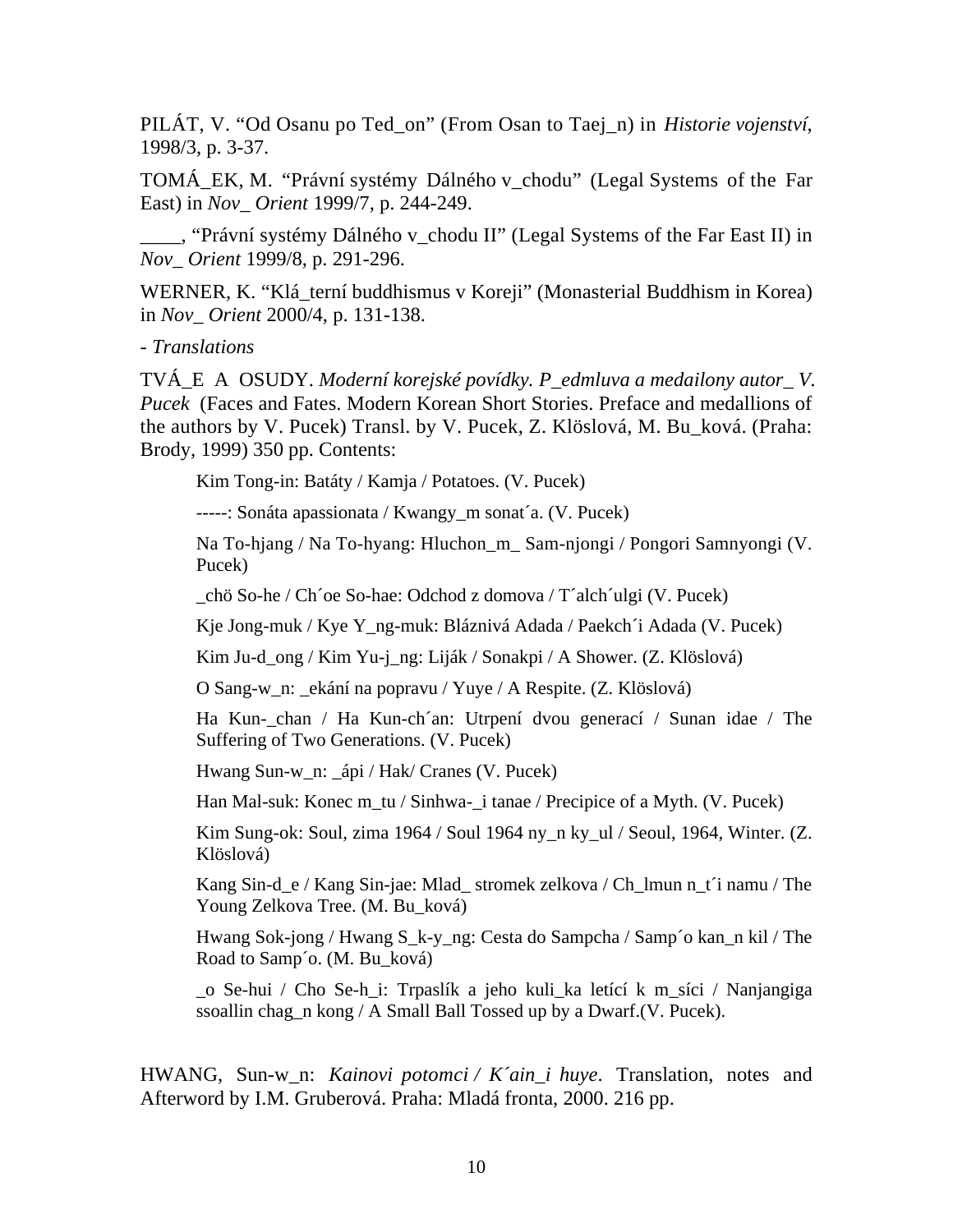*D\_JINY KOREJE* (A History of Korea). Praha: Nakladatelství Lidové noviny, 2001. 387pp. Translation of the publication *Korea Old and New, A History* (Editor Edward W. Wagner, authors Carter J. Eckert, Ki-baik Lee, Young Ick Lew, Michael Robinson), Ilchokak Publishers, Seoul 1990. Translation from English by M. Bu\_ková, \_. Horáková, M. Löwensteinová. Afterword "At the beginning of a millennium, 1990-2000", and "A Chronology of important events in the DPRK, 1945-2000" by P. Bláha.

McGreal, Ian P. "Korea" in *Velké postavy v\_chodního my\_lení. Slovník myslitel\_* (Great Figures of Oriental Thought. A Dictionary of Thinkers) - Transl. from English (*Great Thinkers of the Eastern World*) by D. Nymburská. Praha: Prostor, 1998. p.471-504.

"Tanec staré \_eny Mijal" (Dance of the Old Woman Miyal). Transl. from Korean by Z. Klöslová in *Sv\_t a divadlo* 2000/1, p. 107-113.

## *DENMARK*

#### **Copenhagen, University of Copenhagen**

**Pankaj N. Mohan** moved to Denmark in August 1999 to take up his new position as a teaching fellow/university instructor in Korean studies at the University of Copenhagen. As the first and the only full-time teacher of Korean studies at the University of Copenhagen he is responsible for giving the fledgling program the required shape and structure. Soon after his arrival he reorganized the curriculum with a view to equipping students of the program with the required professional training to understand and critically appreciate the developments of Korean culture and society, and to work efficiently in such intercultural or multicultural environment where Korean language, culture or identity may form part. Over the past two years he offered several courses in advanced Korean texts and Korea's pre-modern texts in Classical Chinese. He also taught a survey course in Korean history and culture, along with such specialized courses as Korean Religions and Thought, Korean Society and a Seminar in Modern Korean history. He also organized a series of colloquia in Korean studies in which Professor Werner Sasse (Hamburg University), Ass. Professor Timothy Tangerlini (UCLA), Dr Geir Helgesen (University of Sweden), Prof. Shin Yong-tae (Oklahoma), Ambassador Kwon Young-min, and several others presented papers.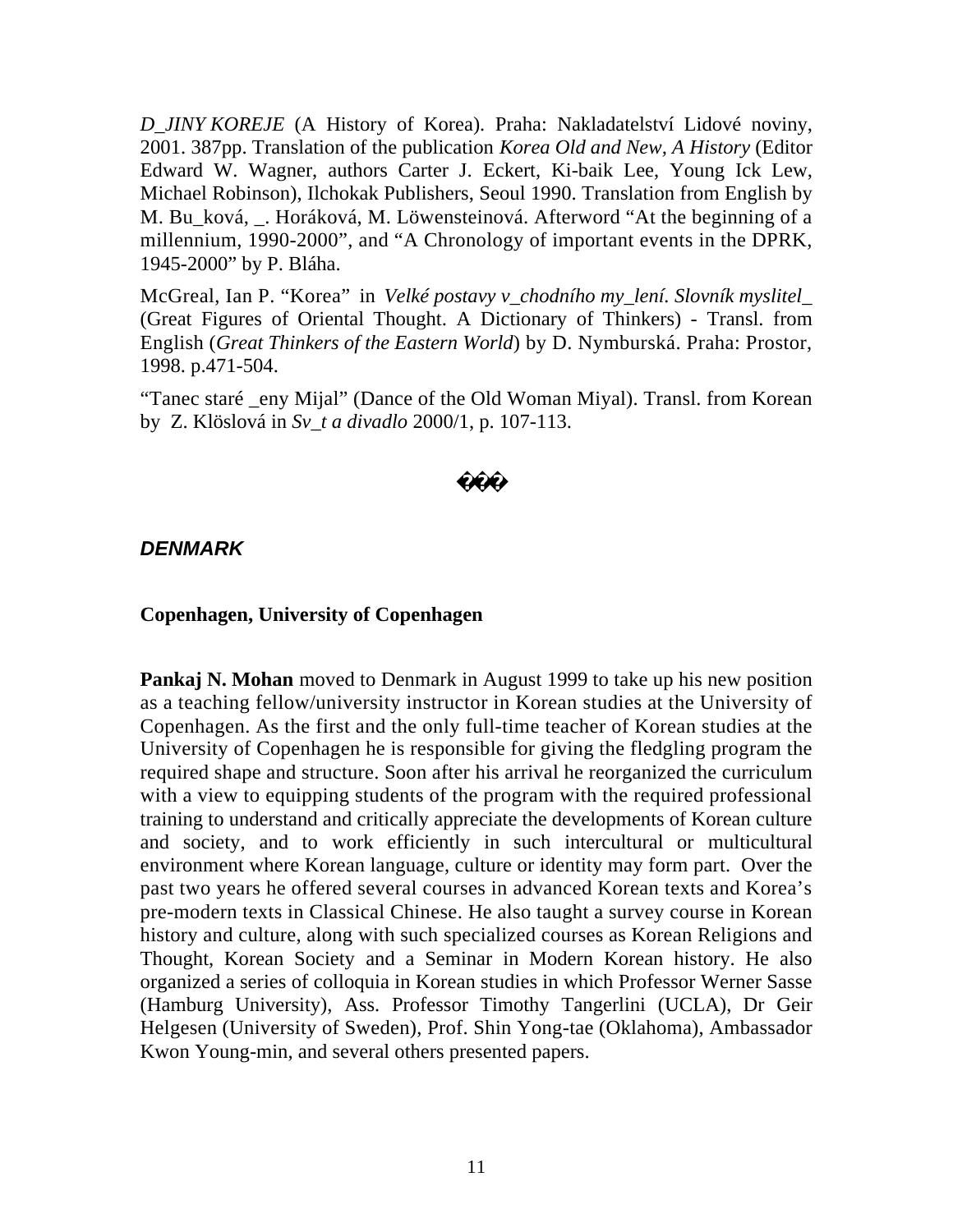#### Conference papers/ colloqium

- $\checkmark$  "Silla Monks in China and Their Adaptation of Chinese Buddhism", presented at the Second International Convention of Asia Scholars, Berlin, 9- 12 August 2001 ( a paper read in absentia)
- ¸ "Maitreya Cult in Early Silla", 20th AKSE Conference, London, 4-8 April, 2001
- $\checkmark$  Member of the Danish delegation and commentator during the workshop "Images of Asia", Copenhagen, 29 - 30 March, 2001
- $\checkmark$  "Major Topics in Korea-India Relations", a seminar presentation at the Centre of East Asian Studies, Jawaharlal Nehru University, New Delhi, 28 July 2000
- $\checkmark$  "Characteristics of Korean Buddhism", a guest lecture at the department of Pali and Buddhism, Benares Hindu University, Varanasi, 25 July 2000
- $\checkmark$  "Paradigms Lost and Found: Twentieth century Constructs of Early Korean Buddhism", the faculty Colloquium, Asien-Instituttet, University of Copenhagen, February 2000

### Work in progress

Korea and India: Shared Cultural Legacies

Chinese Sources on Early Korea: An Annotated Translation

### Fieldwork and professional contributions:

Dr. Mohan spent January 2000 at the Institute of Social Sciences, Seoul national University as a visiting fellow. In July-August 2001 he visited various cities in China and collected important materials on Silla-Tang relations. In May 2001 he was invited by SOAS, London as an external examiner of a PhD dissertation on Korean history.

### Publications

Pankaj J. MOHAN, "Litteraturens magt" (In Danish), *Svovlstikken* , March 2001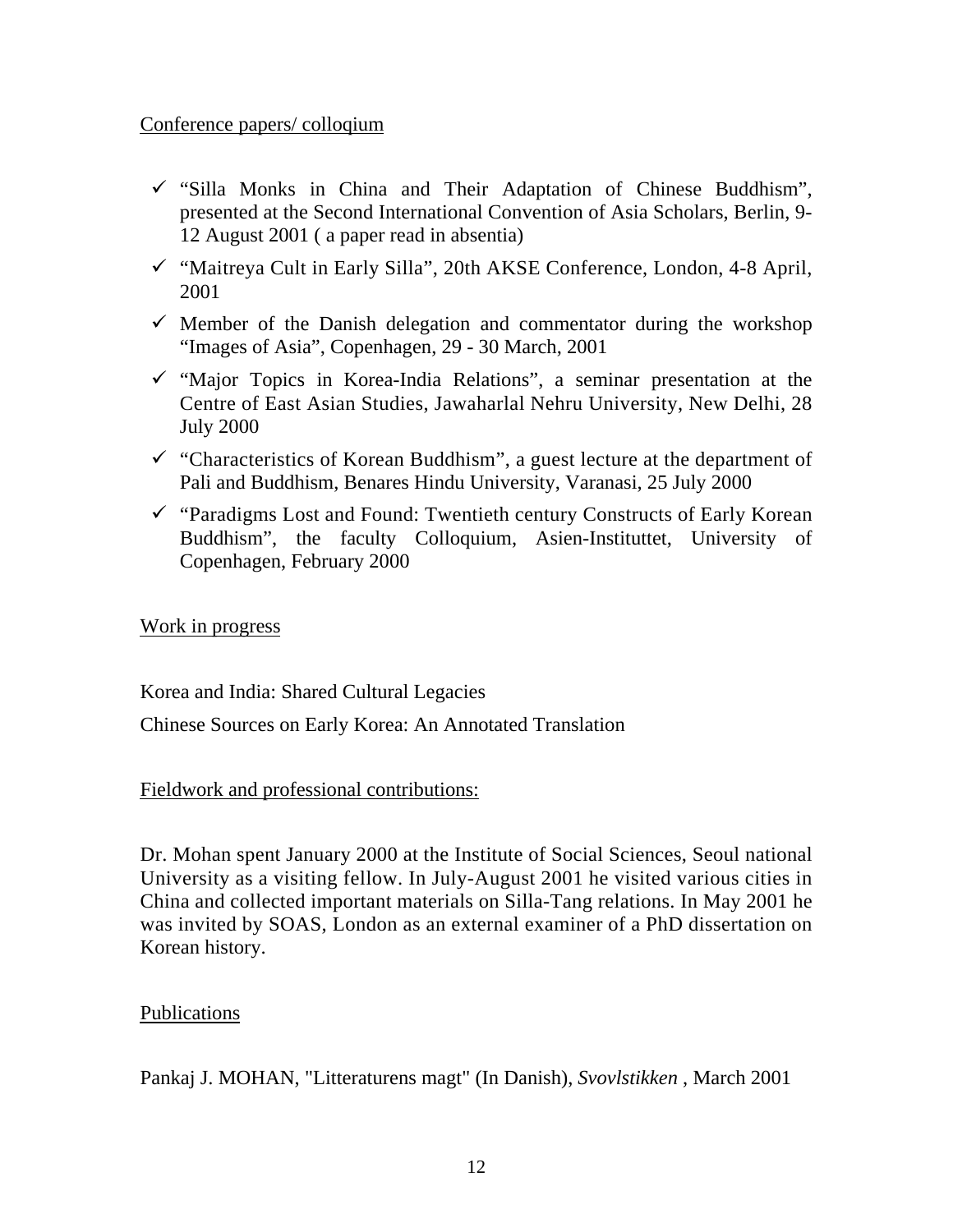\_\_\_\_, "J. W. de Jong: His Life and legacy", *Indian Journal of Buddhist Studies*, 2001

\_\_\_\_, "Kim Hye-jong (Yang-shik): Fragrant Memories of the Sandalwood Grove", to be published shortly in the Festschrift in commemoration of the  $70<sup>th</sup>$  birthday of Yangshik Kim Hye-jong, a noted Korean poet.

\_\_\_\_, *Buddhism and State in Early Silla*, (340 pages), PhD dissertation, Australian National University, Canberra, submitted in August 1999, and approved in August 2000.

\_\_\_\_, *Modern Korean History and Nationalism* by Shin Yong-ha, (Trans. from the Korean) Seoul : Jimoondang, 2000. 293 p.

\_\_\_\_, "Han'guksa-es\_\_i pulgyo ch\_ngch'isasangui suyong" (Accommodation of the Buddhist Political Thought in Korean History) in *Han-in munhwa* (Korean-Indian Culture), Seoul: Tagore Society of Korea, 2000

\_\_\_\_, translations and contributions to the *Encyclopedia of Korea* (Project Director Dr. Y. H.. Choe-Wall, Division of Asian and Pacific History, RSPAS, Australian National University, Canberra) to be published by Kegan Paul, London in 2001

\_\_\_\_, translations into English of entries on early Korean history (approx. 25000 words) for the three-volume *Encyclopedia of Korean Studies*, sponsored by the Academy of Korean Studies. To be published in 2001.

## *FRANCE*

### **Paris, EHESS, Centre de Recherches sur la Corée**

*Doctoral seminars in 2000-2001*

**Prof. Alexandre Guillemoz**: "The close Other, Otherness amid Korean Families".

**Prof. Alain Delissen**: "A modern Sense: Literacy, books and the world of sounds in colonial Seoul".

A new seminar was added this year for newly enrolled doctoral students. Tapping the human resources of the CNRS Korean Studies Team, weekly lectures on current research trends in the field were delivered.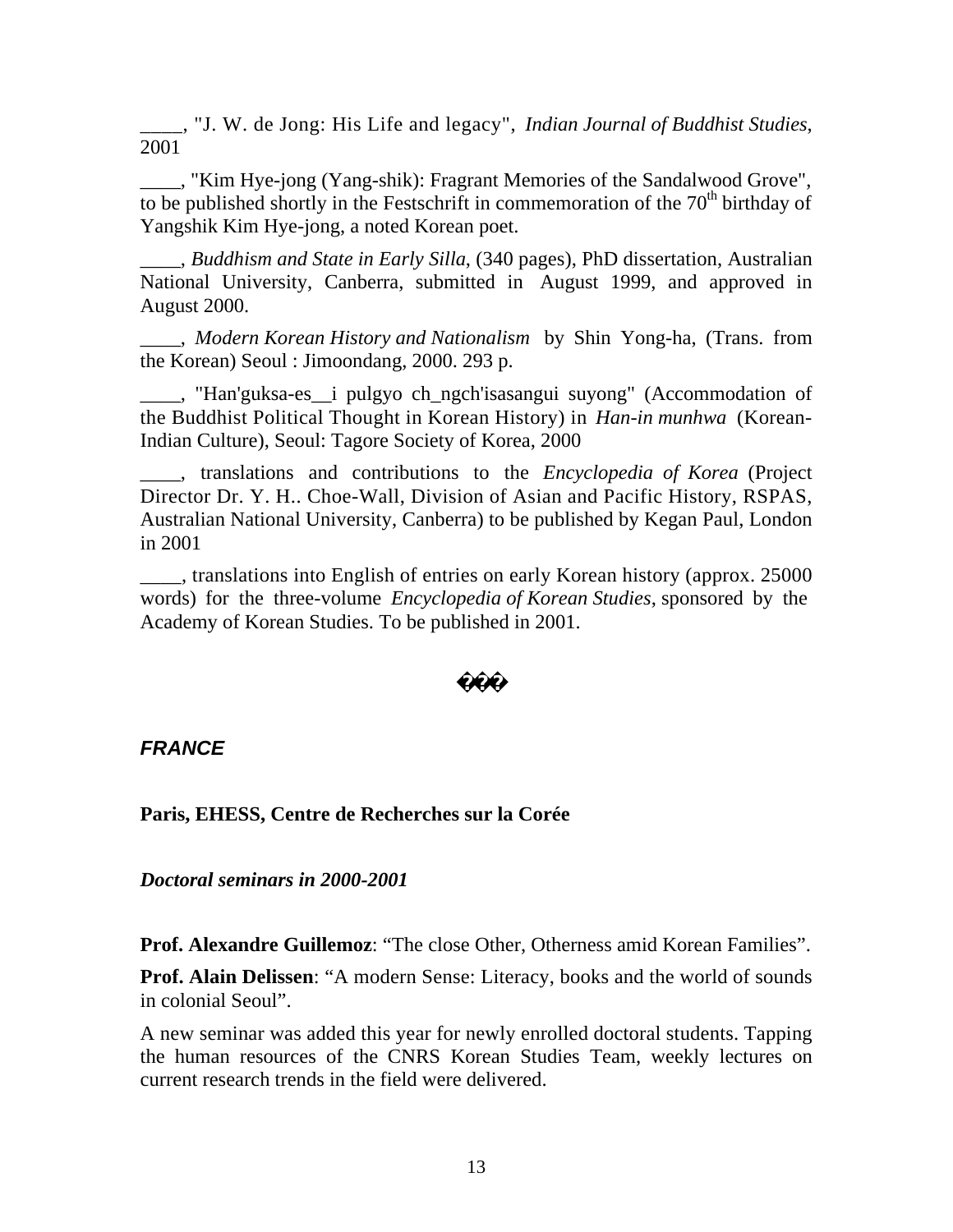Four new Ph. D. candidates were accepted, with Prof. Guillemoz as their adviser.

### *Visiting Scholars*

Three scholars visited the Center, each for one month and four conferences.

Prof. Boudewijn Walraven (Leiden University) lectured on Korean religious and cultural history at the turn of 20th century.

Prof. Kim Moo-Kyong (Sogang University) lectured on the historical sociology of modern Korea.

Prof. Michael Robinson (Indiana University) lectured on nationalism and the cultural history of colonial Korea.

### *Research activities*

Mindful of the elapsed time and the sweeping changes that must have taken place, Prof. Guillemoz returned during the summer for another survey of the once secluded village in Ky ngsang province, he wrote a monograph about 25 years ago. He continues his analysis of this metamorphosis.

Prof. Delissen spent two months in Seoul to investigate new materials for his "Seoul, July 1925" project. He also looked into the Comfort Women issue. Rather than the history of Comfort Women per se, he is looking into the reasons, the means, the agents, and the tools that transformed a "local" question into an internationally discussed topic.

### *Conferences*

On 22 May, a round table on "Incipient Mass Cultures in Colonial Korea" was held at the EHESS. Speakers were:

- Alain Delissen (EHESS): "Drowning by Numbers: Quantities of Culture, Measures of Modernity in Colonial Korea";

- Koen De Ceuster (Leiden University): "Wholesome Education and Sound Leisure. The YMCA as Promoter of Modern Sports in Colonial Korea";

- Michael Robinson (Indiana University), "Broadcasting, Phonographs, and Popular Song in Colonial Korea";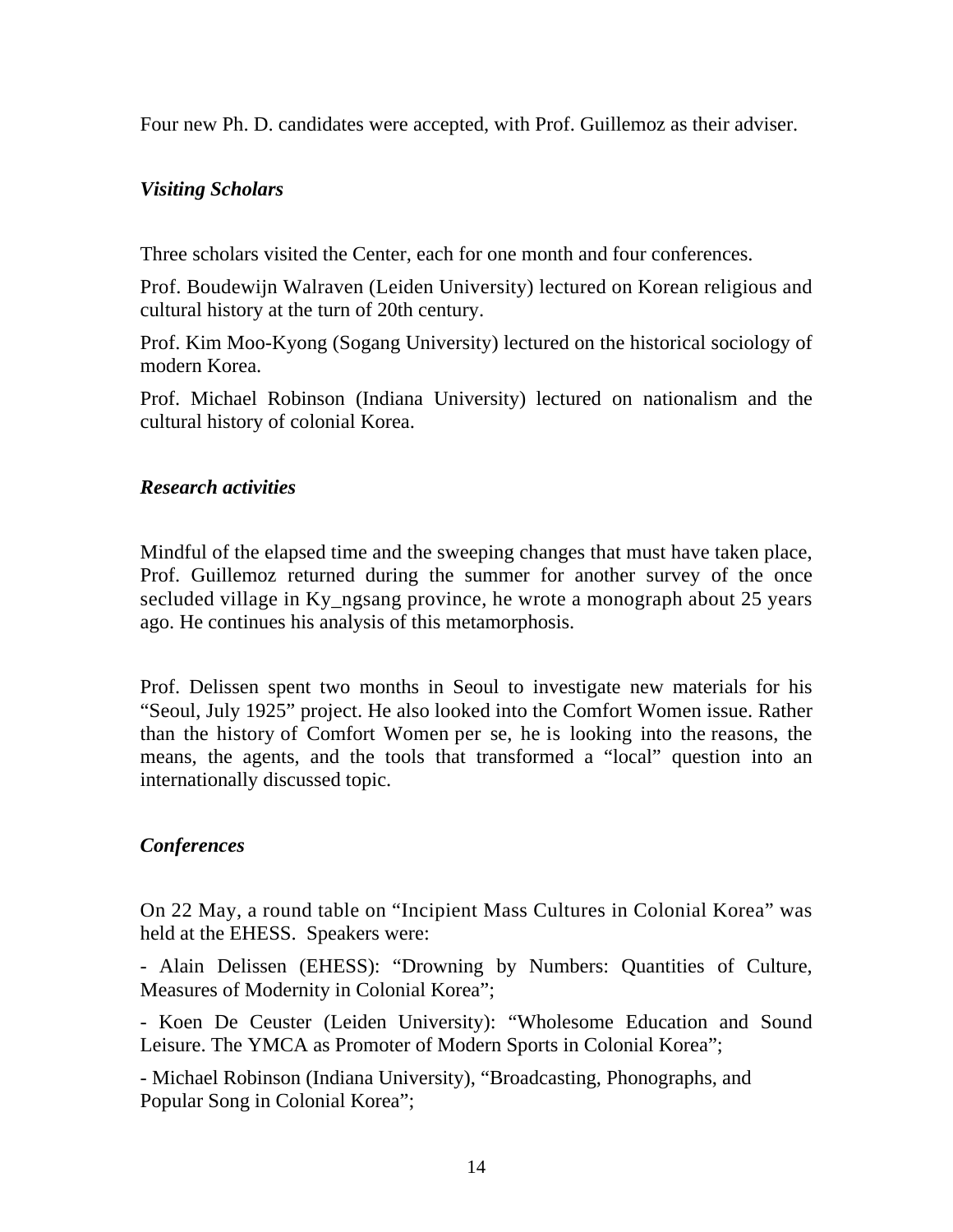Prof. Guillaume Carré (EHESS, Japan Center) intervened as discussant.

## *Media*

Fifty years after the outbreak of the Korean War, the German-French TV channel ARTE, produced a series on the Korean War for its show "Histoire en parallèle". Prof. Delissen participated in one of the episodes, broadcast in early July.

## **CNRS, Equipe Etudes Coréennes**

### *Administrative framework*

The Korean Studies Research Team is a trans-institutional structure, which brings together researchers from different universities for a period of four years to work on a joint project under the aegis of the CNRS (National Center for Science and Research).

According to the current four-year contract, the Korean Studies Team is attached to both EHESS and Paris 7 University, and directed by Prof. Alexandre Guillemoz. It brings together six university professors (EHESS: A. Guillemoz, A. Delissen; Paris 7: Choi Seung-Un, Lee Byoung-jou, Martine Prost; Lyon 3: Li Jine-Mieung), one fulltime CNRS researcher (Marc Orange), one curator-librarian (Francis Macouin, Musée Guimet), and 17 doctoral students from both Korean departments, and/or centers.

With the addition of associate members and post-doc researchers, the team carries enough weight to sustain individual research projects, to organize joint research programs, and, most importantly, to prepare doctoral students for their subsequent inclusion in the world of research.

### *International activities*

In August 2000, the Research and Exchange agreement between the CNRS Korean Studies Team and the Asiatic Research Center (Seoul, Korea University) was renewed for another three-year term.

In September 2000, a Research agreement was signed between the Center and the Institute of Korean Cultural Studies (Yeungnam University), aimed at developing joint-programs on Korean villages and regional cultures.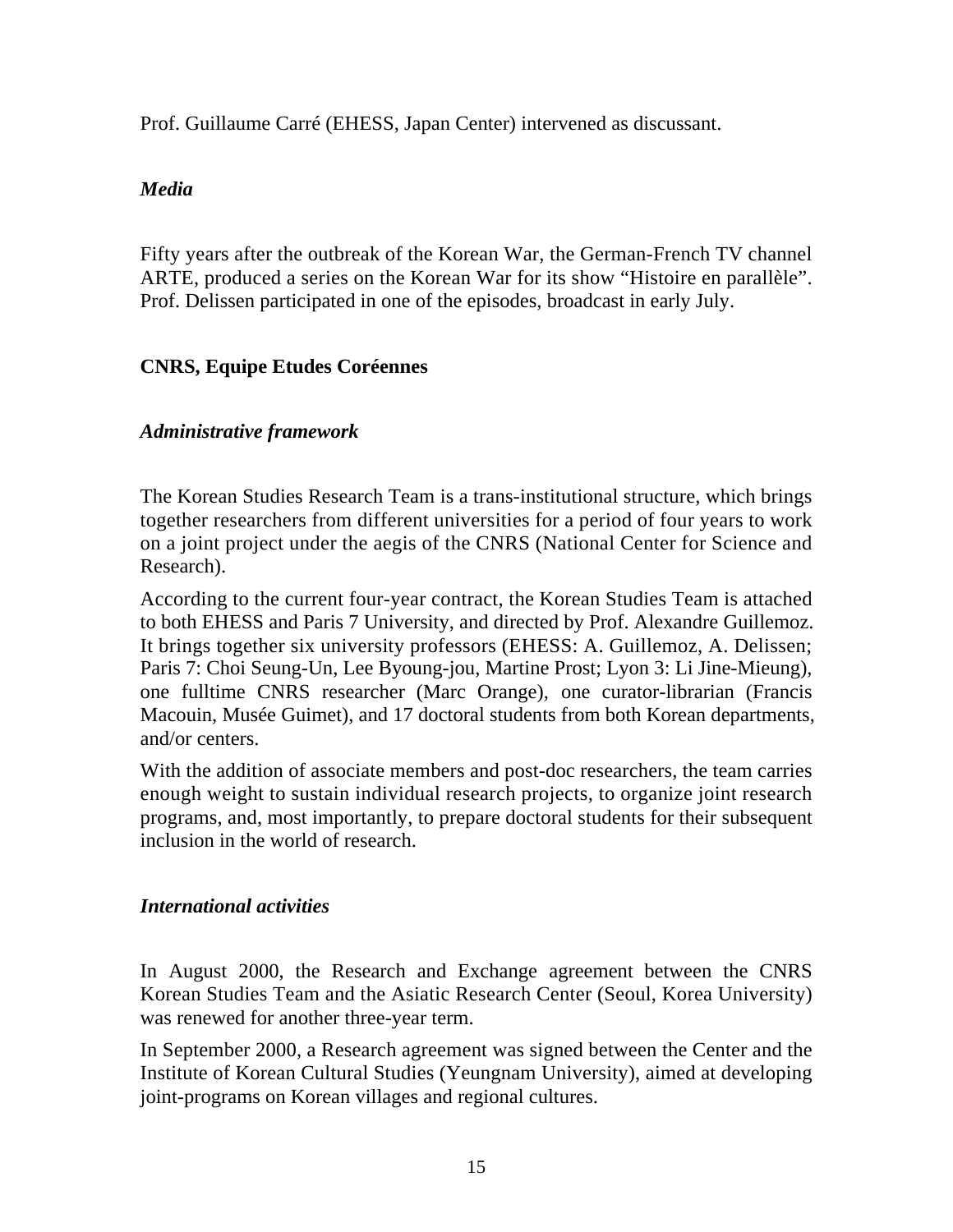### *Research Activities*

#### *Regions and regionalism in Korea*

When it was renewed in 1998, following its first successful contract devoted to Seoul Studies (1995-1998), the Team embarked on a new program on Korean regions that ended in 2001.

During the first three years regular seminars were held with the purpose of defining the concept, status, limits and content of regions in (South) Korea.

1) "How to cut Korea into pieces?" was the very first question. Various geographical and anthropological mappings were put together and confronted to an obvious fact: regions in Korea are usually defined according to age-old history and administrative structures. Between smaller villages and larger provinces (*to*), are there obliterated but meaningful units of territoriality that deserve attention?

2) The complex question of regionalism was a second axis. Social and cultural representations along with recent politics were looked into in an attempt to address the famous Honam issue. Both the long history of various regional prejudices and current political change (e.g. local autonomy) bear witness to the fact that the Honam issue has been an overbearing problem during many decades of ROK history.

3) A final point of interest was found in a historical survey of regional characterizations. Whether at the level of provinces or on even lower levels, Korea is not original at first glance: imported or vernacular models offer their listings of symbols, monuments, cuisine, and local customs. Two points are more tale-telling: the taste and permanence of regional psychologies, the memory of local great men (or women) that supersedes built monuments.

A conference was organized on these subject at EHESS, in February 2001.

-Alexandre Guillemoz (EHESS): "Korean regional stereotypes as they were taught to foreigners in the 60s".

- Li Jine-Mieung (Lyon 3): "Regionalism in South Korea, Political or social split?"

- Valérie Gelézeau (Marne la Vallée): "Regions in Korean geography: heritage, notion, diffusion".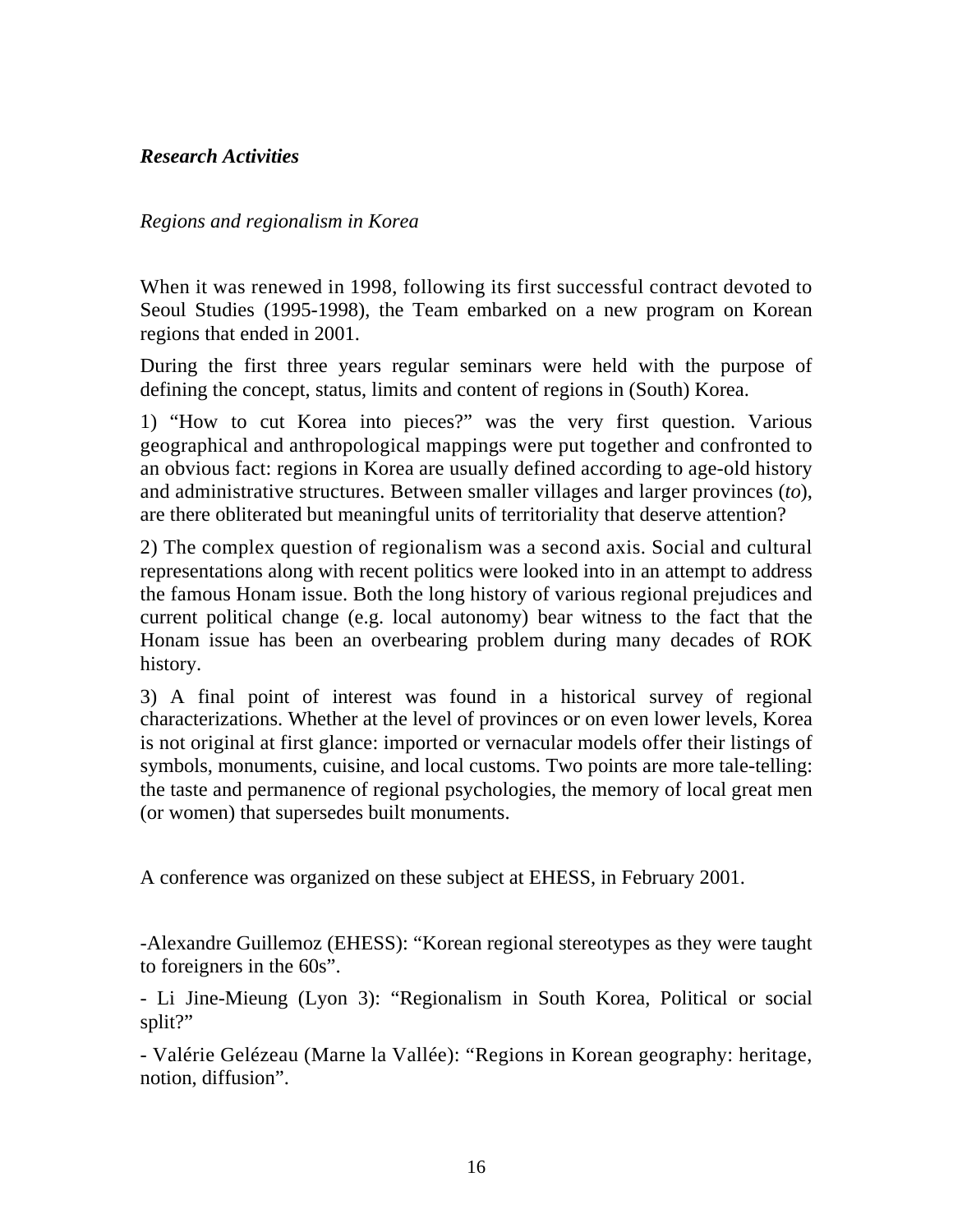- Laurence Denès (Post-Doc): "Ceramics from Ch\_lla and Ch'ungch'\_ng in 3<sup>rd</sup>-4<sup>th</sup> C. Korea. A comparison".

- Kim Mookyung (Sogang): "From Tan'gun to Tonghak. Regional sense or regional feelings?"

- Alain Delissen (EHESS): "Regions/Tapsagi running parallel: Honam 1925/Honam 1990".

#### *New Program, new structure : 2002-2005*

A new research program was submitted to CNRS authorities in 2001 for a 2002- 2005 contract. The proposal is still under evaluation.

Under the new proposal, the team would be split up into two sections along disciplinary lines:

- $\checkmark$  Section 1 : Texts and Documents in Korean Studies. Head: Prof. Choi Seung-Un.
- $\checkmark$  Section 2: The Social Sciences and Korea. Head: Prof. Alain Delissen

The latter section, representing the bulk of researchers, proposed two new research projects:

*a) Hauts-lieux : sites of Korea.*

Real, symbolic, imaginary places of Korea and Koreanness.

The meaning of place in Korean society.

*b) Real women of Korea: between holy models and feminist studies.*

European researchers interested in joining either project should contact Profs. Guillemoz or Delissen.

Publications by Team members

CHOI, Seung-Un. "Les conditions d'une lecture argumentative du morphème **- (i)na**", in *Language Research*, vol. 36, n° 3, p. 475-513.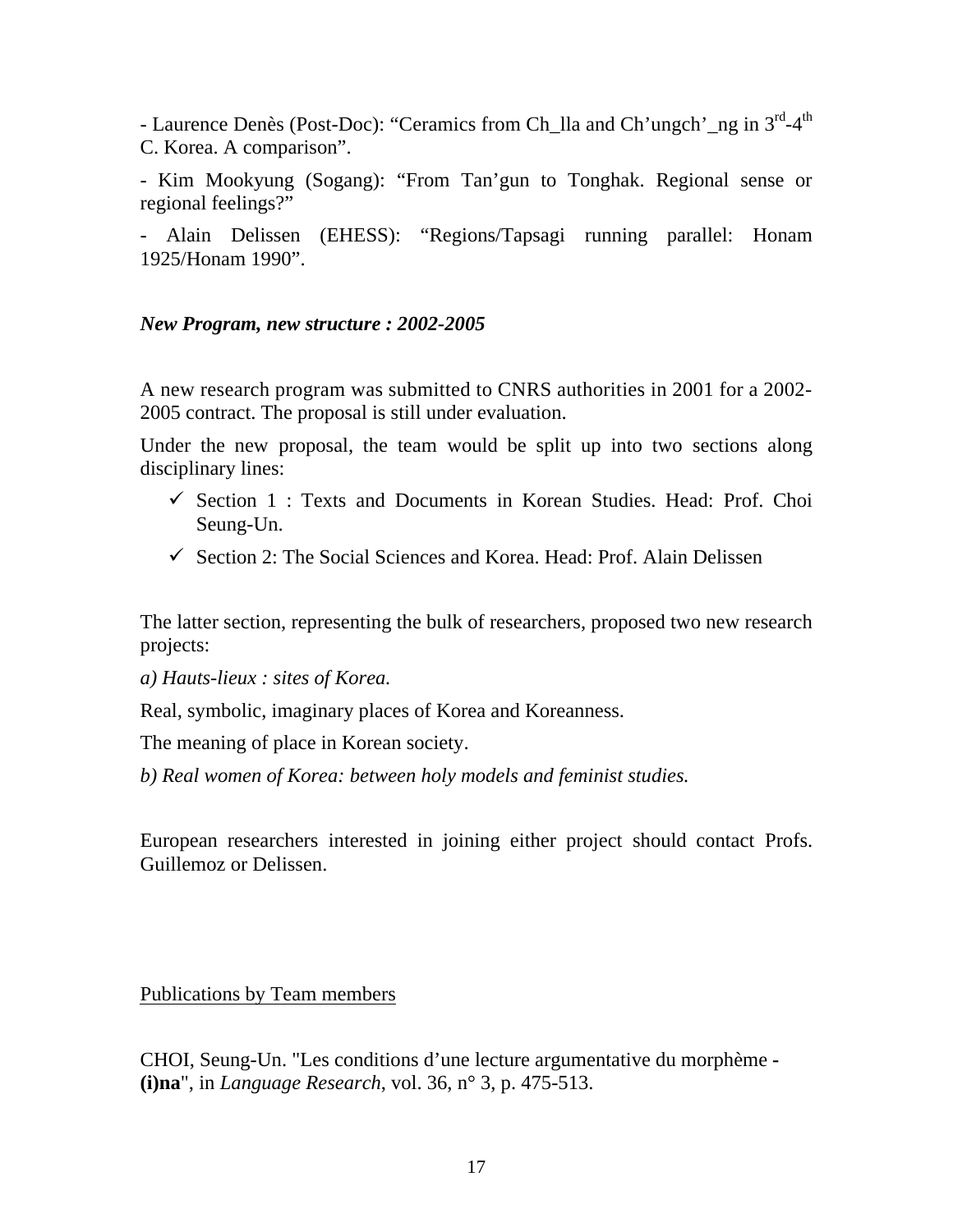\_\_\_\_, "Les conditions d'une définition du morphème **-(i)na**", in *Aesan Hakpo*, n° 25. p.207-236.

\_\_\_\_, "Phrases génériques, syntagmes génériques et argumentation", in *Etudes de langue et littérature françaises*, n° 44, vol. 2. p.875-907.

\_\_\_\_, "Le puzzle argumentatif du carré, -(i)na/-(eu)na et -man/-jiman", in *Faits de langues* , n° 17. p.203-216.

DELISSEN, Alain. "Births of a Citizen History ? Democratic South Korea coming to terms with its colonial past" in Yim Seong-Sook (éd.), *La Corée, Le peuple et ses valeurs culturelles d'hier et d'aujourd'hui* (Montréal: Presses de l'Université de Montréal, 2000), p. 1-18.

DENÈS, Laurence. "L'Age du Fer dans le sud-ouest de la péninsule coréenne d'après les données archéologiques", in *Arts Asiatiques*, t. 55 (2000). p.120-136.

GELÉZEAU, Valérie. "Les très grandes villes de la péninsule coréenne", in Pierre BRUYELLE dir., *Les très grandes concentrations urbaines* (Paris: SEDES, Dossier des Images Economiques du Monde, 2000) pp. 298-302.

\_\_\_\_, "Séoul, vitrine du développement sud-coréen", in Elisabeth DORIER-APPRILL dir., *Les très grandes villes dans le monde.* Paris, Editions du Temps, Questions de géographie, 2000, pp. 317-321.

GUILLEMOZ, Alexandre. "La descente d'un chamane coréen", in *Mélanges offerts à Li Ogg et Daniel Bouchez*, *Cahiers d'études coréennes*, n° 7, (Centre d'études coréennes du Collège de France, 2000) p. 59-102.

PROST, Martine. "Oegugin-\_l wihan han'gug\_ kyoyug-\_i munje-j\_m : p'\_rangs\_ s\_ngin-\_l chungsim-\_ro", in *Mélanges offerts à Li Ogg et Daniel Bouchez* (Cahiers d'études coréennes, n° 7, Centre d'études coréennes du Collège de France, 2000) p. 437-452.

## *GERMANY*

#### Berlin. Humboldt University

**Sonja Häußler** reports that she continued to work as Guest Lecturer (Gastdozentin) in Korean Culture and Literature in substitution for the retired Professor at the Humboldt University. During the academic year of 2000/2001, she gave lectures and seminars on Korean Literature at the beginning of the Chos\_n dynasty, History of the North Korean state, Reading of Hanmun texts,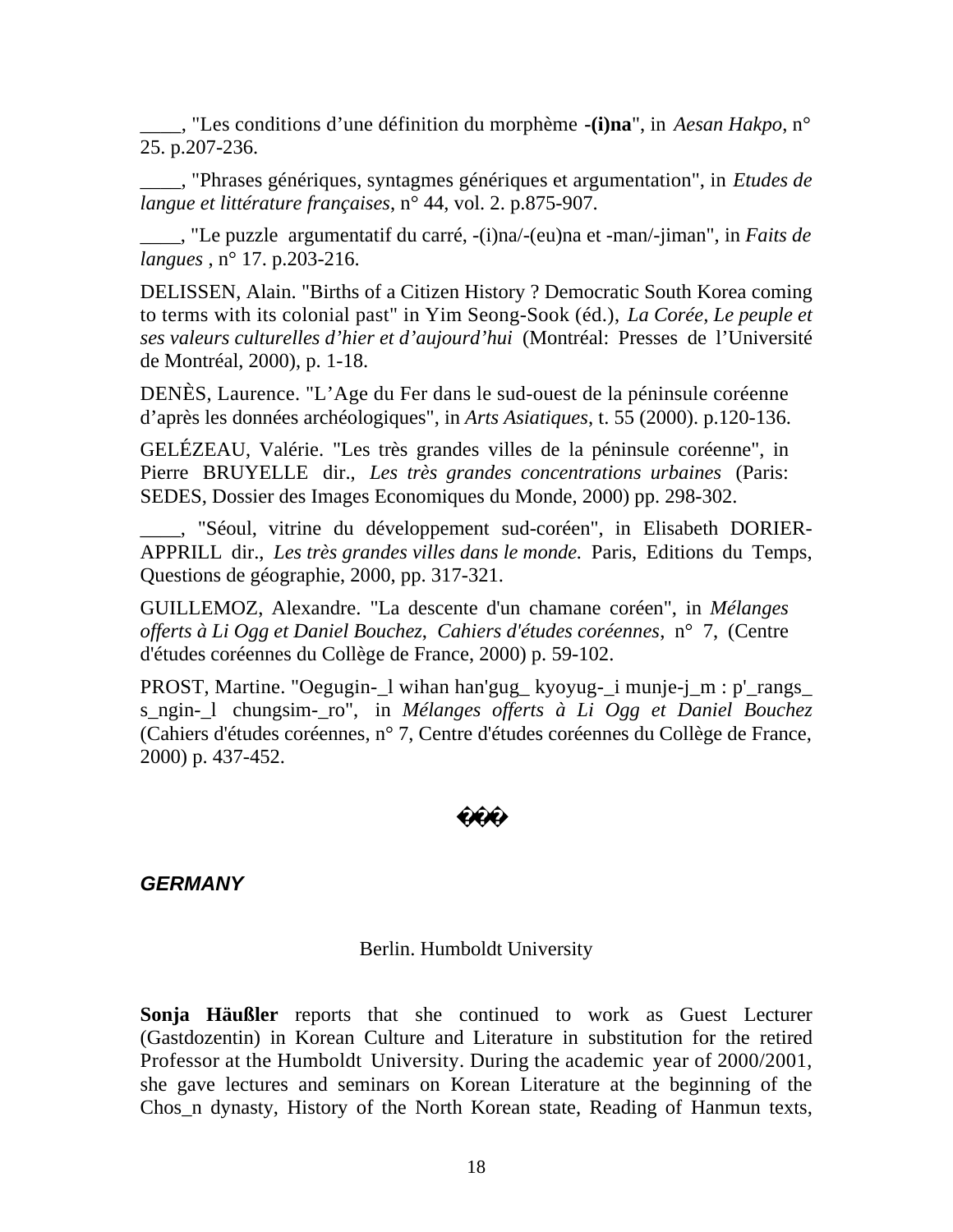Advanced courses of Reading texts with Hanja and a course for M.A. candidates. On October 9, 2000 she was invited to the University in Vienna and gave a paper on current developments in North Korea. On this topic she also gave a guest lecture at the Eberhard Karls University in Tübingen on June 21, 2001. In April 2001 she attended the AKSE conference in London. She also participated with a paper on "Decision-making in traditional Korea" in the ICAS-2 conference, held from August 9-12, 2001 in Berlin.

**Reta Rentner** reports that, though having retired, she gave seminars by lectureship on the following subjects:

- Die Geschichte der koreanischen Literatur in koreanischen, deutschen und fremdsprachigen Lexika und Nachschlagewerken (WS 2000/2001), and
- Die Gestalt der Mutter in der koreanischen Literatur (SS 2001).

In relation to the above-mentioned seminar on the mother figure in Korean Literature, she finished the translation of Kang Ky\_ng-ae's novel *Chihach´on*, and is currently looking into ways to have this translation published. In April 2001 she attended the 20th AKSE conference, held in London.

**Rüdiger Frank** reports that he taught classes on "WTO, GATS and implications for Korea", and on "Current economic and political issues on the Korean peninsula". He further continued to hold four two-day weekend lectures at Duisburg University, covering 50% of the "Studienkurs Korea" (a one-year course aimed at providing students and professionals, mainly economists, with a basic knowledge on Korea). In April 2001 he presented a paper at the  $20<sup>th</sup> AKSE$ conference in London on the subject of "Telecommunications Reform in Korea: An Exception from the Rule?". In April 2001, he submitted his PhD dissertation in Economics on *Regulierung in Korea: Charakteristika und Reformen am Beispiel des Telecommunikationssektors* to the Department of Economics of Duisburg University.

Rüdiger Frank organized a panel on Reform in Korea at the ICAS-2 conference, August 9-12, 2001 in Berlin. He further reports that with the financial support of Korea Foundation, he has set up a non-profit Internet-Gateway to Korean Studies in Germany:

## http://www.koreanstudies.de

Any suggestions for and additions to the site are welcomed.

Despite all efforts of the teaching staff and various supporters from outside the University, the 1998 decision to close the Korean studies program at Humboldt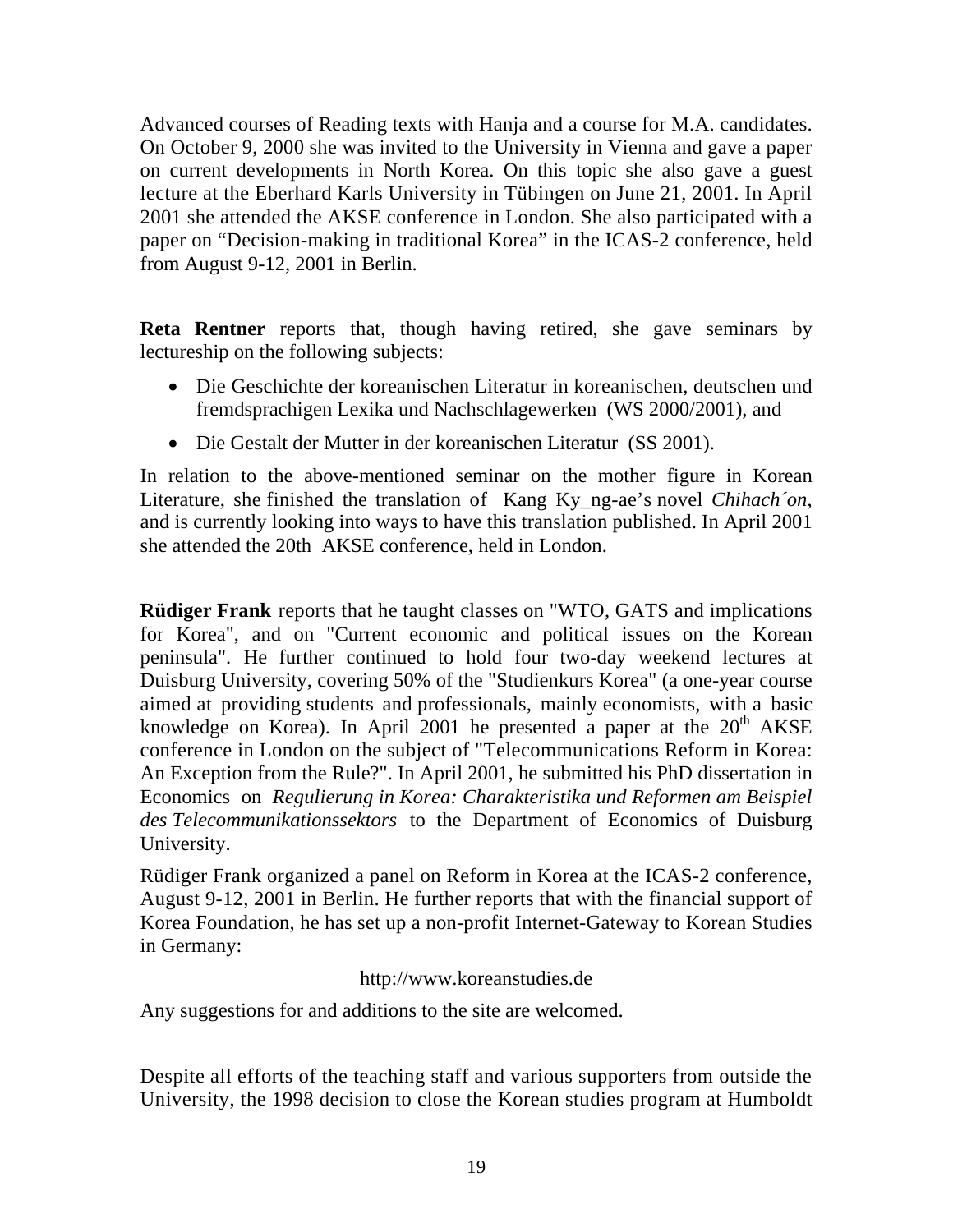University could not be nullified. Accordingly, for the last three years, no new students were admitted to the Korean Studies courses, and as a consequence, the number of students has dwindled. At present, only 24 students remain. They will be given the chance to finish their study.

Along with the lecturers mentioned above, Wilfried Herrmann, Bak Hyeon-mi and Jerim Adelhoefer have given lectures and seminars. During the academic year of 2000/2001 two students completed their M.A. thesis:

 - Park Hee Seok: Das Schamanistische Ritual *Kut* als Form des sozio-politischen Widerstandes: Eine Studie über die politische Rolle des schamanistischen Rituals in den 70er und 80er Jahren Koreas.

- Carolin Dunkel: "Der Familienstammbaum" – Die Assimilierungspolitik der Japaner in Korea in Im Kw\_n-t'aeks Film und Kajiyama Toshiyukis Erzählung –

One student (Kim Eun-Giu) graduated in Korean Studies as minor and one student (Im Da-jeong) successfully took her Zwischenprüfung (B.A. level degree).

On November 7, 2000 Dorothé von Freier gave a report on daily life in North Korea as she had experienced it while working with Cap Anamur.

On July 3, 2001 a group of students and professors of the Sogang University, sponsored by the DAAD, visited the Humboldt University and met with the teaching staff and students of Korean Studies.

### **Publications**

FRANK, Rüdiger: *Two Ways to Unification: Thoughts on Korean Studies in the New Millennium,* International Society for Korean Studies (ISKS) Newsletter, Volume 8: July 2000, Osaka, p. 10

\_\_\_\_, "Telecommunications Reform in Korea: An Exception from the Rule?", paper presented at the 20th AKSE Conference in London, 06.04.2001, electronic file at: http://www2.hu-berlin.de/korea/akse2001.htm

\_\_\_\_, "IMT 2000: Mobilfunk der Dritten Generation in Südkorea", in *Korea Forum* Nr. 1/01, Essen: Korea Kommunikations- und Forschungszentrum 1999, pp. 17-20

\_\_\_\_, (book review) Judith Cherry, "Korean Multinationals in Europe" (Surrey: Curzon, 2001) in: *Korean Studies Review* 2001, no. 05,

electronic file: http://www.iic.edu/thelist/review/ksr01-05.htm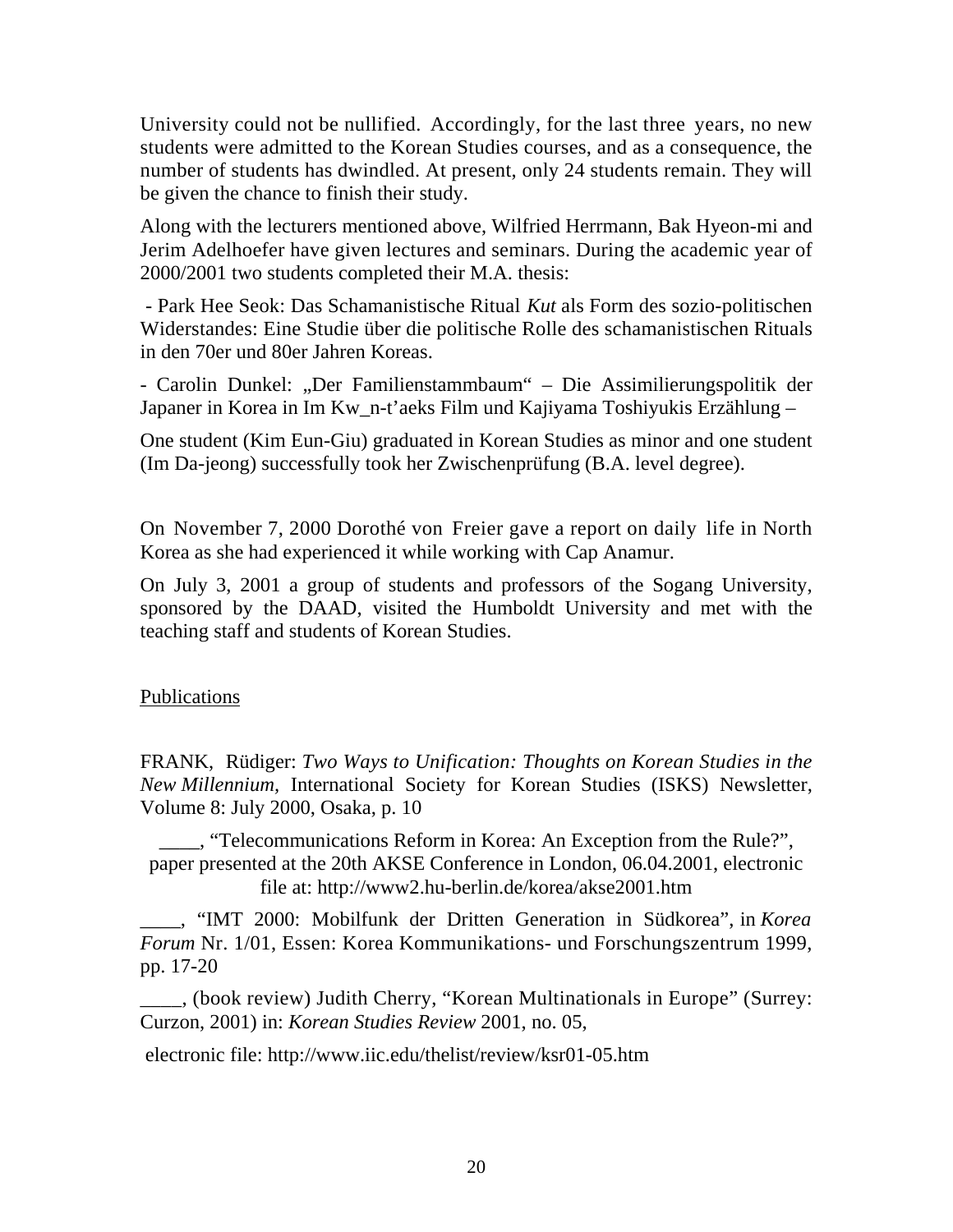HAN, Jung-Hwa. *Yanggongju – "die zeitweiligen Honeys" der USamerikanischen Soldaten in Südkorea. Ein neues Bild der Prostituierten in der modernen Literatur Südkoreas am Beispiel der Erzählung "Tage und Träume" (1983) von Kang S\_k-ky\_ng* (Koreanistische Studien Band 2) Hamburg and London: LIT Verlag Münster, 2001. (Publication of the M.A.Thesis).

RENTNER, Reta. "Literatur – Wegweiser zur nationalen Wiedervereinigung -Kann Literatur die Wiedervereinigung Koreas beeinflussen?" in *Deutsche Literatur in Korea: Ein Beispiel für angewandte Interkulturalität. Festschrift für Bonghi Cha zu ihrem 60. Geburtstag* (Seoul: Munmemi Verlag: 2000), p.56 - 66.

\_\_\_\_, (book review) Kim Won-Il: *Das Haus am tiefen Hof* (München: iudicium Verlag, 2000) in: *Asien Deutsche Zeitschrift für Politik, Wirtschaft und Kultur*. (Forthcoming)

\_\_\_\_, (book review) Helga Picht/Heidi Kang (HG). *Am Ende der Zeit. Moderne koreanische Erzählungen*, Band 1 (Bielefeld: Pendragon Verlag, 1999) in: *Korea Forum* Jahrgang XI, Nr. 1/01.

#### **Bochum, Ruhr Universität**

The efforts to overcome the problems resulting from the long vacancy of the chair of Korean studies appear are gradually showing results. Within a short time, a new curriculum has been established and a substantial amounts of Korean primary and secondary sources have been acquired.

With the generous support of Korea Foundation, we were able to invite our Korean colleague Dr. Kim Mansu to stay at our institute. From late 2000 until early 2002, Dr. Kim will be lecturing on modern Korean society and economics. Since Mrs. Yang Hanju and Mrs. Dorothea Hoppmann joined our team in autumn 2000, the Korean language program has received a significant overhaul, a measure which already begins to bear fruit. After an experimental phase leading to several B.A. degrees, we are currently preparing for the implementation of regular B.A. and M.A. courses.

During the AKSE Conference in London, April 4 - 8, 2001, **Prof. Dr. M. Eggert** had the honor to chair the opening session on Chos\_n Dynasty History, in honor of Prof. Dr. Martina Deuchler. She reports recently having held the following talks:

 $\checkmark$  "Das Wahre und die Schöne: Zum autobiographischen Element in chinesischer und koreanischer Reiseliteratur", Internationales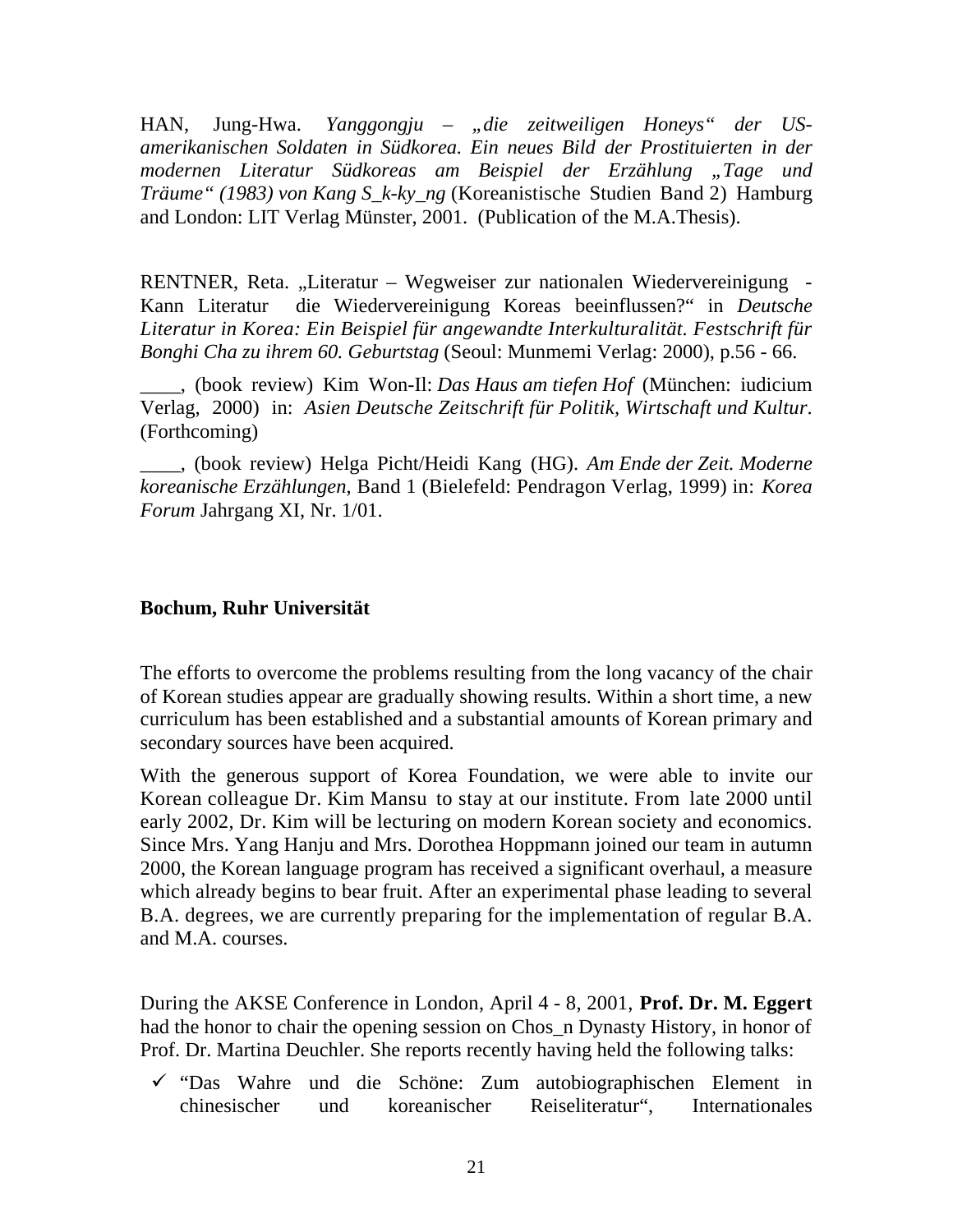Begegnungszentrum München (International Communication Center, Munich), 25. Februar 2000

- $\checkmark$ , Universitätswandel und gestufte Studiengänge: die Perspektive der marginalisierbaren Fächer", Symposium Universität 2000, The University of the Future in German and Japanese Perspective, München, 3. März 2000
- $\checkmark$  "Art and politics: the political dimension in Ming/Qing youji writing", Gaoxiong, Taiwan, 26. Mai 2000
- $\checkmark$  "Das 'Aufsuchen von Landschaften (kugy\_ng)': Elemente einer Poetik des vormodernen koreanischen Reiseberichts", Gießen, 22. Juni 2000
- $\checkmark$  "Frauen bewegt: Reiseliteratur koreanischer Frauen der Chos n-Zeit", Symposium "Auf anderen Wegen", Hamburg, 20.-22. Oktober 2000
- $\checkmark$ , Gelöst-Text-Dichtung: Das Prosagedicht in der Literatur Ostasiens, insbesondere Koreas", Deutscher Orientalistentag, 28.-29. 3. 2001, Bamberg

At the AKSE Conference in London (April 4-8), **Jörg Plassen** presented a paper on "W\_nhyo's exegesis", a subject that is part of his on-going work for a larger interdisciplinary project located at the University of Freiburg.

**Dorothea Hoppmann** continues her activities as an instructor in Korean language (basic and advanced) at the Landessprachen-Institut Bochum.

### *Research activities:*

Currently, following dissertation projects are under way (working titles):

Bardey, Anja. *Verwandtschaft als Schlüssel zum Verständnis der neokonfuzianischen Patriarchalisierung Koreas* (kinship as a key to the Neoconfucian patriarchalization of Korea).

Hilker, Jolie. *Paengny n ch'ohae* (in cooperation with Prof. Dr. Werner Sasse, Univ. of Hamburg).

Müller-Lee, Andreas. *Kreative Rezeption des Sanguozhi-yanyi in der koreanischen Literatur.* (Creative reception of *Sanguozhi-yanyi* in Korean literature).

Yu, Myoung In. *Die Geschichte der Forschung zum Kuunmong* (The history of *Kuunmong* research).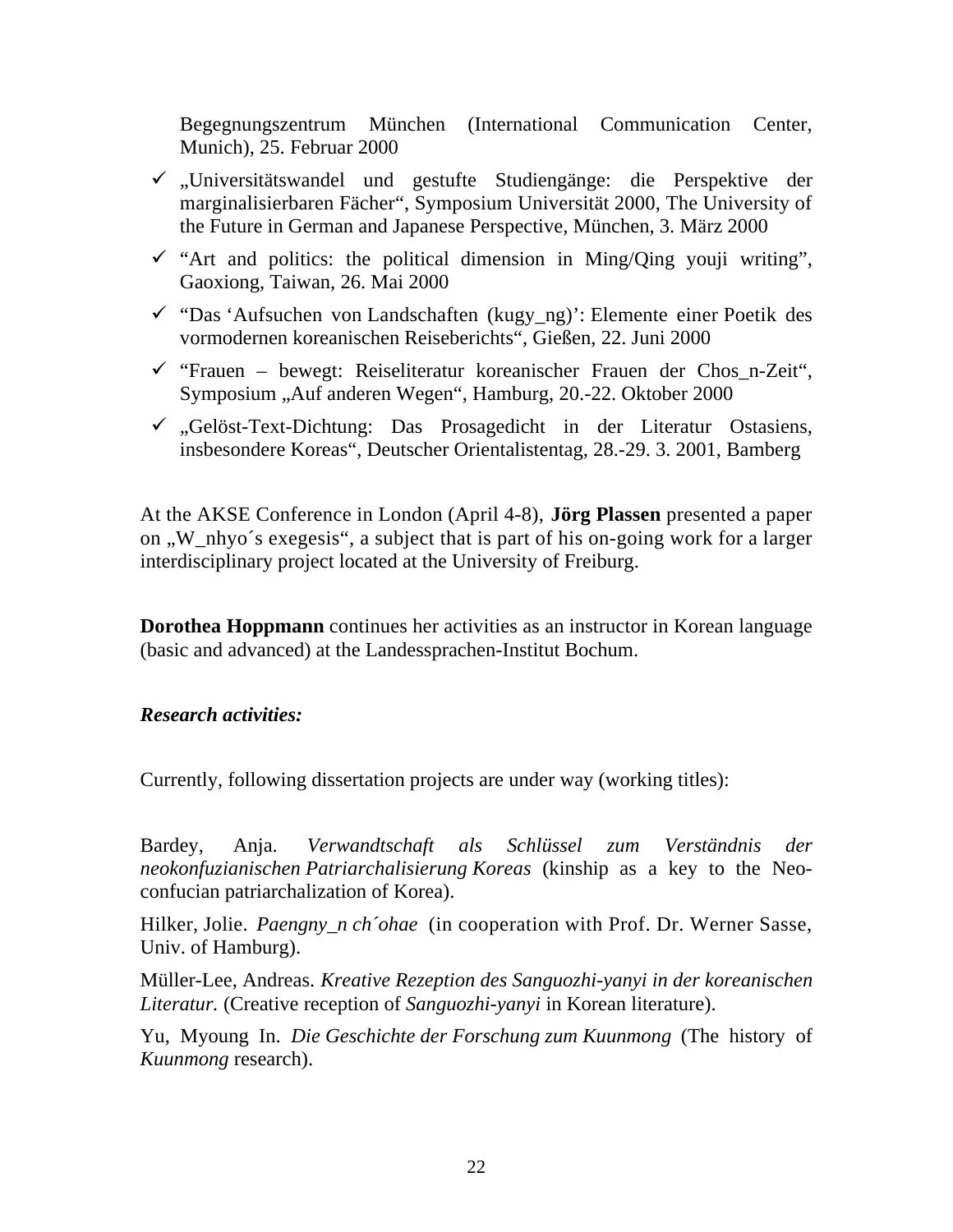Three M.A. theses have been completed:

Bardey, Anja. *Zu den Veränderungen im Verwandtschaftssystem im Zuge der Sinifizierung der koreanischen Gesellschaft zu Beginn der Chosôn-Zeit unter bersonderer Berück-sichtigung der Rolle der Frau.* (On changes in the kinship system, and particularly the role of women in the course of the sinification of Korean society at the beginning of the Chos\_n dynasty). January 2000.

Traulsen, Thorsten. *Spätmittelkoreanische Lautmuster und Dialektologie: Ansätze zur inneren Rekonstruktion im Koreanischen*. (Late Middle Korean oral patterns and dialectology. Ways to inner reconstruction in Korean) September 2000.

Eckard, Anette. *Der Kwangju-Aufstand von 1980 im Spiegel der Erzählung* Kkonnip *von Ch´oe Yun.* (The Kwangju uprising in 1980 as mirrored in the narration *Kkonnip* by Ch´oe Yun.). May 2001.

Two additional M.A. theses are under preparation: Bernd Perk currently is looking into *kaeny\_ kasa,* and Nicola Reck is working on *Tongdong-ga* (Kory\_ song).

#### **Publications**

Marion EGGERT. "Mauer-Fall: Zur Poetik früher chinesischer Berichte von Reisen in den Westen", in Xenia v. Ertzdorff-Kupffer, Hg. *Beschreibung der Welt. Zur Poetik der Reise- und Länderberichte* (Amsterdam: Chloe: Beiheft zum Daphnis, 2000) p. 479-496

\_\_\_\_, "Das Wahre und die Schöne: Zum autobiographischen Element in chinesischer und koreanischer Reiseliteratur", in Christina Neder, Heiner Roetz, Susanne Schilling, ed. *China in seinen biographischen Dimensionen. Gedenkschrift für Helmut Martin* (Wiesbaden: Harrassowitz, 2001).

<sub>\_\_\_\_</sub>, "Transcendent, transgressive, expressive: games and playing in premodern Chinese culture", in Anders Hansson et.al., ed. *The Chinese at Play. Festivals, Games, and Leisure* (London: Kegan Paul, 2001).

\_\_\_\_, "Art and politics: the political dimension in Ming-Qing youji writing", in: Rudolphus Teeuwen and Shu-li Chang, eds. *Crossings: Travel, Art, Literature, Politics* (Taipei: Bookman Books, 2001)

Wom Schweigen des Übersetzers beim Übersetzen des , Schweigens'" in *Korea Forum* XI/1, Juni 2001.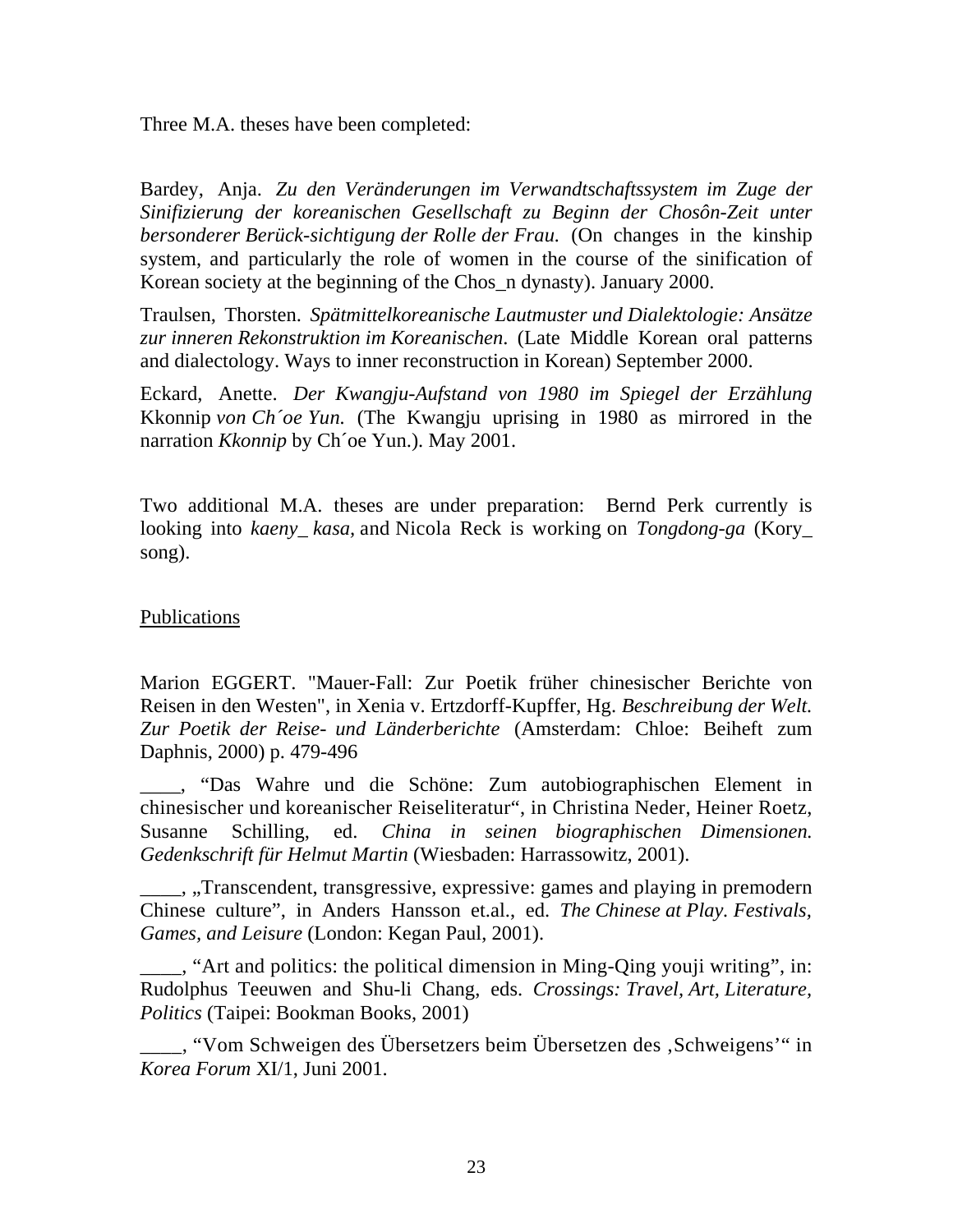\_\_\_\_, "Das 'Aufsuchen von Landschaften (*kugy\_ng*)': Elemente einer Poetik des vormodernen koreanischen Reiseberichts", erscheint in: Xenia v. Ertzdorff-Kupffer, Hg., *Erkundung und Beschreibung der Welt. Zur Poetik der Reise- und Länderberichte* II

<sub>\_\_\_\_</sub>, Rezension: "Koreanische Literatur im Pendragon-Verlag", in *Hefte für Ostasiatische Literatur* 28, 2000.

#### **Hamburg, Hamburg University**

Korean Studies is still growing and is now an integral part of the newly established "Asien-Afrika-Institut" of Hamburg University. This institute will move into a newly built building next to the Dammtor station in Hamburg, and will thus be easily accessible for the public. The study program is also in the process of reorganization in order to allow more interchangeability among modules of Korean, Chinese, Japanese and Thai studies. The idea behind this reorganization is to give a better awareness of the greater cultural area, so that students will see Korean studies in a wider perspective.

For the  $3<sup>rd</sup>$  year in a row beginners have been given a one-year intensive Korean language training consisting of 20 hours a week for 1 semester in Hamburg followed by 20 hours a week during the  $2<sup>nd</sup>$  semester at Hankuk University of Foreign Studies (HUFS) in Seoul. The program was generously supported by the German Academic Exchange Program (DAAD) by assisting in travel expenses, granting students a stipend, and by financing a second lecturer, Mr. Lee Kangsun. Unfortunately, this year we are not receiving such generous support, so  $1<sup>st</sup>$ -graders will receive only 10 hours a week. We will nevertheless try to have another students' exchange with HUFS, nevertheless.

With the help of Mrs. Parsons, who many of the readers know, and Mr. Delmas from the university's German for Foreigners' Program, Mr Lee also organized a 1 semester exchange program for an equally intensive German language training for 20 students from HUFS.

**Prof. Sasse** attended the following Conferences and meetings (sometimes representing AKSE and sometimes as an individual):

- $\checkmark$  Annual Meeting, International Circle on Korean Linguistics (Prague, July 00),
- $\checkmark$  "Critical Issues in Korean Studies in the Millenium" (Hawaii, Feb 00),
- $\checkmark$  "Government and Women Towards the New Millenium in Korea" (Seoul, Mar 00),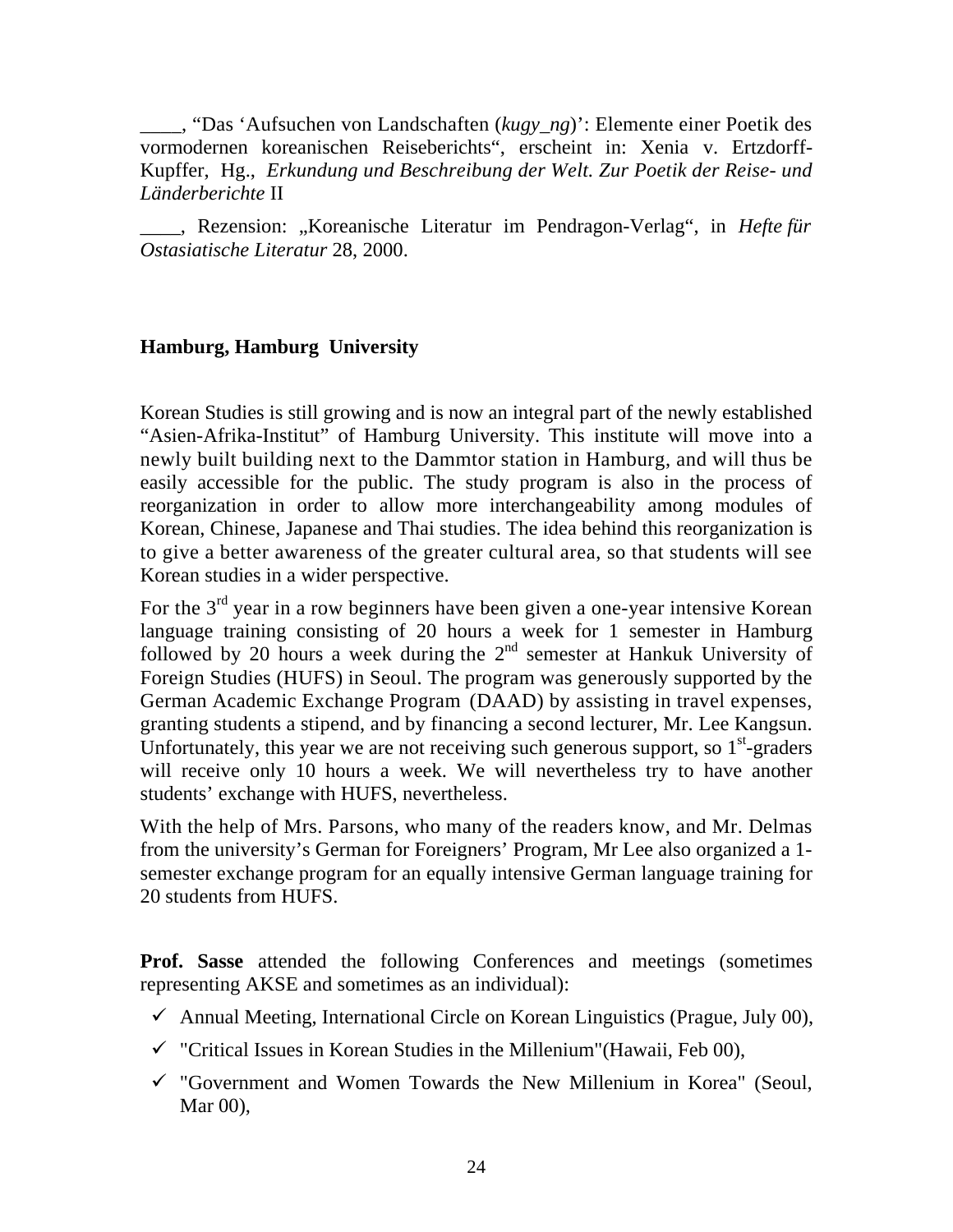- $\checkmark$  "Ost-West Kolloquium Sprachwissenschaft (Berlin, Mar 00),
- $\checkmark$  Biannual Meeting, Pacific Association for Korean Studies (Beijing, Sept 00)
- $\checkmark$  "Schreibende Frauen" (Hamburg, Okt 00)
- $\checkmark$  "Sozialwissenschaftliche Koreaforschung" (Bonn, Dec 00),
- $\checkmark$  Meeting, Presidents of the European Associations for Asian Studies (Florence, Feb 01)
- $\checkmark$  AnnualMeeting, Association for Asian Studies (Chicago, Mar 01),
- $\checkmark$  Biannual Meeting, Association for Korean Studies in Europe (Apr 01),
- $\checkmark$  "International Conference on Culture and Sustainability in Cities (Chongju, May 01)
- $\checkmark$  Meeting on Korea in Japanese Textbooks, Eckert-Institute (Braunschweig, Jul 01)

Besides attending these meetings, he was invited to give Special Lectures at Harvard University and Copenhagen University.

He also took examinations at Copenhagen and Bochum and was involved in Dr. phil. Committees at various German universities.

His research is currently centered around Middle Korean and early non-Han'g\_1 writing systems in Korea, and he will be doing research in Korea until March 2002.

**Dr. An Jung-Hee** organized an academic lecture series involving scholars from all East Asia departments of the Asien-Afrika-Institut of Hamburg University with the subject of "Outstanding Women in East and South-East Asia / Images of Women in History, Society and Literature". As part of the series, she gave a lecture on "The Three Queens of Shilla as Depicted in the Male-oriented Korean Historiography". In the same series, Prof. Sasse gave a lecture on Hwang Chini.

Dr. An also attended the AKSE conference in London.

Her main research continues to be centered around the Kyunyo-Hyangga and modern poetry.

Dr. Soon-Nyea Cha finished her Ph.D. with a thesis on *Die konfuzianische Ritualmusik in Korea (1116-1450)*.

Publications: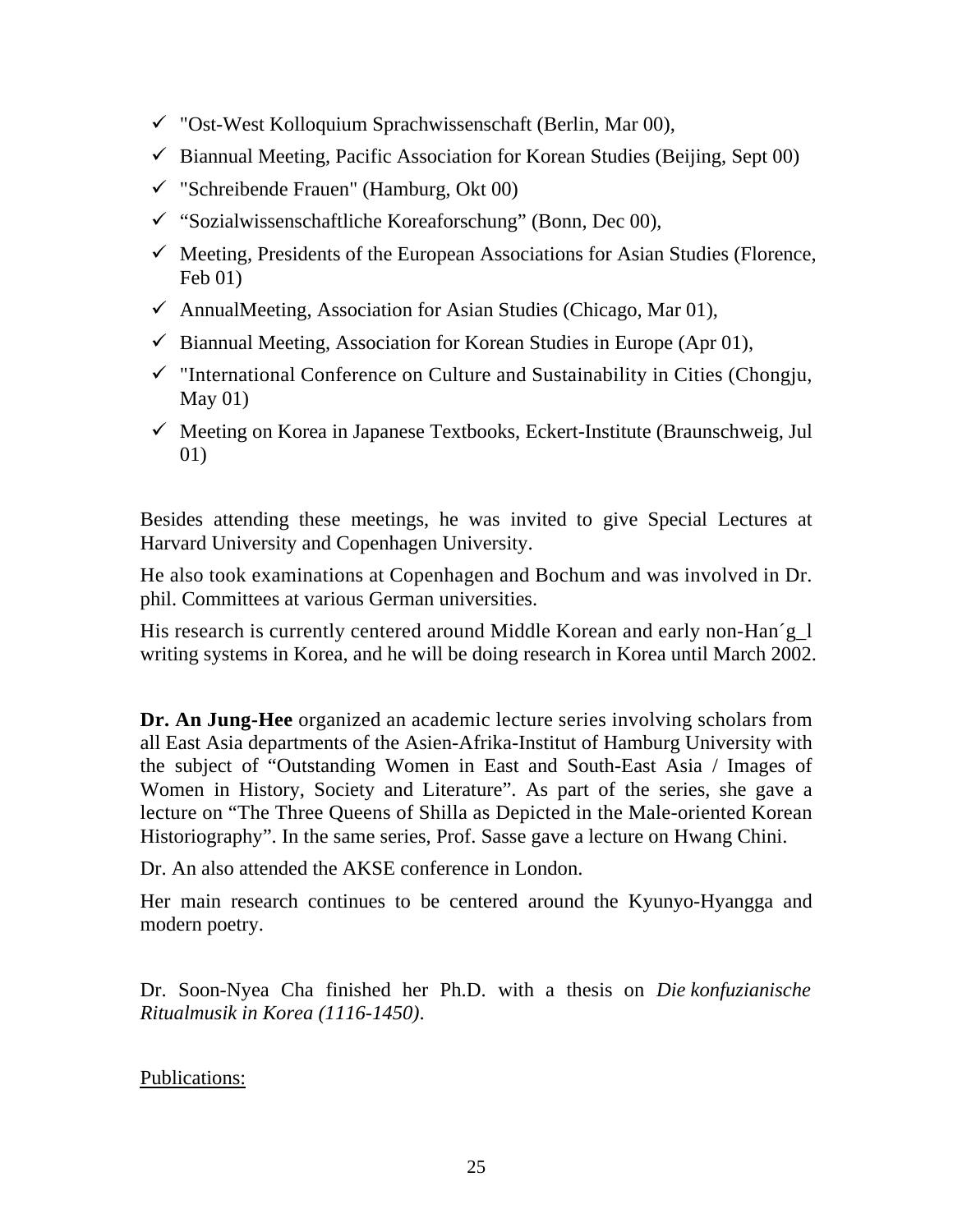Werner SASSE. "Die traditionelle Sprachforschung in Korea", in *History of the Language Sciences*/*Geschichte der Sprachwissenschaften*/*Histoire des sciences du langage*, Vol I, ed. Sylvain Auroux et. al. (Berlin and New York: Walter de Gruyter).

## **Hamburg, Institut für Asienkunde (IfA)**

Rothenbaumchaussee 32 D-20148 Hamburg Tel.:  $++49 - 40 - 4288740$  Fax:  $++49 - 40 - 4107945$ E-mail: ifahh.koellner@uni-hamburg.de Webpage: www.duei.de/ifa

**Dr Patrick Köllner** gave Korea-related talks at

- $\checkmark$  at the biannual symposium of the Institute of Asian Affairs and the Asia Committee of German Business, Berlin, 11 October 2000, on the Pyongyang summit and the perspectives for inter-Korean relations.
- $\checkmark$  at a symposium of the German Federal Academy for Security Policy, Siegburg, 24 October 2000, on the security situation on the Korean peninsula.
- $\checkmark$  at a colloquium of the Political Science Department of Trier University, 9 May 2001, on informal institutions and political change in Japan and South Korea.
- $\checkmark$  at a symposium on Korea at Regensburg University, 17 May 2001, on South Korea's economy after the Asian crisis.
- $\checkmark$  at a meeting of the research group on informal politics in international comparison of the German Overseas Institute, Hamburg, 30 May 2001, on the linkages between political parties and society in South Korea.

On invitation by the Seoul Office of the Friedrich Ebert Foundation, Patrick Köllner presented in early September 2000 a paper on the challenges facing the ASEM process at conferences and colloquiums in Seoul, Pusan and Kwangju.

In early December 2000 an inaugural workshop of German social scientists working on Korea, organized by Dr Köllner, took place in Bonn (see below for details).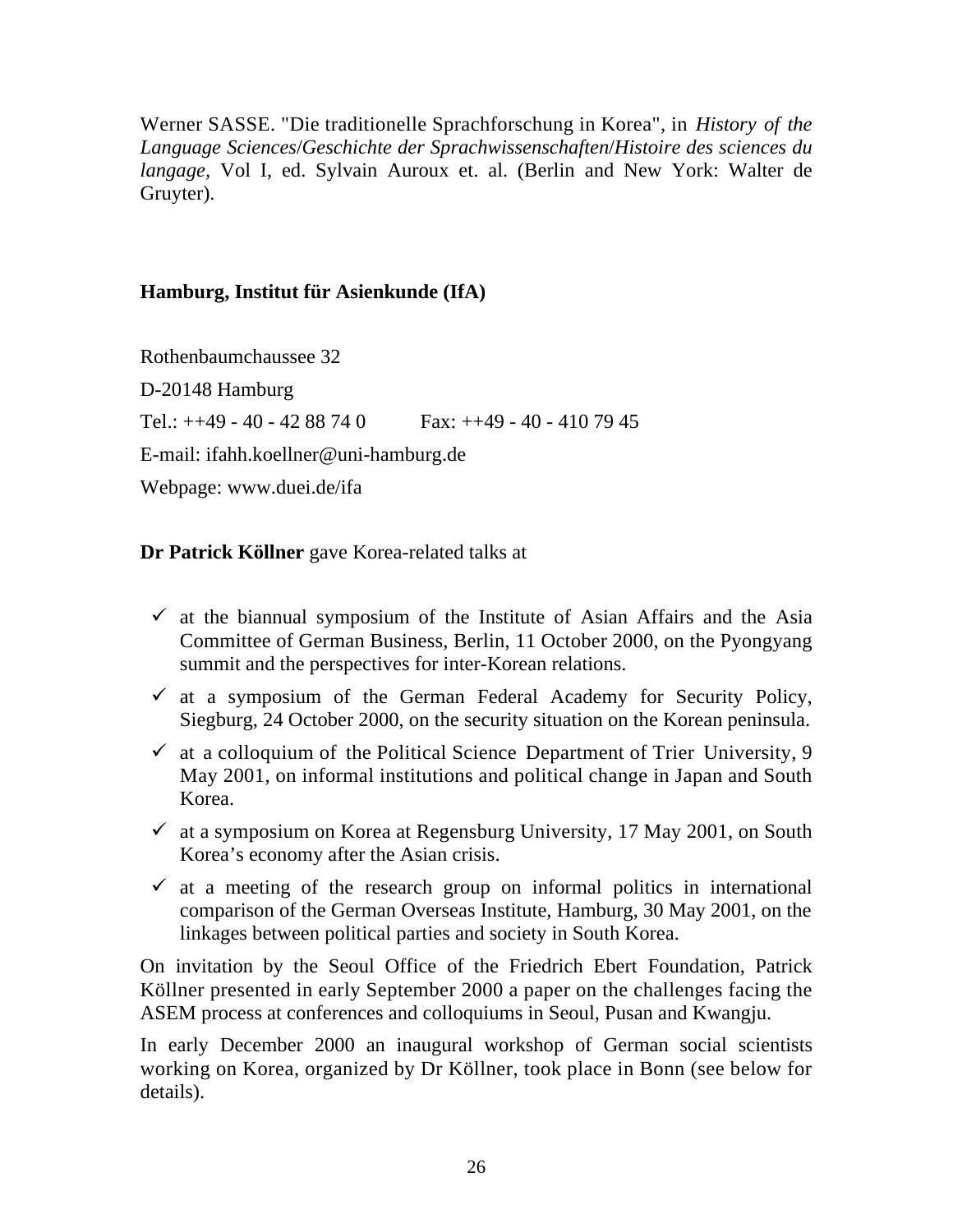Both Dr Köllner and Professor Manfred Pohl gave numerous radio interviews on current events on the Korean peninsula.

### Publications:

Patrick KÖLLNER, "Going regional: South Korea's growing economic links with Pacific Asia", in *Papers of the British Association of Korean Studies*, Volume 7 (2000), pp.101-110;

\_\_\_\_, "The political economy of the Korean-Japanese trade imbalance" in *Papers of the British Association of Korean Studies*, Volume 7 (2000), pp.143-155;

\_\_\_\_, "The Republic of Korea: Coping with the Legacy of Unbalanced Development", in: Korea Economic Institute of America (ed.), *The Two Koreas in 2000: Sustaining Recovery and Seeking Reconciliation* (Washington, D.C. 2000) pp.1-15

\_\_\_\_, "Korea, Republik", in Ostasiatischer Verein, *Wirtschaftshandbuch Asien-Pazifik 2000/2001* (Hamburg, 2000) pp.291-305;

<sub>\_\_\_\_</sub>, "Informelle Politik in Südkorea: Allgemeine Anmerkungen und das Beispiel der Nationalversammlung", in: Patrick Köllner (ed.), *Korea 2000 - Politik, Wirtschaft, Gesellschaft* (Hamburg: Institut für Asienkunde, 2000) pp.61-82;

\_\_\_\_, "Schlaglichter der Wirtschaft Südkoreas 1999/2000", in Patrick Köllner (ed.), *Korea 2000 - Politik, Wirtschaft, Gesellschaft* (Hamburg: Institut für Asienkunde, 2000) pp.156-167;

\_\_\_\_, "Nordkorea", in: Jürgen Bellers, Thorsten Benner and Ines M. Gerke (eds.) *Handbuch der Außenpolitik* (Munich and Vienna: Oldenbourg Verlag, 2001) pp.966-972;

\_\_\_\_, "Das Gipfeltreffen von Pyongyang und die Perspektiven der innerkoreanischen Beziehungen", in: Werner Draguhn (ed.), Wirtschaftliche Potenziale und politische Stabilität in Asien, Hamburg: Institute für Asienkunde 2001, pp.77-97;

Manfred POHL, "Korea, Dem. VR", in: Ostasiatischer Verein, *Wirtschaftshandbuch Asien-Pazifik 2000/2001*, Hamburg 2000, pp.269-281;

\_\_\_\_, "Südkoreas Innenpolitik 1999/2000: Schwerpunkte und Tendenzen", in: Patrick Köllner (ed.), *Korea 2000 - Politik, Wirtschaft, Gesellschaft*, Hamburg: Institut für Asienkunde 2000, pp.23-43;

\_\_\_\_,"Die Wirtschaft Nordkoreas 1999/2000", in Patrick Köllner (ed.), *Korea 2000 - Politik, Wirtschaft, Gesellschaft* (Hamburg: Institut für Asienkunde, 2000) pp.255- 265.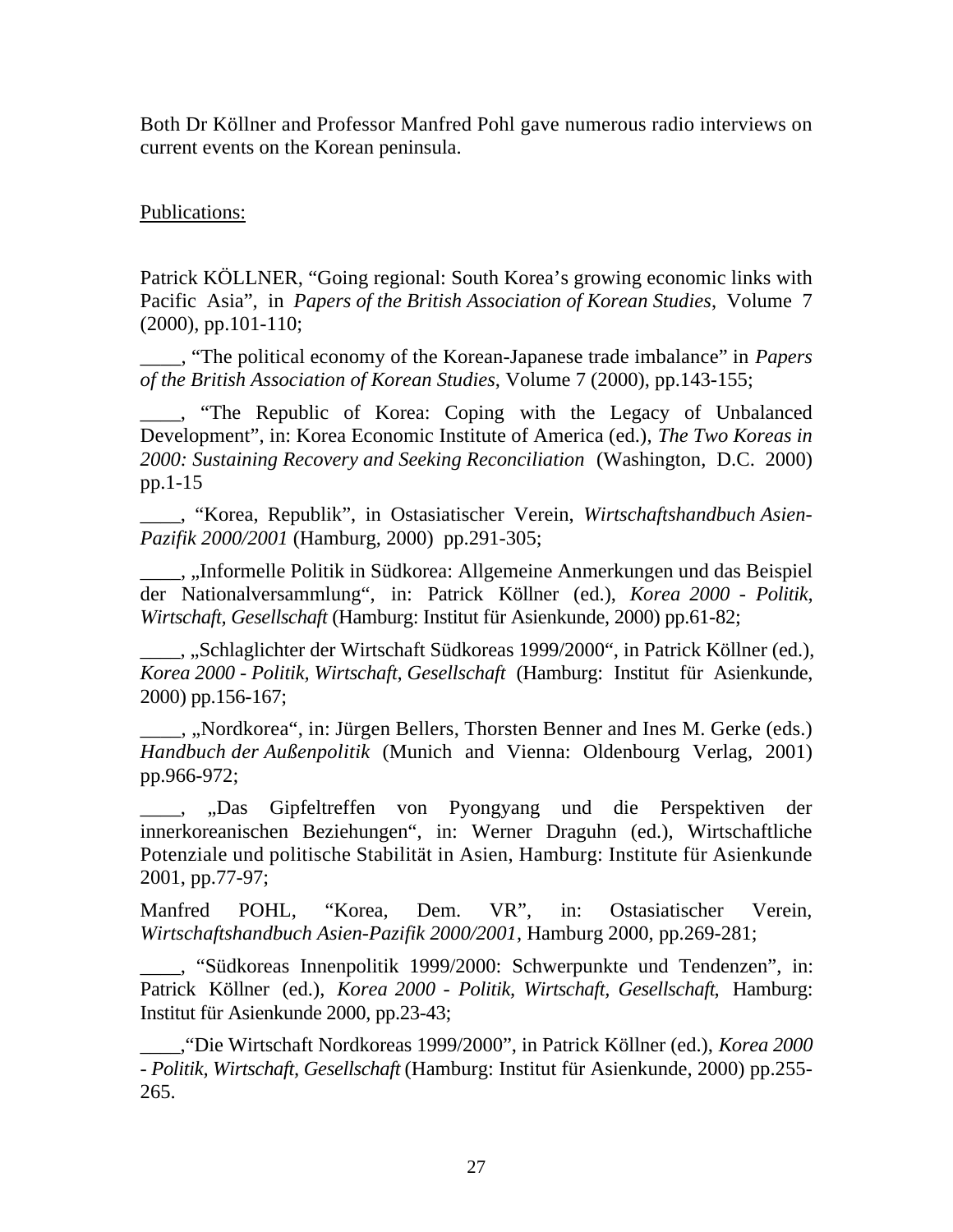Editorial work on the sixth Korea yearbook of the Institute of Asian Affairs, *Korea 2001 - Politik, Wirtschaft, Gesellschaft* had been finished by mid-July 2001. The yearbook was due to appear in August 2000. The yearbook consists of regular updates on domestic politics and the foreign policy of the ROK, the economy of the ROK and the DPRK plus, on average, eight articles on particular topics. The 2001 yearbook includes articles on corruption and anti-corruption policies in South Korea, the South Korean shipbuilding industry and the trade dispute with the EU, and the activities of humanitarian organizations in North Korea. A number of articles deal with inter-Korean relations and the relevant policies of the United States, Japan and the EU. For the content of the yearbook and other Korea-related publications of the Institute of Asian Affairs see the institute's webpage (www.duei.de/ifa).

#### *Workshop report*

#### **GERMAN SOCIAL SCIENCE RESEARCH ON KOREA: ITS CONTENT, CURRENT SITUATION, AND PERSPECTIVES (BONN, 2/3 DECEMBER 2000)**

The workshop was organized with the kind financial support of the Korea Foundation. A total of 36 persons participated in the workshop. Most of them were scholars at different stages of their academic career – ranging from Ph.D. candidates to full professors. By disciplinary background the majority of scholars hailed form political science, economics, and Korean Studies. A few sociologists and geographers were also present. By nationality there were 24 Germans, 10 Koreans plus one Dutch and one Polish researcher.

The Gustav Stresemann Institute in Bonn provided a very good setting for what turned out to be a very lively and stimulating event. The first full day of the conference was devoted to presenting current or just finished research projects ranging from Ph.D. and Habilitation projects to individual and collective projects. A total of 11 presentations were given on topics in the areas of politics, economics, international relations, comparative economic sociology, and geography. The second day of the conference comprised one session in the morning, which was devoted to the current situation of German social science research on Korea and its perspectives. First, the results of a survey of 50 people actively engaged in Germany in the area of social scientific work on Korea (42 people answered the questionnaire) were presented. Four scholars representing various institutions and associations of Korean and Asian studies then commented on the results of the survey and discussed various issues related to the topic of institutionalizing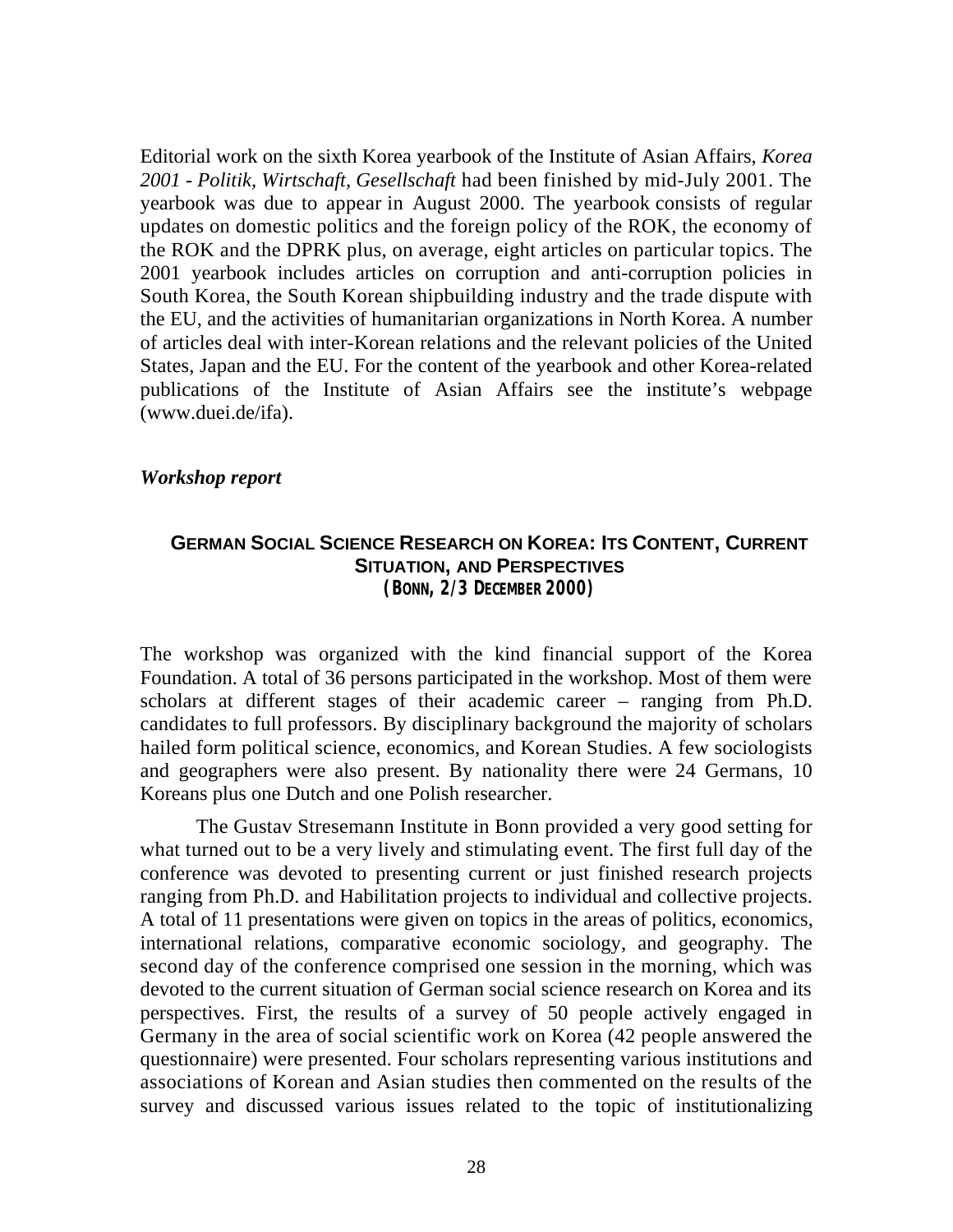modern Korean studies in Germany. Finally, the floor was open to all other participants. During the general discussion problems facing Korean studies and Korean students in Germany were raised, challenges for Korean studies were discussed, and ideas for better networking among scholars working on Korea were ventured. The main conclusions of these discussions can be summarized as follows:

- There was consensus that at the moment no new association for modern Korean studies should be founded in Germany. Rather, use should be made, were possible, of existing associations, in particular the Association of Korean Studies in Europe (AKSE) and the German Association for Asian Studies (DGA).
- There was great interest in having similar workshops or conferences on a regular basis, maybe every two years, in order to give interested scholars a chance to present and discuss their ongoing work and to exchange views and ideas on modern Korean studies in Germany in general. At the moment, however, there is no critical mass of scholars in Germany working on Korea within the social sciences per se who could concentrate on a particular conference theme. It would thus seem appropriate to broaden the focus of such events to modern Korean studies in general, i.e. studies devoted to social aspects of modern Korea coming from a variety of angles.
- The demand for closer networking among scholars working on modern Korea was clearly articulated. In this respect, it was suggested to set up an e-mail network linking all interested parties. The purpose of this network would be to distribute relevant information on new publications, Korearelated academic and other events in Germany and elsewhere, and more personal communications that might be of a broader interest to German scholars working on modern Korea. Also it was suggested to set up a webpage for Korean studies in Germany that would serve as a central site for accessing information on Korean studies institutions and researchers at universities and independent research institutes. The webpage should include relevant hyperlinks which would direct interested parties to more detailed sources of information in Germany and elsewhere.

As a follow-up to the workshop an e-mail network was set up which currently (July 2001) links 77 persons – mostly academics - interested in social-science oriented Korean studies in Germany. Since January 2001 information on relevant issues and news has been distributed through this e-mail network on a fairly regular basis, i.e. on average once per month. The working language of the e-mail network is German but information in English is welcome. Anyone interested in being added to the network or in distributing information through this means of communication should email Patrick Köllner (ifahh.koellner@uni-hamburg.de).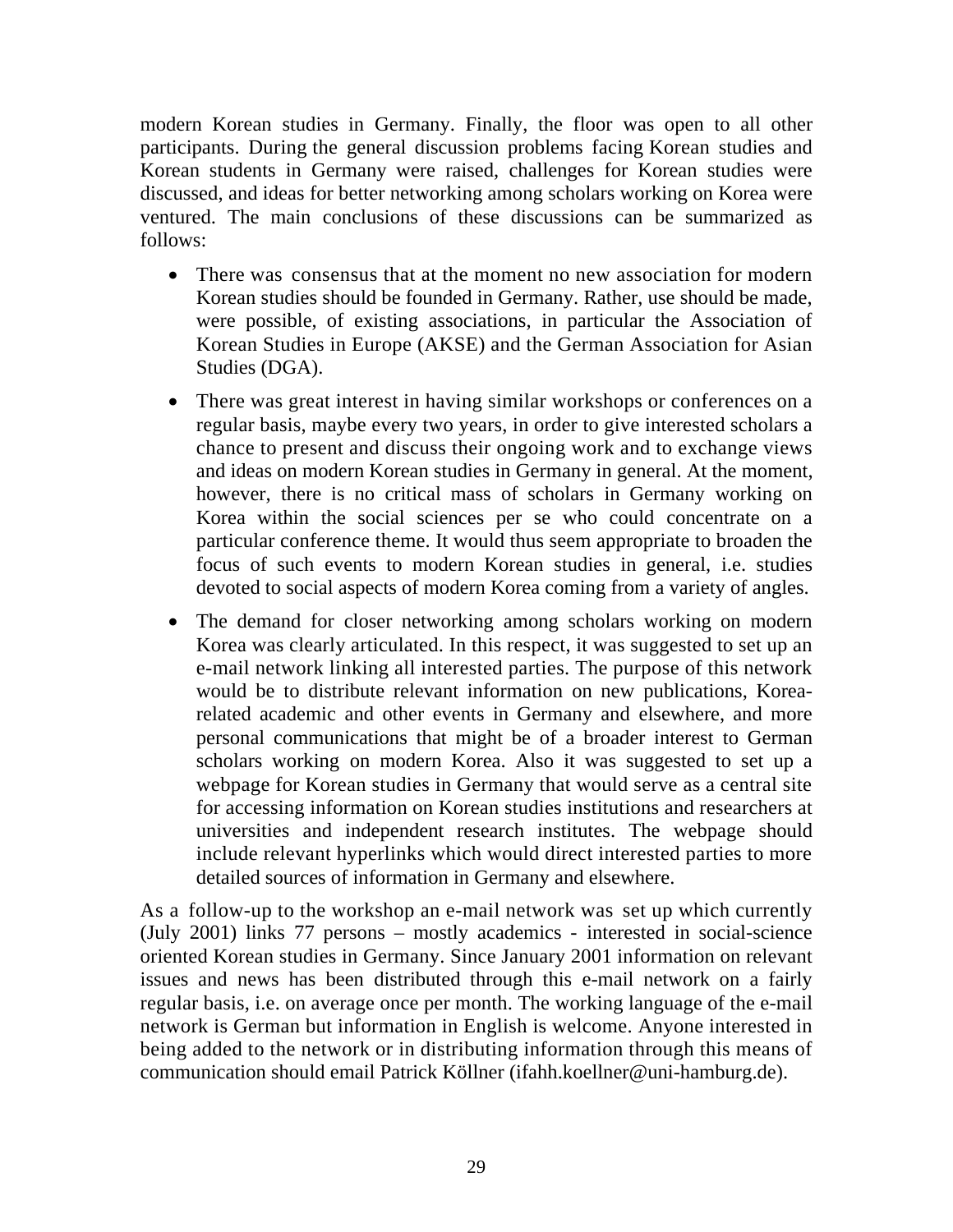In spring 2001 the virtual gateway to Korean studies in Germany was set up by Rüdiger Frank of Humboldt-University, Berlin. It provides links to relevant institutions and other sources of information on Korea. The gateway can be found at **www.koreanstudies.de**.

Editorial work on the workshop report which will appear in book form at the Institut für Asienkunde was well underway in mid-2001. The book will include written versions of the papers presented at the workshop and a directory of Germany-based social scientists working on contemporary Korea. The publication of the book is planned for late 2001. Enquiries concerning the workshop and the publication should be directed to Patrick Köllner.

## **Heidelberg, Heidelberg University**

Stephanie Lauper, currently an MA student at Heidelberg University, working on Kogury\_, informed us that she has published the following:

- Review article of *Korea*: *Die alten Königreiche*, edited by Jeong-hee Lee and Roger Goepper. (Exhibition catalogue Kulturstiftung Ruhr Essen), München: Hirmer Verlag, 1999, in *Mitteillungen der Deutschen Gesellschaft für Ostasiatische Kunst*, No. 28 (October 1999), p. 37-40
- Book review: Hyung Il Pai, *Constructing "Korean" Origins: A Critical Review of Archaeology, Historiography, and Racial Myth, in Korean State-Formation Theories* (Cambridge: Harvard U.P., 2000) in *The Review of Korean Studies*, Vol. 4, No. 1 (2001) (in print)

## Kiel, Department of Geography, University of Kiel

Geographisches Institut Universität Kiel 24098 Kiel, Germany Tel.: ++49 431 880-2941 Fax: ++49 431 880-4658 E-mail: dege@geographie.uni-kiel.de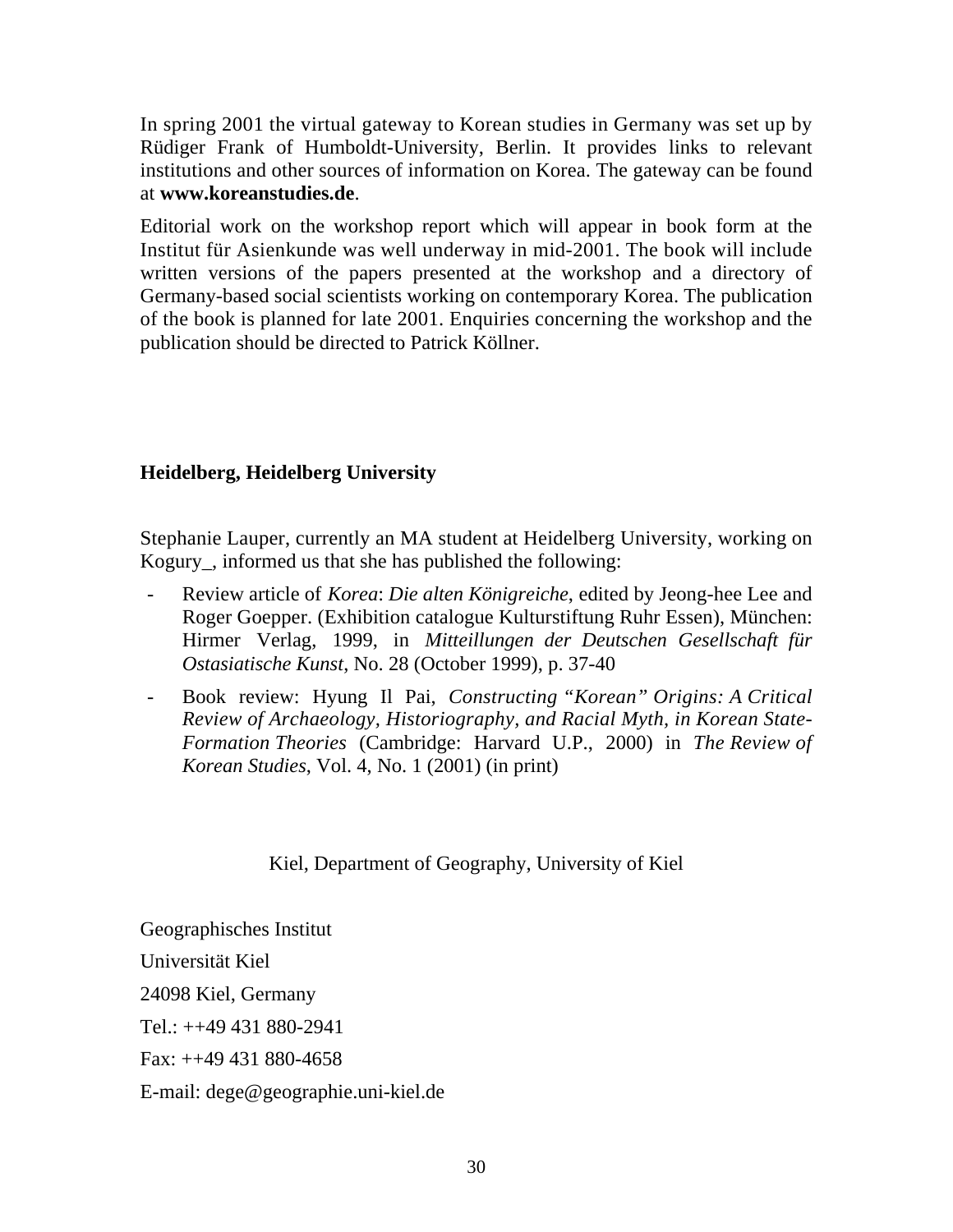Homepage: http://www.uni-kiel.de/Geographie/

**Prof. Eckart Dege** attended the 29<sup>th</sup> International Geographical Congress (Seoul, 14-18 August 2000). Before and after the congress he assisted his Korean colleagues in guiding two field trips (Mountain Geo-ecology and Sustainable Development, August 7-13, and DMZ and Soraksan National Park, August 19-22).

From September 2 to September 25, 2001 he took 25 students on a geographical field trip to South Korea. The students prepared this field trip in a seminar (2 hrs/week) during the summer term 2001 and will prepare a field trip report on CD ROM.

Publications:

BLACK, Kay E.; DEGE, Eckart: "St. Ottilien's Six 'True View Landscapes' by Chong Son (1676-1759)." in *Oriental Art* XLV,4, 39-51, 1999

DEGE, Eckart: "The Korean Peninsula - A Geographical Introduction." in *IGU Bulletin* 49(2), 131-145, 1999

\_\_\_\_, "Seoul - von der Metropole zur Metropolregion." in *Geographische Rundschau* 7-8/2000, 4-10, 2000

\_\_\_\_, "German Geographical Research on Korea." in Frauke Kraas and Wolfgang Taubmann (eds.): *German Geographical Research on East and Southeast Asia. A Report to the International Geographical Union (IGU)* (Bonner Geographische Abhandlungen 102), pp. 71-80, 2000

\_\_\_\_, "Koreaforschung deutscher Geographen." in *Korea Forum* 10.1/2, 45-49, 2000

\_\_\_\_, Review of J. B. Harley and David Woodward (eds.), *Cartography in the Traditional East and Southeast Asian Societies* in *Journal of Asian Studies* 60.1, 2001

### Tübingen, Universität Tübingen

On May 25, 2001 **Dieter Eikemeier** gave a talk on "Gewöhnliche Religiosität versus Bekenntnis. Beobachtungen zum Verhältnis zwischen milieuhaftherkömmlicher Religion und Christentum in Korea", within the cadre of the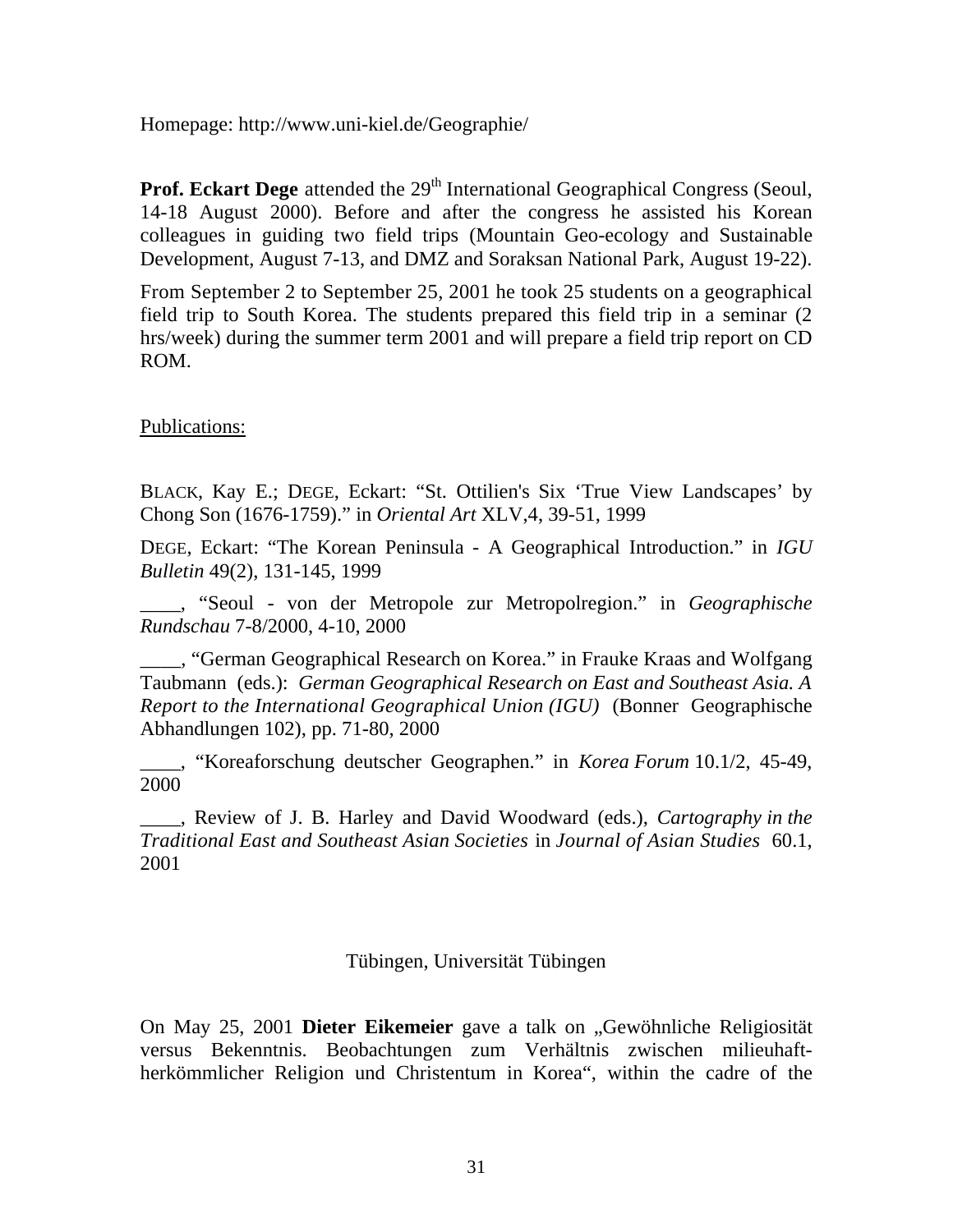symposion "Regionale Systeme koexistierender Religionsgemeinschaften" held at the Martin-Luther-Universität Halle-Wittenberg, Wittenberg.

On June 21, 2001, **Dr. Sonja Häu\_ler** gave a lecture on current problems in the Democratic People's Republic of Korea, at the Seminar für Sinologie und Koreanistik, Universität Tübingen.

On April 1, 2001, **Ms. Birke Dockhorn**, M.A., took the post of research assistant of the Korean Studies Section in Tübingen. Writing a dissertation is one of her responsibilities.

After having passed his examination in legal studies, **Mr. Jörn Siegle**, during the summer term of 2001, obtained his M.A. degree in Korean Studies. His thesis was entitled "Die Gottheit des Achten Tages. Eine Schreingöttergeschichte aus Schreingöttergeschichten".

### Publications

EIKEMEIER, Dieter. "Shamanismus," in Christoph Auffahrt/Jutta Bernard/Hubert Mohr, eds. *Metzler Lexikon Religion. Gegenwart, Alltag, Medien*, vol.3, Stuttgart/Weimar: Verlag J.B. Metzler, 2000, pp.240-248.

## *GREAT BRITAIN*

### **British Association for Korean Studies**

The Association held its Year 2000 Biennial Conference at Sorby Hall of the University of Sheffield from 3 to 4 September under the theme of 'Religion and Politics in Contemporary Korea'. This year's conference was supported in part by the Foreign and Commonwealth Office of the British Government and the Embassy of the Republic of Korea. The keynote addresses were given by Prof. Donald N. Clark of Trinity University, San Antonio, Texas under the title of 'Christianity and Civil Society in Modern Korea' and Dr. Henrik Sørensen of Copenhagen under the title of '*Hoguk pulgyo* in the Republic of Korea' on the first afternoon which was followed immediately by a sherry reception hosted by the Korean Embassy. In the evening there was a slide lecture given by the retiring President Prof. Keith Pratt entitled 'Hwang Y\_ngy\_p and Modern Korean Figure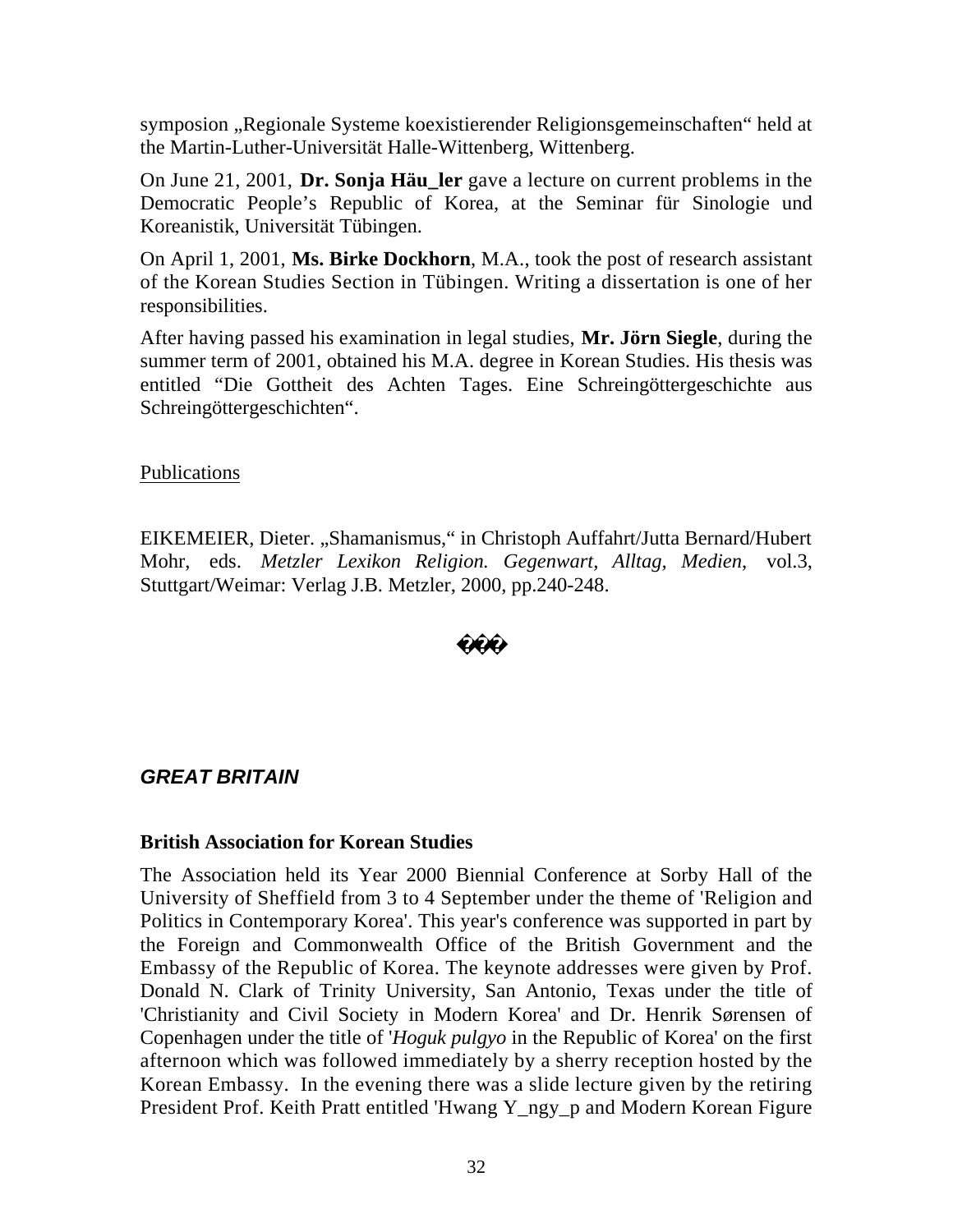Painting' and a discussion on 'The Future of Korean Studies in the United Kingdom'. On the second day, there were four panels with the following papers:

Panel 1 - 'Religion and Society in Modern Korea' (moderator Dr. James Hoare, Foreign and Commonwealth Office), Kenneth Wells (read by James H. Grayson) 'Eradicate Superstition, Revitalise Tan'gun: Religious Politics in North Korea Today'; Vladimir Tiknonov, 'Buddha's Blessing for the Pacific War: The Problem of Pro-Japanese Buddhist Collaboration in Modern South Korean Historiography; Carl Young, 'The Tonghak Movement in the Aftermath of the Tonghak Rebellion: 1895-1901;

Panel 2 - 'Politics and Society in Modern Korea' (moderator, Dr. Dong-sook Gills, University of Sunderland), James A. Foley, 'Divided Families and the Summit: Is a Solution in Sight?'; Heike Hermanns, 'The Influence of Religion on Female Politicians in South Korea'; Janice C. H. Kim, 'Consciousness: Female Factory Workers in Colonial Korea';

Panel 3 - 'Changing Values in Traditional and Modern Korea' (moderator Dr. Agnita Tennant, University of Sheffield), Michael Finch, 'Fire and Ice: The Search for Values in Yi Muny 1's Novel 'K Hae Ky ul'; Richard G. Watson, '*Wangtta*: Bullying Takes a Grip on Korean Schools'; Yeonok Jang, 'Korean Folk Beliefs and Religious Concepts in P'ansori';

Panel 4 - 'Arts and Religion in Traditional Korea' (moderator, Dr. Hyangjin Lee, University of Sheffield), Sem Vermeersch, 'The Status of Monks in Kory\_: State Regulations Concerning Monks'; Grace E. Koh, 'Vision and the Reconstruction of History: The Use of Literary Imagination in the *Samguk Yusa*'; and Heekyung Lee, 'From Posang-hwa to Bamboo: Manufacturing Blue and White Wares in the Early Chos\_n Dynasty'.

London, Centre for Korean Studies

Centre for Korean Studies

School of Oriental & African Studies (SOAS), University of London

Thornhaugh Street

London WC1H OXG, UK

FAX: 0044-20-7898 4229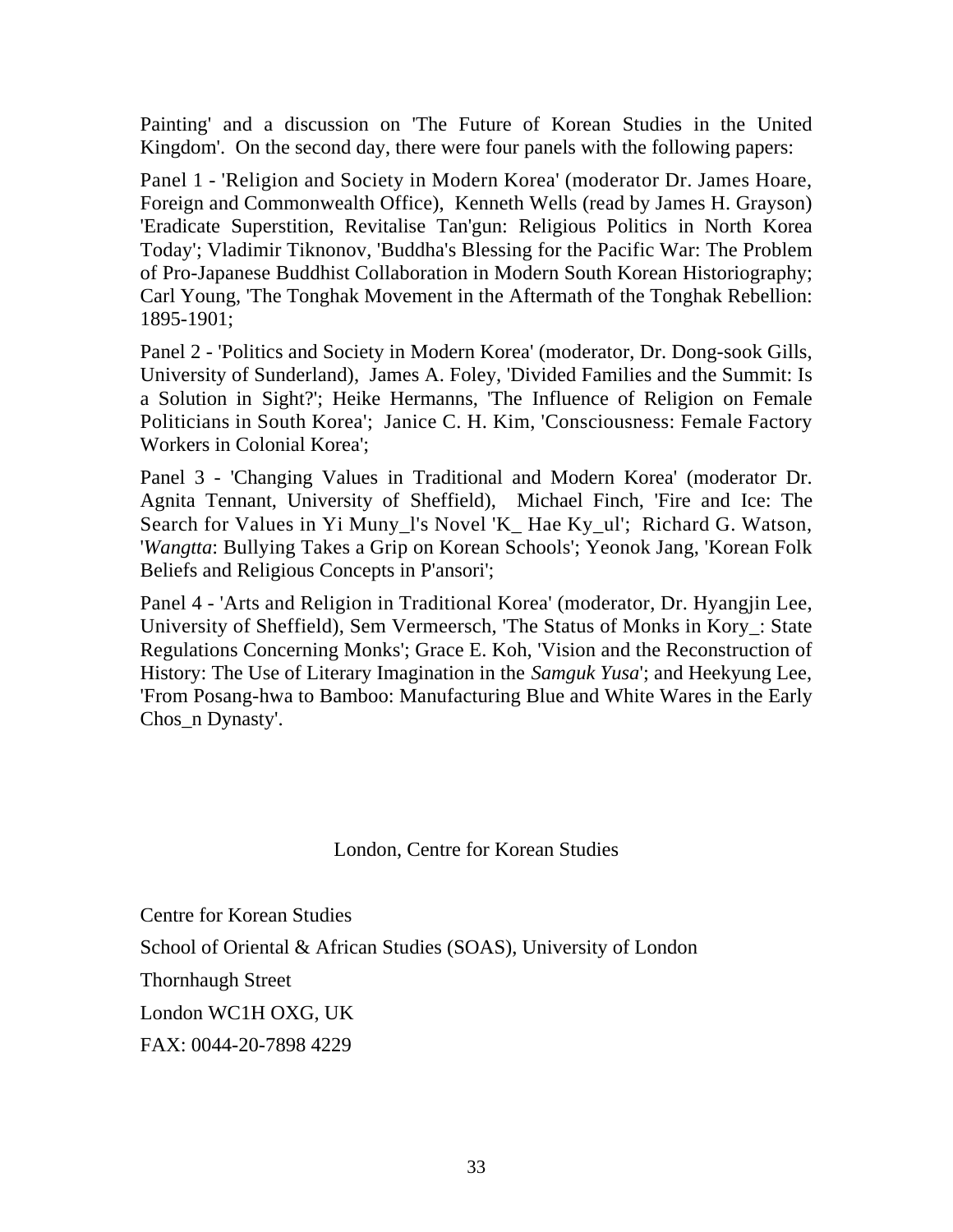#### Academic members:

Keith Howard: Music Anders Karlsson: History Yan Tat Kong: Politics Youngsook Pak: Art History Jaehoon Yeon (Centre Chair from 1 September 2001): Linguistics

Visiting Lecturer: Song Jin-han (2000-2001) from Chonnam University: Literature

Professorial Research Associate: Martina Deuchler

**Dr Keith Howard** has changed his job title, and is now Senior Lecturer in Music at SOAS. During the year, he continued to give interviews for radio and TV on Korean matters, and briefings on Korea for the Centre for International Briefing and the SOAS Briefing Office. His SamulNori students took part in the  $8^{\text{th}}$ SamulNori Kyorugi in Seoul, gaining second prize, and also performed at the British Museum. He attended conferences and gave papers or lectures on Korean music and shamanism at the East-West Center, Uni. of Hawaii at Manoa (February 2001), the International Institute of California, San Francisco (February 2001), University of Western Australia, Perth (March 2001), Happy Church, Wimbledon (March 2001) , University of Brussels (March 2001), Brunel University, Richmond (April 2001), East Siberian State Academy, Ulan Ude (June 2001). Three of his PhD students have completed studies during the year: Robert Walser, Gyewon Byeon, and Rowan Pease.

**Anders Karlsson** presented a paper at the 20<sup>th</sup> AKSE conference.

He was invited to the conference *Themes in 19th-Century Korean History* held at the University of British Columbia, Vancouver 14-15 June 2001, where he read a paper on "The Hong Ky\_ngnae Rebellion 1811-1812: Conflict between Central Power and Local Society in 19th-Century Korea".

From 11 August to 10 September 2001, he was a visiting scholar at Institute for Research in Humanities, Kyoto University. The purpose of his stay was to look at 19th-century Korean source materials in the Kawaii collection. This stay was made possible through a grant from Kyoto University.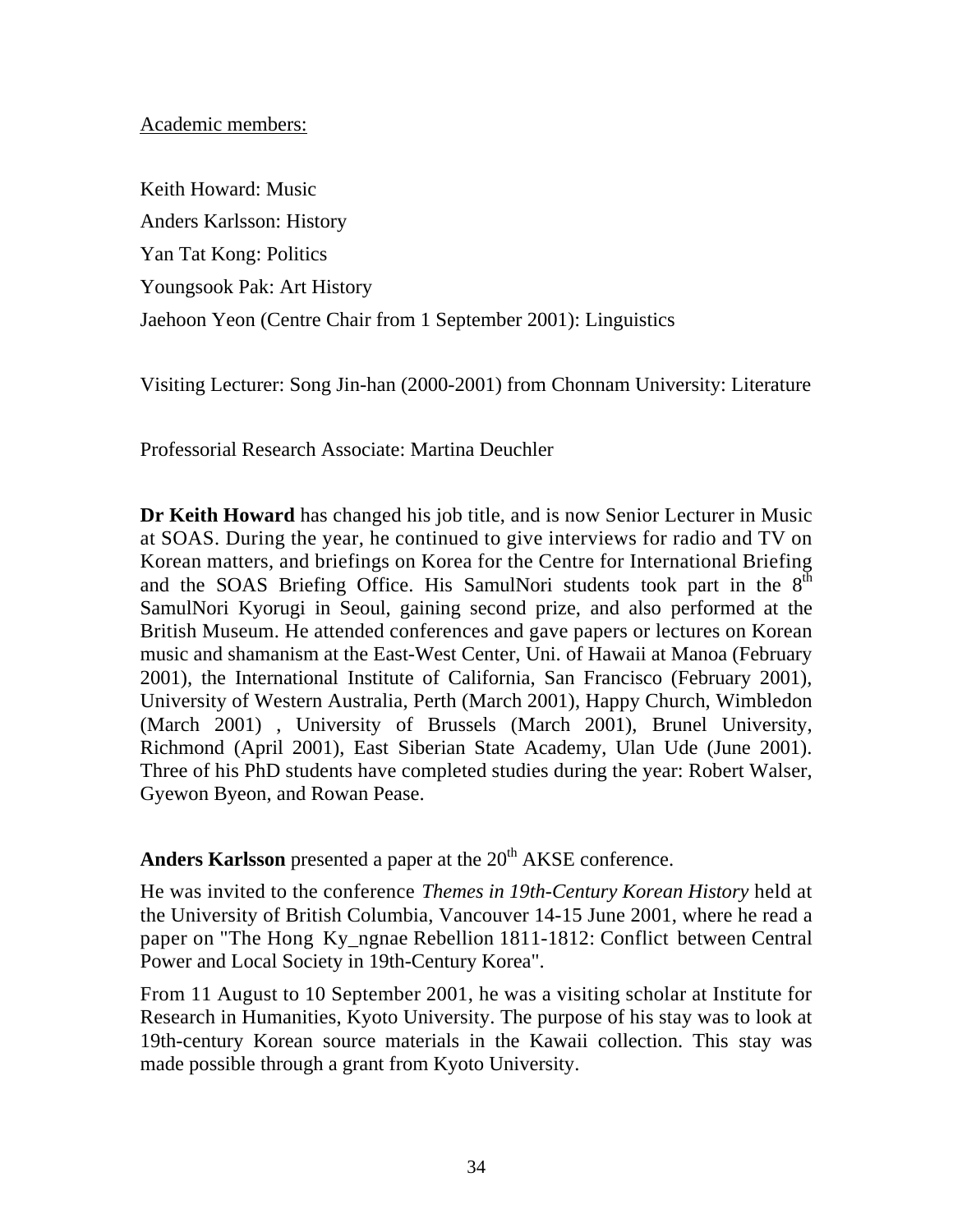**Youngsook Pak** reports the following activities:

- **23 October 2000: "Harmony and Perfection –Medieval Buddhist Art in** Korea-". London Asia House lecture series on *Korea: Buddhist Faith and Aristocratic Tastes*, Brunei Gallery, SOAS.
- **15 November 2000: Lecture on Korean Art at Victoria and Albert Museum.**
- ß 15-17 December 2000: Commentator at the International Conference on Korean Studies at Koryo Taehak in Seoul
- 14 March 2001: "Buddhist Art in Korea", UCLA Center for Korean Studies Colloquium Series and Department of Art History, University of California in Los Angeles.
- 16-18 March 2001: Round Table speaker for the international symposium, *Establishing a discipline: The past, present and future of Korean Art History*, Los Angeles Country Museum of Art.
- $\blacksquare$  4-8 April 2001: organized the 20<sup>th</sup> AKSE conference, held at School of Oriental & African Studies, University of London.
- **13 July-23 August 2001: Research travel to Buddhist cave temples in** Dunhuang, and on the northern Silk Road in Xinjiang Province; study of museum collections in Nanjing, Hangzhou and the Palace Museum in Beijing.

**Jaehoon Yeon** was appointed as chairman of Centre for Korean Studies at SOAS from September 2001. He visited the University of Hawaii in August to attend a meeting on Korean textbook development supported by Korea Foundation. He has given the following invited lectures:

- $\checkmark$  2000. 11. "Korean language education in Europe" paper presented at the *1st International conference on Korean language education*, held at Sejong Cultural Centre, Seoul. November 18-19th, 2000.
- $\checkmark$  2000. 12. "Issues and Problems in developing elementary Korean textbooks for English speakers" paper presented at the *2nd International Conference for Korean Language Education as a Foreign Language*, held at Seoul National University. Dec. 1st-2nd, 2000.

Although **Professor Martina Deuchler** officially retired as Professor of Korean Studies at the end of September 2000, she was contracted by SOAS for one more year. She did not teach, but continued to work on her book manuscript on landed kin groups in the Chos\_n dynasty.

Martina Deuchler reports the following activities: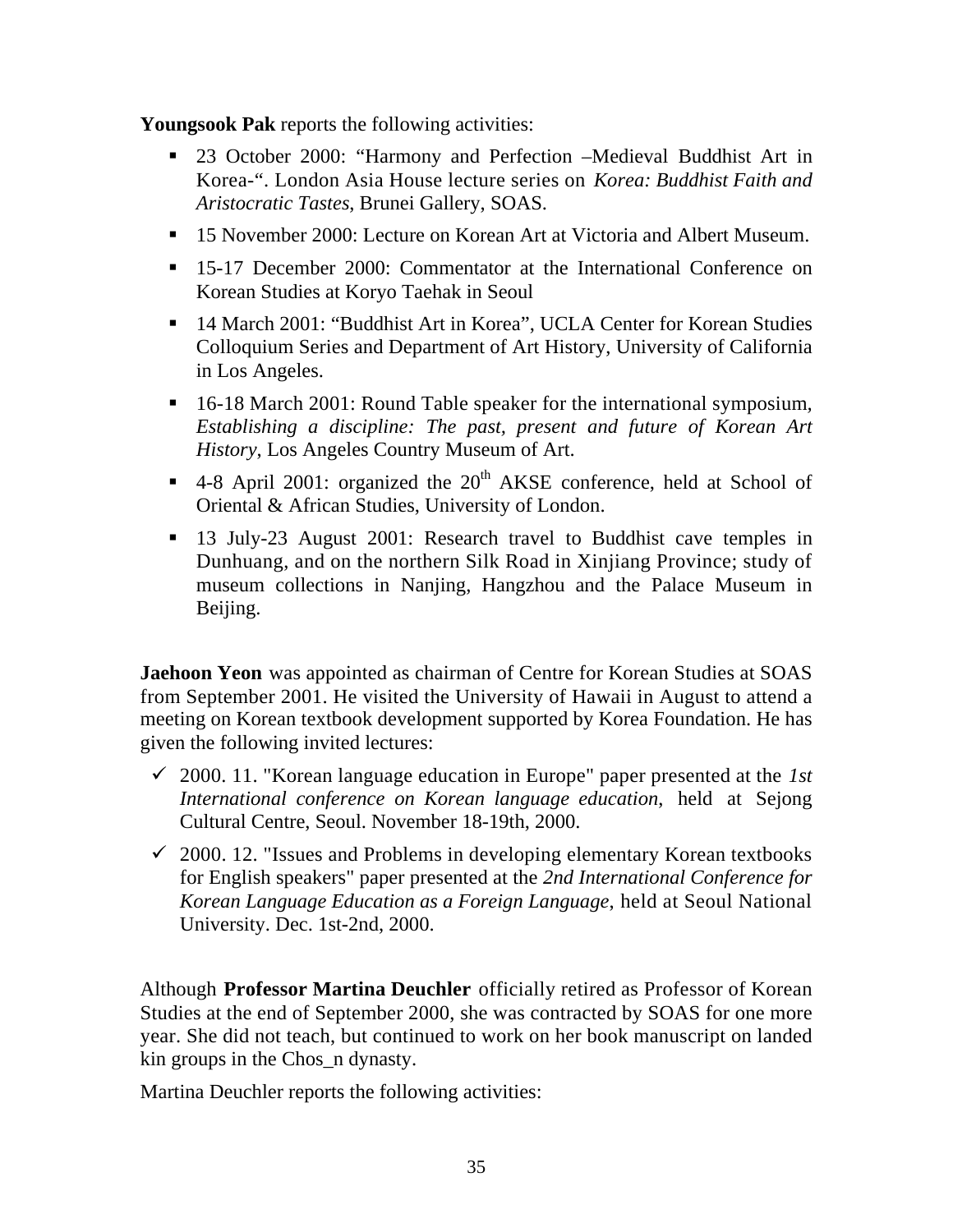- **2** November 2000: "Aristocrats and Commoners –As seen through Chos n Dynasty Paintings;" London Asia House lecture series on *Korea: Buddhist Faith and Aristocratic Tastes*. Brunei Gallery, SOAS
- Inuary to May 2001: Visiting Professor of Korean history at Cornell University, Ithaca, N.Y. While in the United States, she was invited to give special lectures at Cornell University, the University of Michigan, and the University of Pennsylvania.

She attended the annual meeting of the Association for Asian Studies in Chicago and chaired a session on "New Approaches to Sixteenth-Century Chos\_n History" (organized by Eugene Park).

On March 6, 2001, she received the Yongjae Scholarship Prize of Yonsei University (administered by the Institute of Korean Studies).

She participated in the  $20<sup>th</sup> AKSE$  Conference held in London.

On June 30, 2001, she retired with the title of Professor Emerita of Korean Studies.

The Centre welcomed the following scholars and hosted the following seminars:

Hye-Won Lee (Dr) Researcher of Korean literature, Institue of Korean Culture, Korea University

Chung-kon Shi, Professor of Linguistics, School of Humanities and Social Science, KAIST (Korea Advanced Institute of Science and Technology)

- $\checkmark$  16 November 2000. Dong-sup Kang, Korea Research Foundation, "Study of Research Foundations in Europe"
- $\checkmark$  7 December 2000. Mabi Katayama, Curator, Oriental Ceramic Museum in Osaka, "Korean Ceramics in Osaka Ceramic Museum. – Lee Byung-chang Collection-
- $\checkmark$  18 January 2001. Jin-han Song, Chonnam University, "Humanities in new millennium –Concerning Literature and Culture-"
- $\checkmark$  9 February 2001. Jeong-Ae Park, Hong'ik University, "Landscape Painting of Ch\_ng Su-yong"
- $\checkmark$  8 March 2001. Hiroshi Honda, Professor of Anthropology in Tokyo Foreign Language University, "Namw\_n \_i ijok kwa nogyeso"
- ¸ March 2001. Yong-dal Suh, Professor in St Andrew's University in Osaka, "The Formation of *Han Chos\_n in* in Japan"
- $\checkmark$  3 May 2001. Keun-Cha Yoon, Professor of Kanagawa University, "Korean Japanese Relations –as seen by a Korean resident in Japan"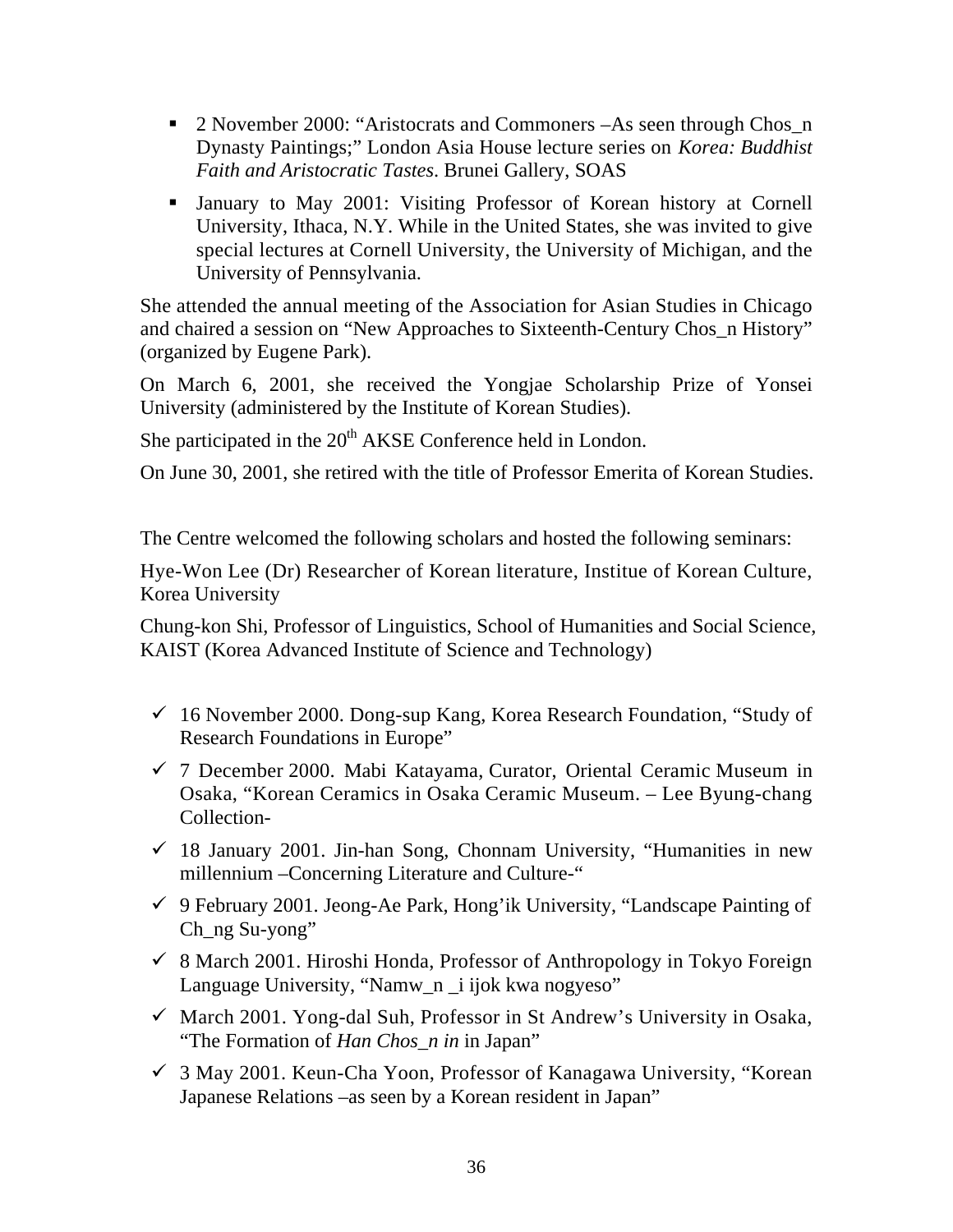As in previous years, the academic members of the SOAS Centre for Korean Studies were the judges of the Fourth Essay Contest on Korea for Secondary School children in UK. The topic was *The Changing Face of Korea*. As always, the event was organized in conjunction with Times Education Supplement and The Embassy of Korea.

#### Publications:

HOWARD, Keith. 'Sacred and Profane: Music in Korean Shaman Rituals,' in Karen Macleod O'Keefe and Graham Harvey (eds), *Music in Indigenous Religions*: 56- 83. London: Ashgate. 2000.

\_\_\_\_, 12 articles on Korean composers for *The New Grove Dictionary of Music and Musicians II*: Byungki Hwang, Kang Sukhi, Kim Chunggil, Kim Kisu, Kim Sunnam, Kim Young-dong, Youngja Lee, Lee Chan Hee, Younghi Pagh-Paan, Byung-dong Paik, Suh Kyungsu and Yi Sung Chun. Basingstoke: Macmillan. 2000/electronic, 2001/print.

\_\_\_\_, Article on North Korean music for *The New Grove Dictionary of Music and Musicians II*. Basingstoke: Macmillan. 2000/electronic, 2001/print.

\_\_\_\_, 'North Korea: songs for the Great Leader, with instructions from the Dear Leader', in Marc Orange *et al* (eds), *Mélanges offerts a Li Ogg et Daniel Bouchez:* 103-30. (Cahiers d'Études Coréennes 7). Paris: Collège de France, 2001.

\_\_\_\_, 'Connections to Siberia in Korean Shaman Music', in *Baikalskie Vstrechi III: Kooltoor Naradov Sibiri*: 8-14. Ulan Ude (Buryatia Republic, Russian Federation): VSGAKI (Academy of Culture and Arts). 2001.

\_\_\_\_, 'Korean Music and World Music: A consideration of Korean music recordings in the international market place', *Han'guk umbanhak/Korean Discology* 10: 449-458. 2000. Seoul: Han'guk ko umban yon'guhoe/Society for Korean Discology.

\_\_\_\_, '*Namdo tulnorae: Chindo \_i muhy\_ng munhwajae* [Namdo Tul Norae: An Intangible Cultural Property from Chindo].' *Pigyo munhak y\_n'gu* [Cross-Cultural Studies] 6/2 (2000): 269-280. Seoul: Institute for Cross-Cultural Studies.

\_\_\_\_, *Unity in Diversity*. Adviser, coordinator, and writer of 64-page booklet notes (24,000 words) for 2 CD set published by Asia-Europe Cultural Foundation. ASEF CD001 and CD002. Singapore: Asia-Europe Foundation. 2001.

\_\_\_\_, Review of Spencer C Tucker, ed., *Encyclopedia of the Korean War*. *Times Literary Supplement*, 6 October 2000.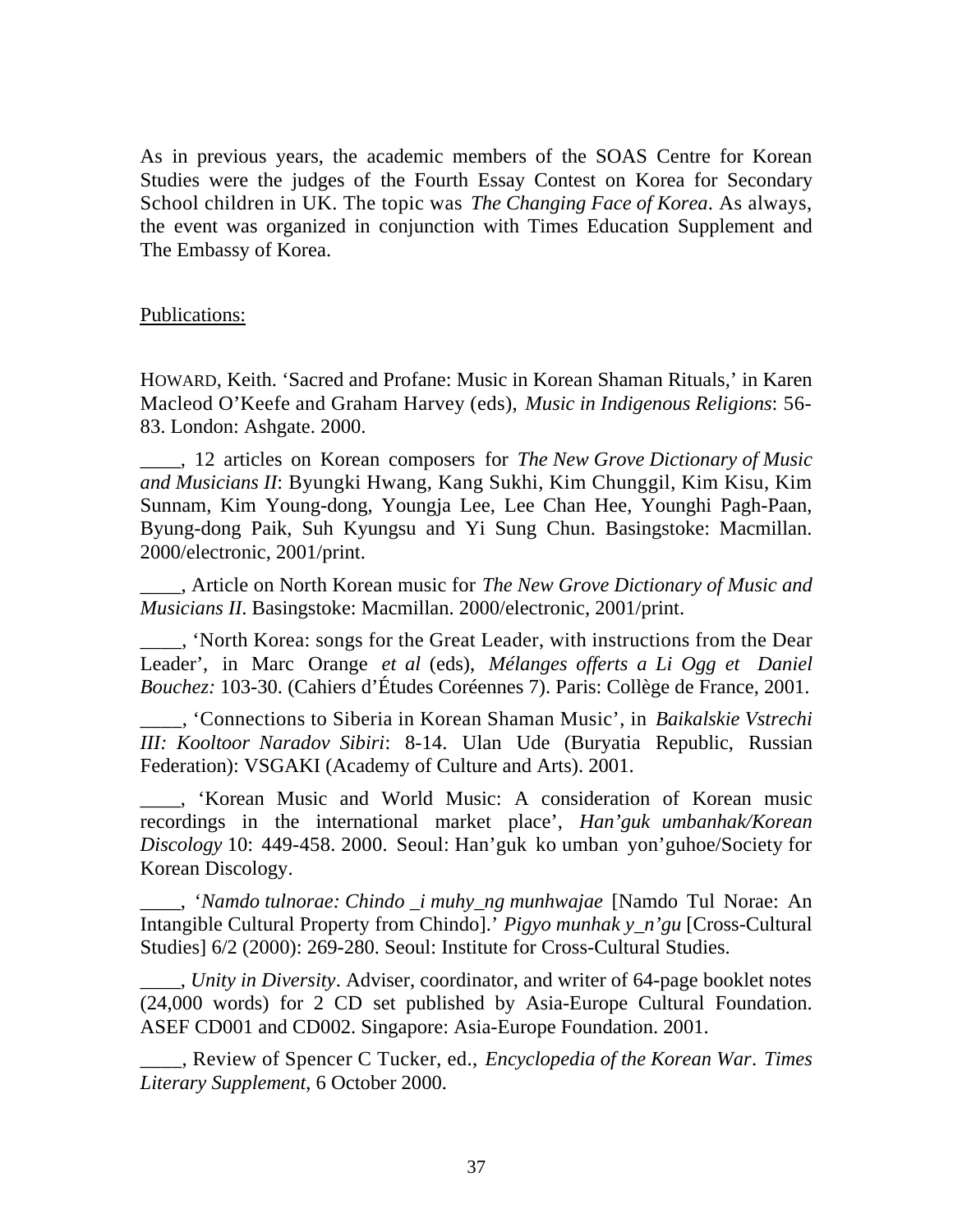\_\_\_\_, Review of Seung-kyung Kim, *Class Struggle or Family Struggle*: *Women Workers in South Korea*. In *Bulletin of the School of Oriental and African Studies*.

\_\_\_\_, Review of Peter Wade, *Music, Race, and Nation: Música tropical in Colombia*. *Times Literary Supplement* 2 March 2001.

\_\_\_\_, Review of Helen Rees, *Echoes of History: Naxi Music in Modern China*. *Times Literary Supplement* 27 11 May 2001.

\_\_\_\_, Creative Traditional Orchestral Music (*Ch'angjak kugak kwanhyonak)*. 2000. Seoul: Korean Traditional Music & Publishing, 12 compact discs with three 12-page booklets. In *Ethnomusicology* 45/3: 521-24. 2001.

\_\_\_\_, Anthology of Korean Traditional Folksongs (*Han'guk minyo taejôn*). 2000. Seoul: Kirin Music Publishing/MBC Radio. Twelve compact discs. 336 page book, in Korean (213 pages, including song texts) and English (123 pages). In *Ethnomusicology* 45/3: 521-24. 2001.

KARLSSON, Anders. *The Hong Kyongnae Rebellion 1811-1812: Conflict between Central Power and Local Society in 19th-Century Korea* (Stockholm University, 2000).

\_\_\_\_, "Chonggamnok and the Ideology of the Hong Kyongnae Rebellion" in *History, Language and Culture in Korea –Proceedings of the 20th Conference of the Association of Korean Studies in Europe.* Compiled by Youngsook Pak and Jaehoon Yeon. (London: Saffron Books, 2001) p. 104-115.

PAK, Youngsook. Entry, "Buddhism in Korea" in *A Brief History of Religion*. Lewes: The Ivy press 2001.

\_\_\_\_,"The Korea Foundation Gallery at the Musée Guimet, Paris", *Apollo*. Nov. 2000: 43-46.

*\_\_\_\_,History, Language and Culture in Korea –Proceedings of the 20th Conference of the Association of Korean Studies in Europe.* Compiled with Jaehoon Yeon. London: Saffron Books, 2001. pp. 433 [ISBN 1 872843 27 1]

\_\_\_\_, "Meinem Lehrer Dietrich Seckel zum neunzigsten Geburtstag", *Deutsche Gesellschaft für Ostasiatische Kunst*. Mitteilungen Nr 30 (Oktober 2000): 3-5.

YEON, Jaehoon. "How different is Pyongyang speech from Seoul speech?" *Papers of the British Association for Korean Studies.* Vol. 7 (2000) p.241-252. [ISSN: 0965-1942]

\_\_\_\_, "When Causatives meet Passives in Korean" *SOAS Working Papers in Linguistics* Vol. 10 (2000). p.249-268. Dept. of Linguistics. SOAS, University of London. [ISBN: 0 7286 0319 5]

\_\_\_\_, (with Heo, Y. and Chung, J.) "Korean Language Education for Distance Learning – with special focus on textbook development and teacher training" *Bilingual Research*. Vol 17 (2000). The Korean Society of Bilingualism. Seoul.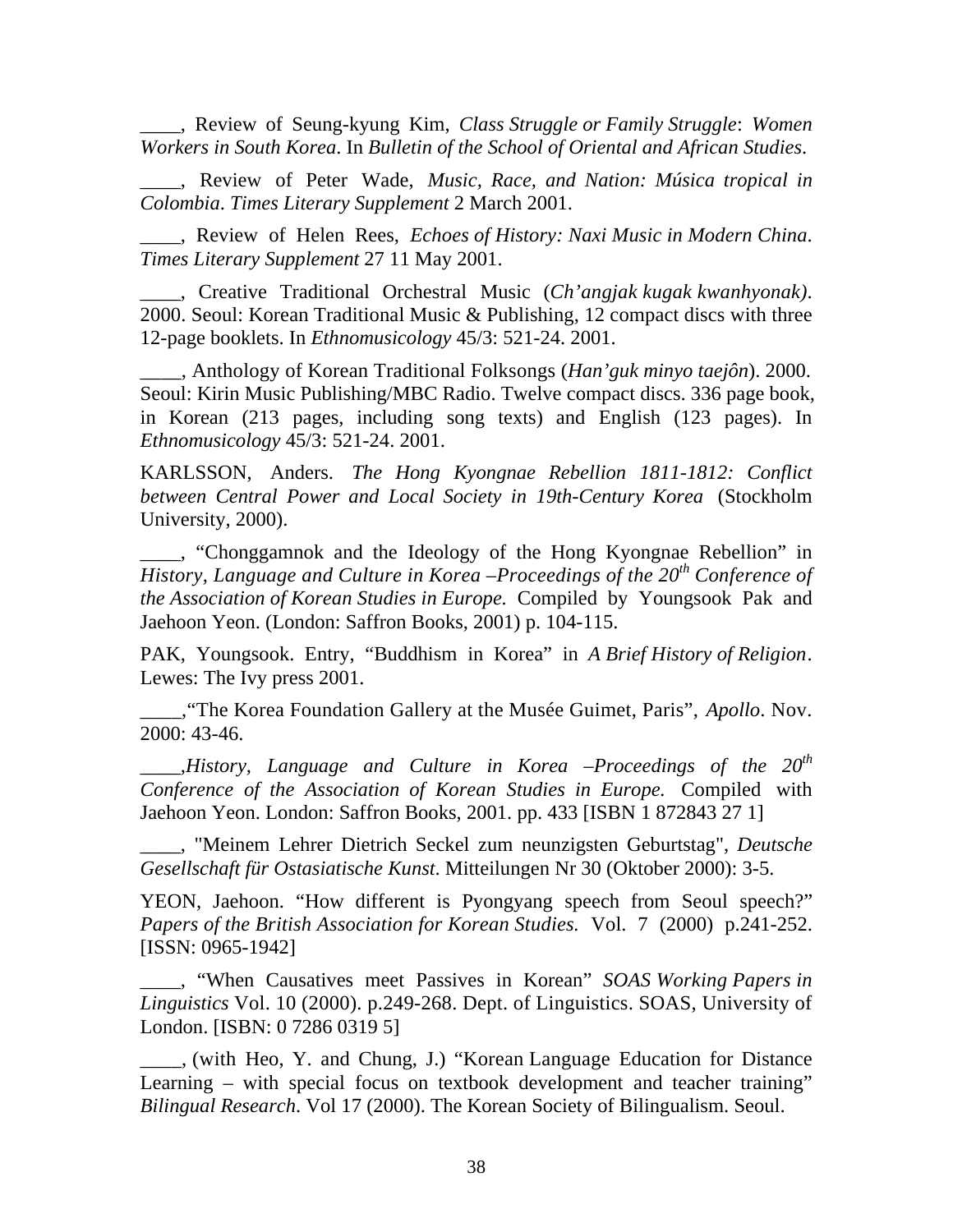\_\_\_\_, "Issues and Problems in developing elementary Korean textbooks for English speakers" [in Korean] *Journal of Korean Language Education* Vol. 7 (2000). Seoul National University. [ISSN: 1227-8823]

\_\_\_\_, "The present state of Korean language education at Universities in Europe" [in Korean] *Bilingual Research* Vol 18 (2001) The Korean Society of Bilingualism. Seoul.

\_\_\_\_, (Compiled with Youngsook Pak) *History, Language and Culture in Korea: Proceedings of the 20th Conference of the Association of Korean Studies in Europe (AKSE)*. 433pp. London: Saffron Books, 2001) [ISBN: 1-872843-27-1]

\_\_\_\_, "On Korean synthetic compounds" [in Korean] *Hyengthaylon* (Morphology) Vol 3. No. 2 (2001). Seoul. Korea.

\_\_\_\_, "Transitivity Alternation and Neutral-Verbs in Korean" *Bulletin of SOAS.* Vol. 63. Part 3 (2001). University of London. Published by Oxford University Press.

### **University of Sheffield**

**Dr. James H. Grayson** has continued to act as the Dean of the Faculty of Social Sciences and to teach one-semester modules on 'Religion and Society in East Asia', 'The Philosophical Traditions of East Asia' and 'The Traditional Culture of Korea' as well as tutoring upper-level students in Korean language texts using Chinese characters. He organized the Year 2000 Biennial Conference of the British Association for Korean Studies which was hosted in Sheffield from 3 to 4 September. He presented a paper at the 2001 annual conference of the Folklore Society held in London from 23 to 24 April. The theme of the conference was 'Verbal Wisdom and Verbal Humour'. Dr. Grayson's paper, entitled 'The Daughter-in-Law Who Broke Wind Frequently', discussed a typical modern humorous folktale. He also chaired a panel and discussed a paper presented by Dr. Mary Douglas at the same conference. Dr. Grayson also presented a paper at the Third Joint East Asian Studies Conference held in Edinburgh from 3 to 5 April 2001 on the topic of 'Korean Martyrs in the Shinto Shrine Conflict of 1938-1945: A Clash of Religious and Political Movements?'. He visited Korea from 12 to 21 April, 2001 on departmental business. Dr. Grayson's book *Myths and Legends from Korea*, which was to have been published by Sheffield Academic Press three years ago, was finally published this year by Curzon Press.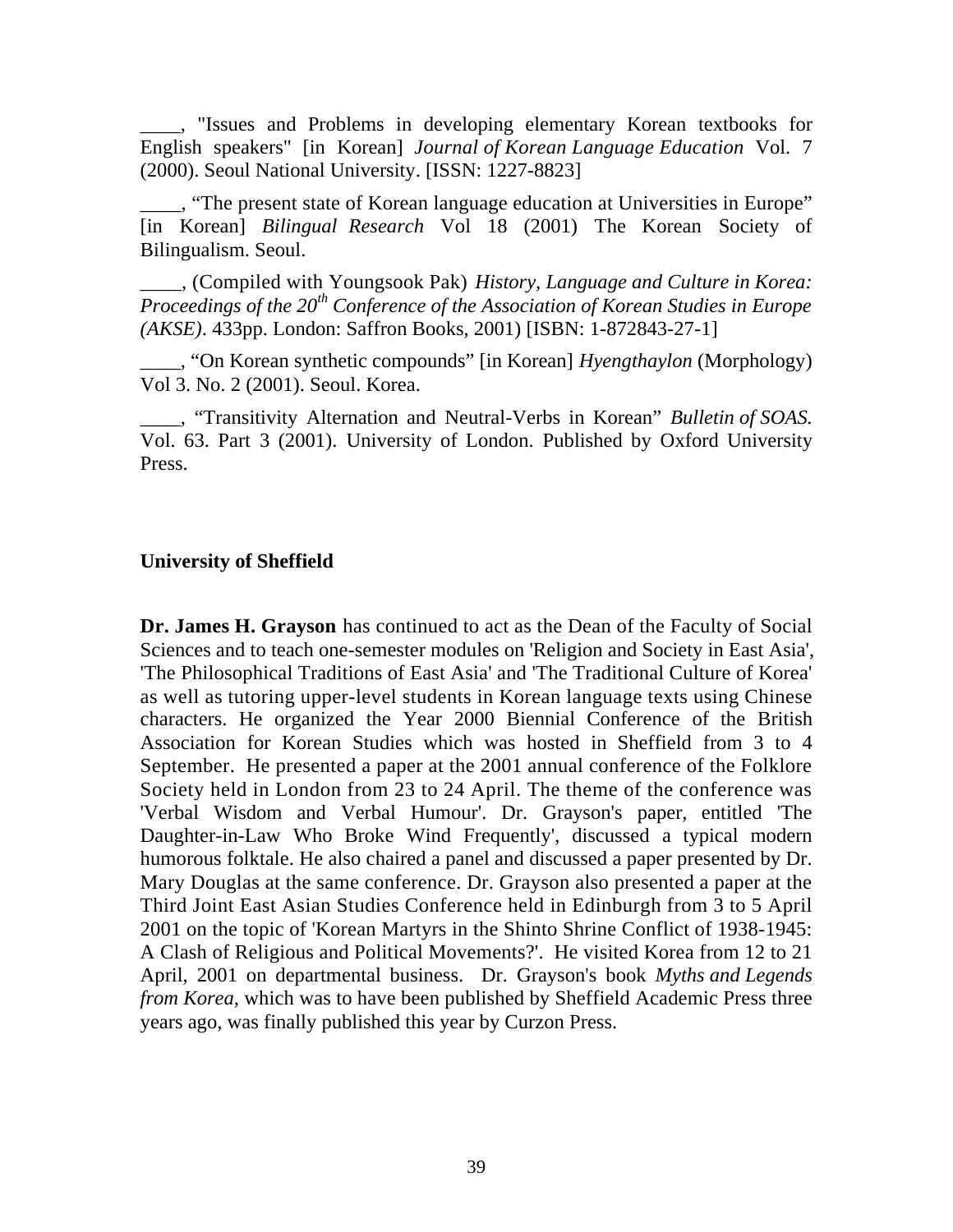**Dr. Judith Cherry** began a two-year period of research leave in September, 2000, having been awarded a Leverhulme Special Research Fellowship. At the end of the year, her revised Ph.D. thesis was published by Curzon Press under the title *Korean Multinationals in Europe*. During her research leave, Dr. Cherry will be working on a study of Korean foreign direct investment after the 1997 financial crisis and has signed a contract with Routledge for a book based on her research to be published in 2003-2004. Under the terms of the research fellowship, Dr. Cherry has reduced her teaching load but continues to teach her management-related modules at undergraduate and post-graduate levels, 'Business and Management in Contemporary Korea' and 'Business and Society in East Asia' (team-taught). In April, 2001, Dr. Cherry presented a paper at the AKSE conference in London entitled 'Scapegoats, Sheep, and Wildebeest: Assigning Blame for the 1997 Crisis'. Dr. Cherry continues to serve as a member of the Korea Advisors' Group and is a Council Member of the British Association for Korean Studies.

**Dr. Hyangjin Lee** taught the upper-level undergraduate and MA modules 'Contemporary Korean Society', the MA module 'Perspectives on Post-War Korea: A Documentary Approach' and contributed to the Korean sections of the Second Year module 'The Political Development in East Asia'. She also continued to act as the director of the Korean language program, teaching grammar classes at all levels. Dr. Lee received a British Academy Overseas Conference Grant and presented a paper entitled 'The "Realistic" Tradition in Contemporary Korean Cinema: Resistance or Reworking?' at the 53rd Annual Meeting of the Association of Asian Studies held in Chicago in March, 2001. She was invited to give a paper entitled 'North and South Korean Cinemas and Identity' to the East Asian Research Society at the University of Leeds in November, 2000. She also lectured on 'The Women's Movements of South Korea' at the University of Georgia, Athens, Georgia in March, 2001 and gave a paper on 'Current Issues for Korean Studies in Europe' at the Human Sciences Institute, Yonsei University in June, 2001. Dr. Lee was invited to the 2001 Nottingham Asian Film Festival in February as a panel discussant. Currently, she is organizing the Korean Film Festival, which will be held in August and September 2001 at four local cinemas in the United Kingdom.

**Dr. Agnita Tennant** continued as a part-time lecturer to teach the two modules 'Modern Korean Literature' and 'Contemporary Korean Literature'. She chaired Panel 3 at the 2000 BAKS conference, 'Changing Values in Traditional and Modern Korea'. Dr. Tennant received a substantial grant from the Korea Literature Translation Institute to translate the 360 page work of the *pundan munhak* writer Kim W\_nil, *No\_l*. This quasi-autobiographical novel of the hardships of a family of a man who had crossed over to the North is provisionally titled in English as 'Evening Glow'.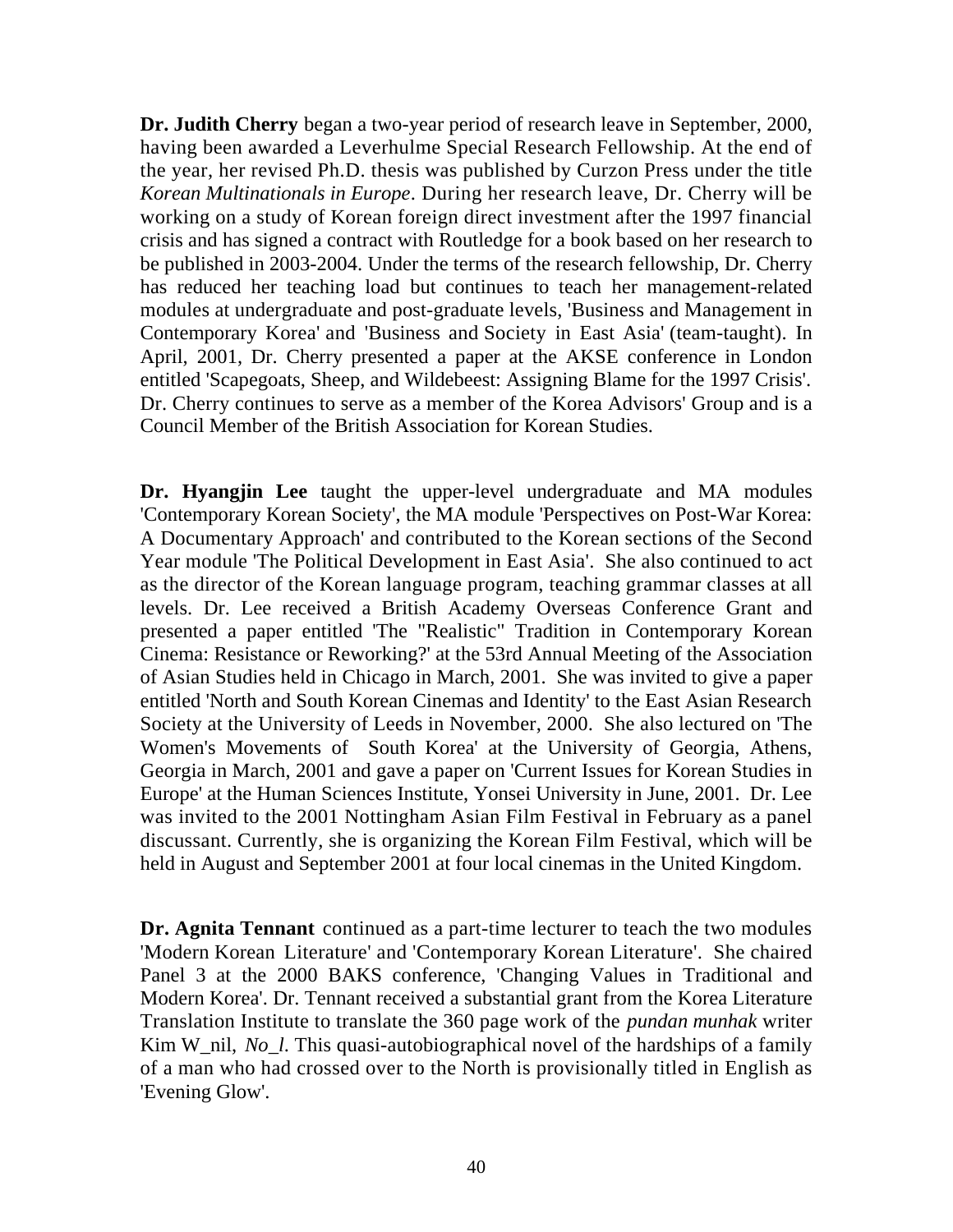**Dr. James Foley**, who recently received his Ph.D. from the University of Sheffield on the subject of the divided families and its relation to Korean reunification, has been appointed to teach part-time in the School of East Asian Studies. This session he taught the First Year module 'The History of Korea', and contributed the Korean elements to another First Year module 'The Transformation of East Asia' as well as contributing to the teaching of the Korean language programme. During the past year he has been a contributor to Jane's publications on political and military affairs with regard to the current situation in Korea. He received a grant from the Korea Foundation to conduct fieldwork in Korea to update information in his thesis on the subject of the divided families. The revision of the thesis will then form the basis of a book on the divided families issue and its relation to Korean unification.

**Mrs. Domi Kim,** Korean language instructor, continued to contribute to the teaching of the reading and spoken elements of the Korean language programme at all levels. She led the Korean Video Sessions for students at all levels. In these sessions, students viewed Korean television programmes recorded on the satellite TV which was purchased with the additional funding received from the British Government. She also re-developed and re-arranged ten units of materials for the listening practice which were designed for Year One students.

#### *Report of the Academic Programme*

There were three graduating students this year, two students receiving the Dual Honours BA Degree in Japanese and Korean Studies (Mari Hardwick and James Buchanan) and one student who received the Single Honours BA Degree in Korean Studies (Martina Marek). Part of the student's graduation examination was a twenty-minute speech on a selected topic given in Korean before an audience. Students were required to research a subject and make a presentation. Ms. Hardwick spoke on the issue of Japanese history textbooks and Korean-Japanese relations, Mr. Buchanan on the Korean financial index and the current economic situation, and Ms. Marek on issues in Korean-German relations. Ms. Marek will spend the next year in Korea on the EPIK programme. There were four students who entered the Korean Studies degree programmes this session, and a total of 170 students who took Korean Studies-related subjects. Ten students studied firstlevel Korean language. Within the School of East Asian Studies, six students wrote BA graduation dissertations on a Korea-related topic: James Buchanan, 'Has the Rapid Growth of Korea's Venture Sector Addressed Structural Imbalances in the Economy?'; Sophie Cook, 'The Survival of Korean Shamanism in Modern Society'; Alice Gartland, 'Corporate Brand and National Image: The Marketing of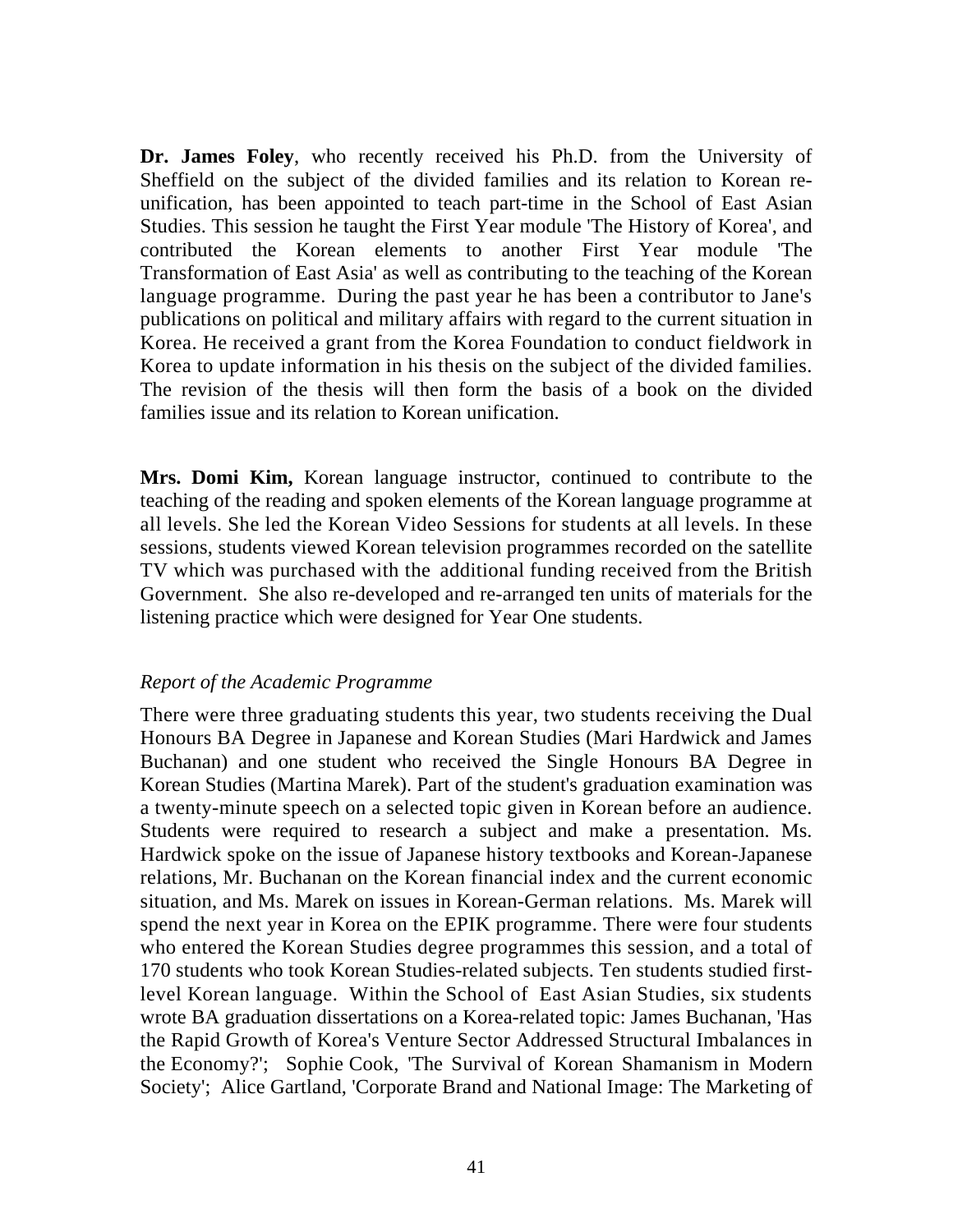Korean Products in Britain'; Stuart Johnson, 'Security and Defence in the Republic of Korea: The Post-Cold War Impact and Future Prospects'; Martina Marek, 'Shadow Over Korean Society: The Effects of the Kwangju Uprising as Portrayed in Film'; Delia Slucutt. 'The Korean People's Reaction to the Enlightenment Movement During the Nineteenth Century as Portrayed in Modern Korean Literature'.

The following special events were held at the Centre for Korean Studies;

- 2 November, 2000 Dr. Yeonok Jang, A Concert Performance of the Kayag m followed by a workshop on the performance of traditional Korean instruments.
- 9 November, 2000 The Korea Foundation Lecture, Prof. Kim Sung-woo (Yonsei), The Hanok: The Traditional Korean House',
- 20 November, 2000 Dr. Dong-sook Gills (University of Sunderland), 'Women and Work in Asia: Confronting the Effects of Globalisation',
- 21 March, 2001 Dr. Anders Karlsson (SOAS), 'The Hong Ky\_ngnae Rebellion',
- 2 April, 2001, Prof. Kim Hyuk-Rae (Yonsei), 'Korea's Economic Governance in Transition: Governance Crisis and the Future of Korean Capitalism'.

### Publications:

CHERRY, Judith. *Korean Multinationals in Europe*. Richmond: Curzon. 256 pp. ISBN 0-7007-1480-4.

GRAYSON, James. 'Cultural Encounter: Korean Protestantism and Other Religious Traditions', *International Bulletin of Missionary Research*. v. 25 (2001), no. 2, pp. 66-72.

\_\_\_\_, Review of Edward J. Shultz, 'Generals and Scholars: Military Rule in Medieval Korea' in *History: The Journal of the Historical Association*. v. 86 (2001), p. 379.

\_\_\_\_, 'Is the Myth of Tan'gun Unique? A Study of the Foundation Myths of Korea and Japan', *Papers of the British Association for Korean Studies*. v. 7 (2000), pp. 19-30.

\_\_\_\_, *Myths and Legends from Korea: An Annotated Compendium of Ancient and Modern Materials* (Richmond: Curzon, 2001) xx + 454 pp.[ISBN 0-7007-1241-0]

\_\_\_\_, 'A Preliminary Study of the Structures of the Foundation Myths of Ancient Korea' , *Cahiers d'Études Coréennes*. v. 7 (2000), pp. 31-58.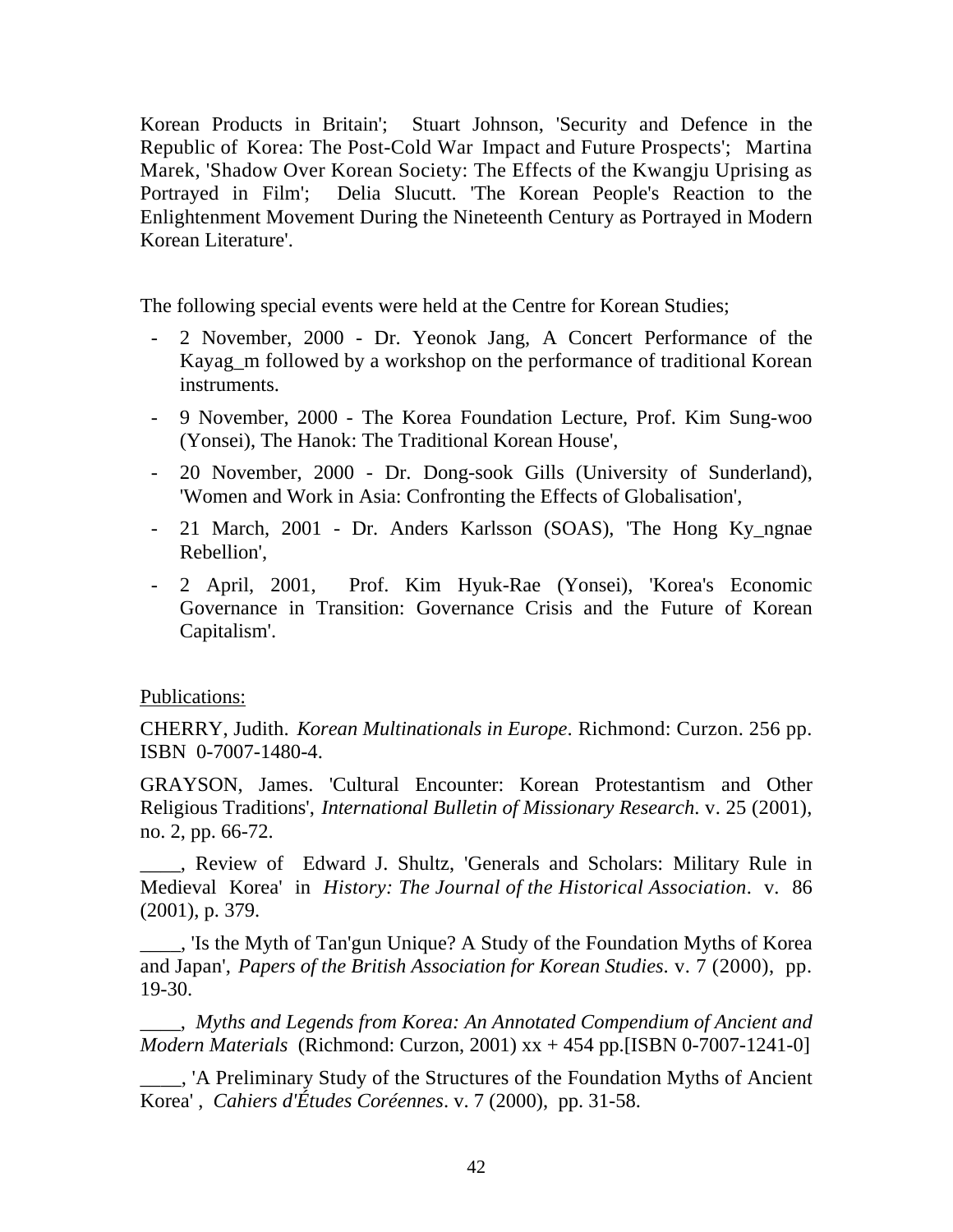\_\_\_\_, 'The Shint\_ Shrine Conflict and Protestant Martyrs in Korea, 1938-1945', *Missiology, An International Review*. v. 29 (2001) no. 3, pp. 287-305.

LEE, Hyangjin. 'Cinematic Construction of Korean Nationhood: War and Division', *The Korean Journal of National Unification*. v.10 (2000), no. 1.

\_\_\_\_, *Contemporary Korean Cinema: Identity, Culture and Politics*. (Manchester: Manchester UP, 2001). (vi+244 pp). [ISBN 0-7190-6007-9]

\_\_\_\_, 'Ch'unhyangj\_n: Cinematic Texts of the Era of Division', *The Review of Korean Studies*. v. 3 (2000), no. 2.

\_\_\_\_, 'T'ongil sidae-\_i PukHan Y\_nghwa ilkki' [An Interpretation of North Korean Cinema in the Era of Unification], *Creation and Criticism*. v. 11 (2000), no. 4.

\_\_\_\_, 'Conflicting Working Class Identities in North Korean Cinema', *Korea Journal*. v. 40 (2000), no. 3, pp. 236-254.

### *Third Joint East Asian Studies Conference*

The Third Joint East Asian Studies Conference, the triennial joint meeting of the British Association for Chinese Studies, the British Association for Japanese Studies and the British Association for Korean Studies, was held at the John McIntyre Centre of the University of Edinburgh from 3 to 5 April, 2001. The plenary theme of the Conference was 'Globalisation and Devolution'. One of the key-note addresses presented at the plenary session was given by Dr. James Hoare of the Foreign and Commonwealth Office and entitled 'Globalisation and the DPRK'. The following Korea-related papers were given in various panels at the conference: James H. Grayson, 'Korean Martyrs in the Shint\_ Shrine Conflict of 1938-1945: A Clash of Religious and Political Movements?'; Grace Koh, 'Literary Criticism in the Kory\_ Period'; Jonathan Lewis, 'Economic Competitiveness and Cultural Nationalism: The Character Encoding Controversies in Japan and Korea'; Sung-Hyoung Kim, 'US-DPRK Nuclear Development Confrontation'; and Heike Hermanns, 'The Inter-Korean Summit of June, 2000: A Spectacle with Little Tangible Results?'.

*ITALY*

Rome, La Sapienza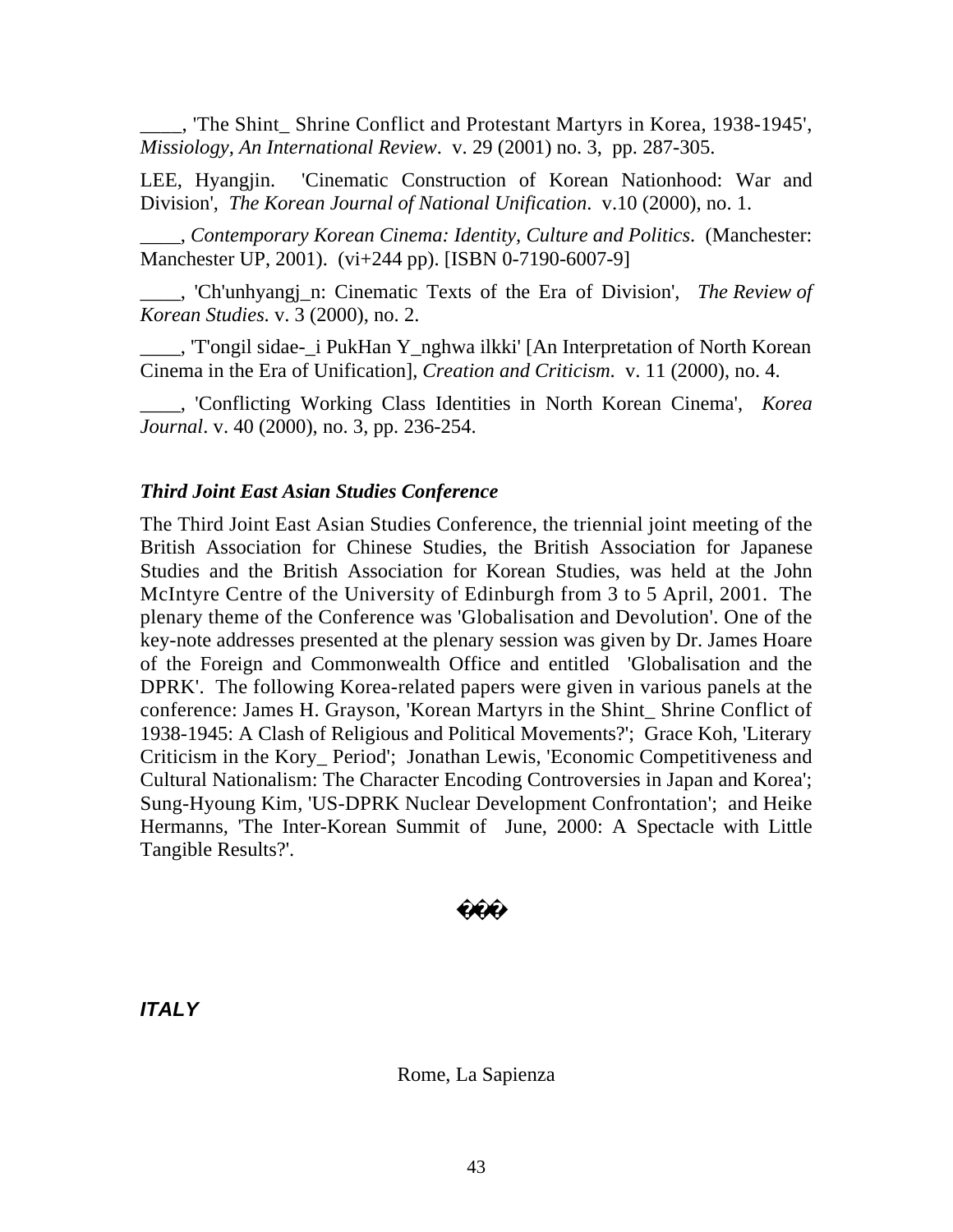The classes in Korean language and Korean culture, which started from the Fall Semester of 2000 in the Faculty of Oriental Studies of University La Sapienza in Rome, will be continued and taught also this year by **Antonetta L. Bruno**.

Antonetta L. Bruno reports that she has presented a paper entitled "Possession, Knowledge and Power: Comparative Analysis of Speech Events." (will be published) at International Conference at the University Tor Vergata in November.

She also presented a paper entitled "Transformation of Emotion in Divination: a sociolinguistic approach" (will be published) at the AAS conference in March 2001, as representative of AKSE.

And at the AKSE conference in April, a paper entitled "Variety of registers in KUT: The relationship of the formal and informal parts of ritual in the use of language" (published in the Proceedings of the  $20<sup>th</sup>$  Conference of the Association of Korean Studies in Europe).

Finally, she has completed her Ph.D dissertation: *The Gate of Words:language in the rituals of Korean shamans*, which was defended on the  $20<sup>th</sup>$  of September 2001 at Leiden University.

## *THE NETHERLANDS*

### Leiden University

**Boudewijn Walraven** reports that on 23 November 2000, he presented a paper, "Possession as Opportunity and Danger" during a three-day international conference "Possessione, conoscenza, pericolo" held at the University of Tor Vergata in Rome.

In December 2000, he presented four lectures at the École des Hautes Études en Sciences Sociales in Paris, entitled "Bibliographic Survey of Religious Practice in the Chos\_n Period," "Early W\_n Buddhism: religious reform and rural regeneration," "Personalizing Korean Shamanic Ritual: theories of ritual and ritual practice," and "The Nature of Buddhism in Late Chos\_n Culture."

**Koen De Ceuster** reports that he participated in a workshop entitled "Délectations Moroses", organized at the Université Libre de Bruxelles (29-31 March 2001) , where he read a joint paper with Roald Maliangkay on "the Fashionability of *Han*" (abstract at http://www.ulb.ac.be/colloque/delectmo/abs\_mal\_han.html);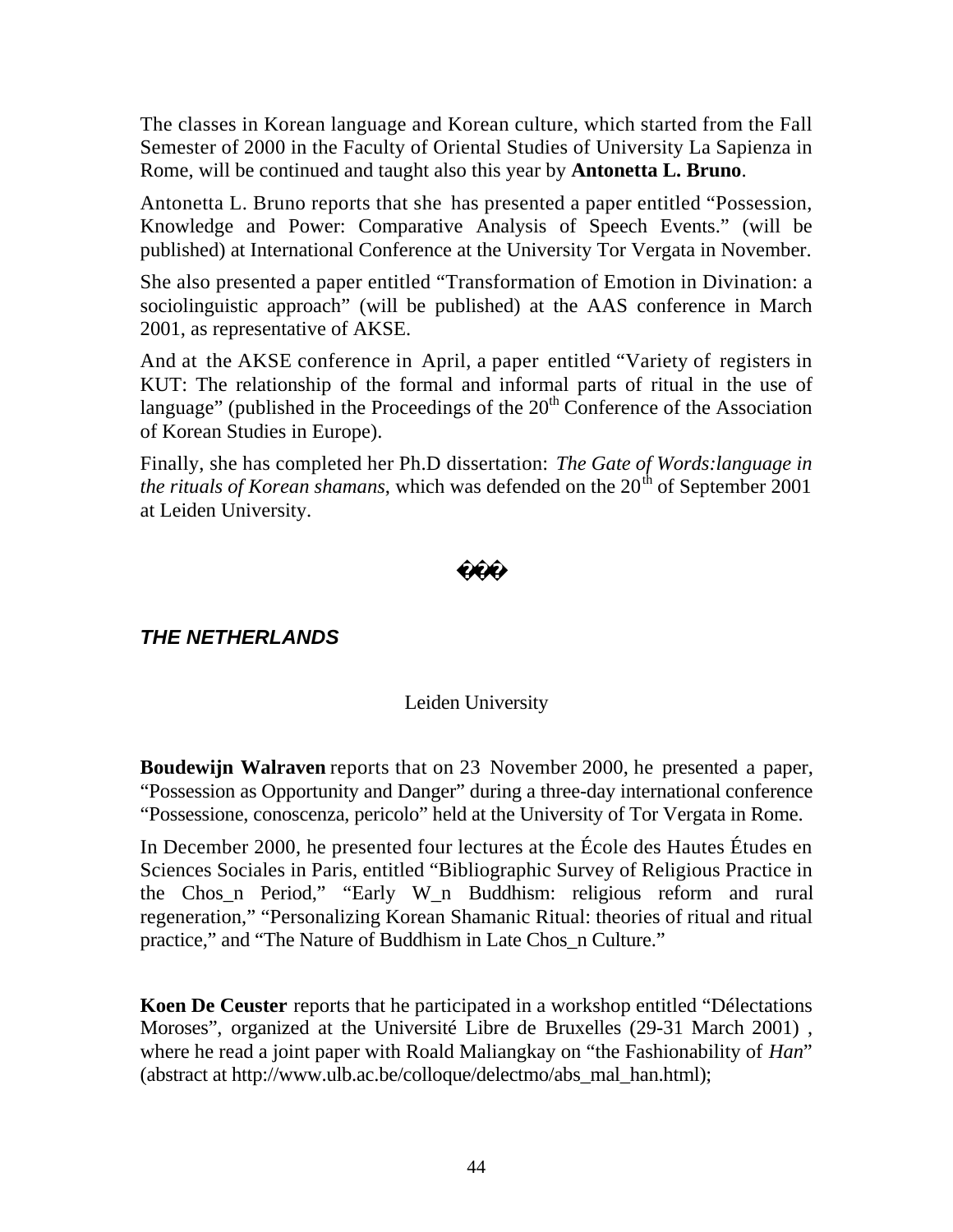He participated in an EHESS workshop in Paris on Incipient Mass Cultures in Colonial Korea (22 May 2001), where he spoke about the YMCA as promoter of modern sports in colonial Korea;

An airline strike prevented him from reaching Berlin in time to act as discussant to a panel on Social Darwinism in East Asia, organized by Vladimir Tikhonov, at the 2<sup>nd</sup> International Convention of Asia Scholars in Berlin.

He continues to serve as Korea-editor for the IIAS Newsletter.

Having received funding for a teaching replacement from the Netherlands Organisation for Scientific Research (NWO), Koen De Ceuster is relieved of his teaching duties during the academic year 2001-2002 in order to concentrate fully on the preparation of a book manuscript. The book will be a major overhaul of his doctoral dissertation dealing with Yun Ch'iho. Dr. Roald Maliangkay will take over his teaching duties.

**Roald Maliangkay** took part in the "Délectations moroses" workshop at the Université Libre de Bruxelles (29-31 March 2001), where he gave a joint paper with Koen De Ceuster on "The Fashionability of Han." He also reports a lecture, "Tailoring Music for the People: Censorship and Popular Music in Postwar Korea during a workshop on "Popular Music in Korea, North and South: Bridging the Great Divide" at the University of California, Berkeley, USA, 6 April 2001.

From 2 to 30 June 2001, he participated in the Korean Traditional Music Workshop for foreign professors at the National Center for Korean Traditional Performing Arts.

**Antonetta L. Bruno** obtained the doctoral degree on 20 September 2001 by successfully defending her thesis *The Gate of Words: Language in the Rituals of Korean Shamans.* Boudewijn Walraven acted as supervisor and the committee included Alexandre Guillemoz (EHESS), Wang Han-s\_k (SNU), Willem van Gulik and Koen De Ceuster.

**Drs. Remco Breuker** has obtained a 4-year research fellowship to write a doctoral thesis on the budding of an emergent national consciousness in Kory\_.

**Ms. Jung Shim Lee**, a graduate of Ewha University, has been awarded a grant to study for one year in Leiden within the framework of the Advanced Master's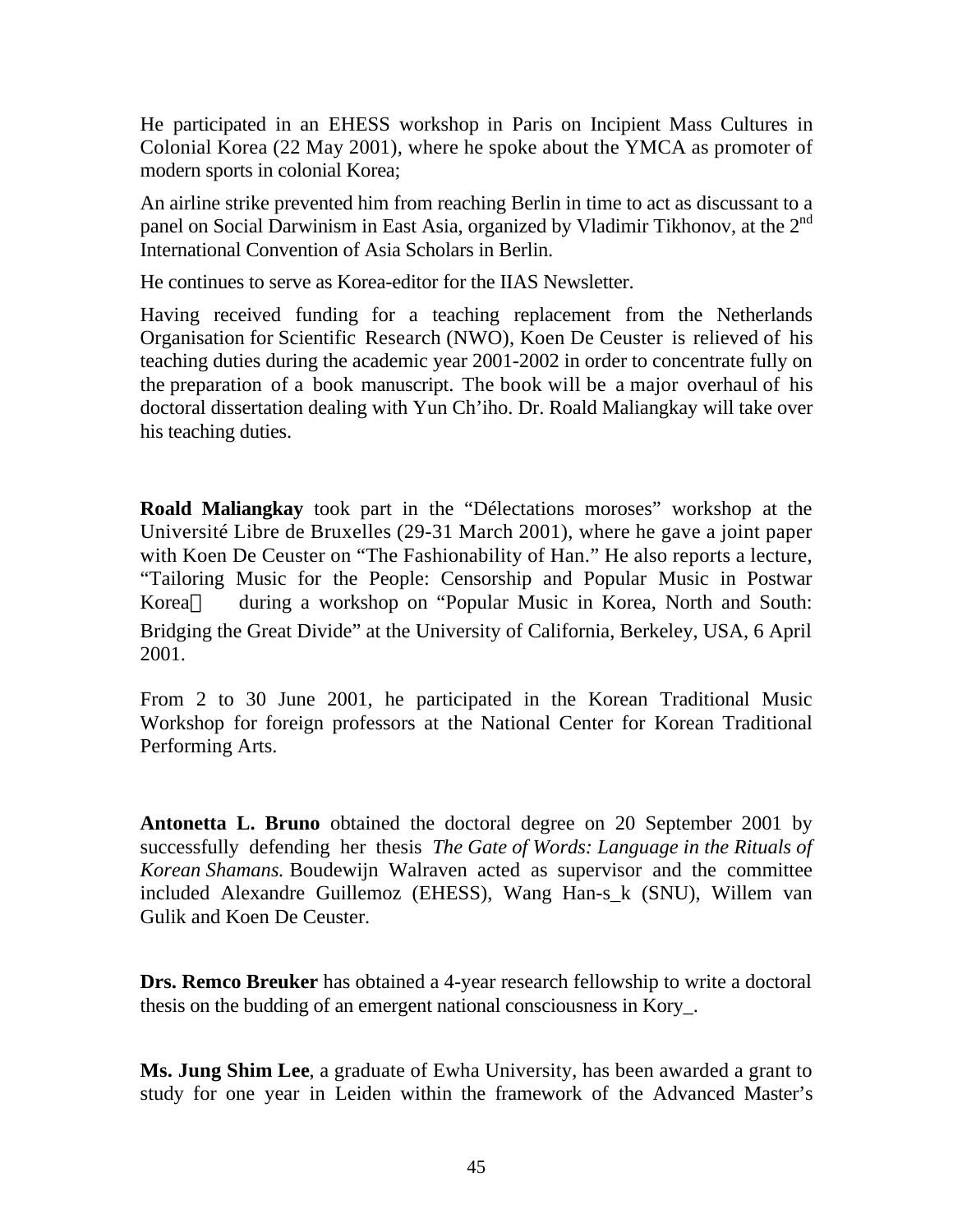Programme of the Research School for Asian, African and Amerindian Studies. She will investigate the role of religion in Korean society during the colonial period.

In the last ten days of September 2001 Boudewijn Walraven, with the support of Chi My\_ng-suk, Remco Breuker and Roald Maliangkay, organized performances of Hwanghae-do shamans rituals in the theatre of the Tropical Institute in Amsterdam, the Royal Conservatory of Music in The Hague and the Ethnological Museum in Leiden. The five-men shamans' team led by Ch\_ng Mun-san also contributed to a class at Leiden University in the series "The Anthropology of Music."

### **Publications**

DE CEUSTER, Koen. "The Changing Nature of National Icons in the Seoul Landscape" in *The Review of Korean Studies*, 3:2 (December 2000), 73-103;

\_\_\_\_, book review: Gi-Wook Shin and Michael Robinson (eds.) *Colonial Modernity in Korea* (Cambridge MA and London: Harvard U.P., 1999) in *Journal of Asian Studies* 60:2 (May 2001) 576-578;

\_\_\_\_, entries on North and South Korea, and a biography of Kim Dae Jung in the 2000 Elsevier Yearbook.

MALIANGKAY, Roald, book review: "Modernisation and Religion in South Korea in *IIAS Newsletter* 23, p. 30, October 2000.

\_\_\_\_, book review ¨ Korea: A Historical and Cultural Dictionary in *IIAS Newsletter* 24, p. 30, February 2001.

\_\_\_\_, book review ¨ Constructing `Korean Origins: A Critical Review of Archaeology, Historiography, and Racial Myth in Korean State Formation Theories in *Acta Koreana* 4, pp. 170-173, July 2001.

Healthy Songs for the People. *IIAS Newsletter* 26, October 2001.

\_\_\_\_, "K\_nj\_n kayo: South Korea's Propaganda Pop." in *Papers of the British Association for Korean Studies* 8, (forthcoming) Nov. 2001.

\_\_\_\_, "The Revival of Folksongs in South Korea: The Case of Tondollari." In *Asian Folklore Studies*, (forthcoming) Summer 2002.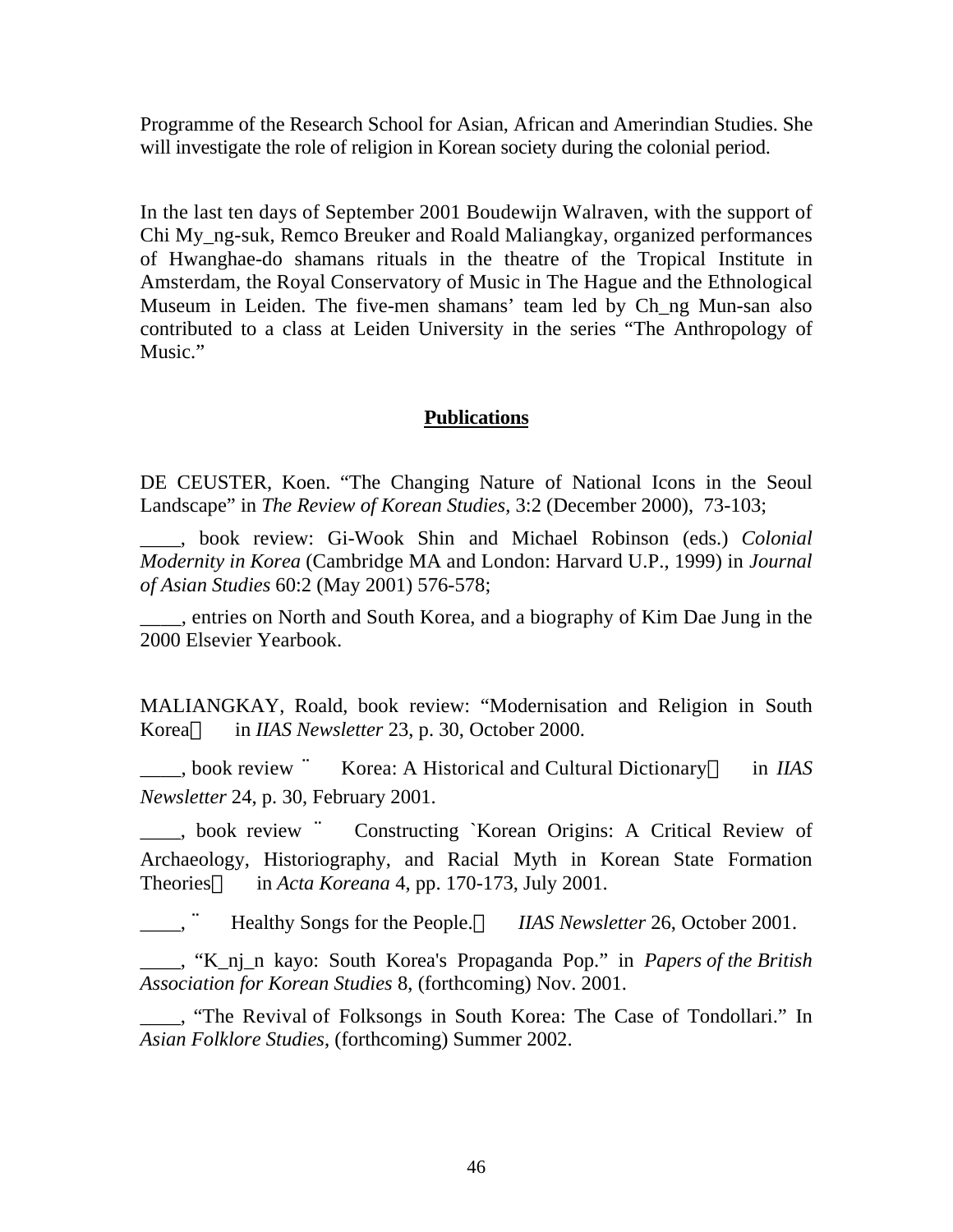WALRAVEN, Boudewijn, "Song for the Play of Sun and Moon" (annotated translation of a shamanic myth) in: Seo Dae-seok (comp.) and Peter H. Lee (ed.), *Myths of Korea* (Seoul: Jimoondang International, 2000), pp. 39-46.

\_\_\_\_, "The River of Living History: *Sijo*, history and historical consciousness," in *Cahiers d' études coréennes 7: mélanges offerts á Li Ogg et Daniel Bouchez* (Paris: Centre d'études coréennes, Collège de France, 2000), pp. 321-342.

\_\_\_\_, "Mountains and Valleys Never Meet, But People Do: Frits Vos (1918-2000)," *Acta Koreana* vol. 4 (July 2001), pp. 197-202.

\_\_\_\_, "Chos\_n shidae y\_je \_i kin\_ng-gwa \_i\_i: 'tt\_n kwishin'\_l mosy\_tt\_n yusaengd\_l," *Tongyanghak* 31 (2001), pp. 247-264 (translation of "Confucians and Restless Spirits" published in 1993).

### *NORWAY,*

#### **OSLO, OSLO UNIVERSITY**

The Korean Studies program in the Oslo University (UiO) was established in spring 2000, with the help of Korea Foundation. According to the conditions of the UiO-KF agreement, KF will sponsor the program for the first two years, after which UiO will shoulder the financial cost of the Korean Studies program as part of the regular curriculum in East Asian Studies. Dr. Vladimir Tikhonov, employed by UiO from spring 2000, is currently the only full-time representative of KS at UiO. He teaches courses of beginners' and intermediate Korean, as well as the Korean part of the general comparative course on East Asian society, politics and culture. The Korean language course, currently attended by two full-time students, lasts for two years and is taught on a level corresponding to the (undergraduate) BA level in the US system. The course is taught by V.Tikhonov and two teaching assistants: Mrs. Park Ok-kyung (M.A. from KyungHee University, M.A. from UiO, political science) and Mr. Yarne Byhre (M.A. from Stockholm University, linguistics and literature). Korean part of the general course on East Asia is also taught for two years on the undergraduate level, covering all main aspects of modern Korean society (economy, politics, culture, etc.). The establishment of post-graduate courses in Korean studies will be considered at a later stage, depending on the success of current undergraduate program. Partner universities of UiO in Korea include KyungHee University and Dongguk University. The former conducts regular student exchanges with UiO, and the latter generously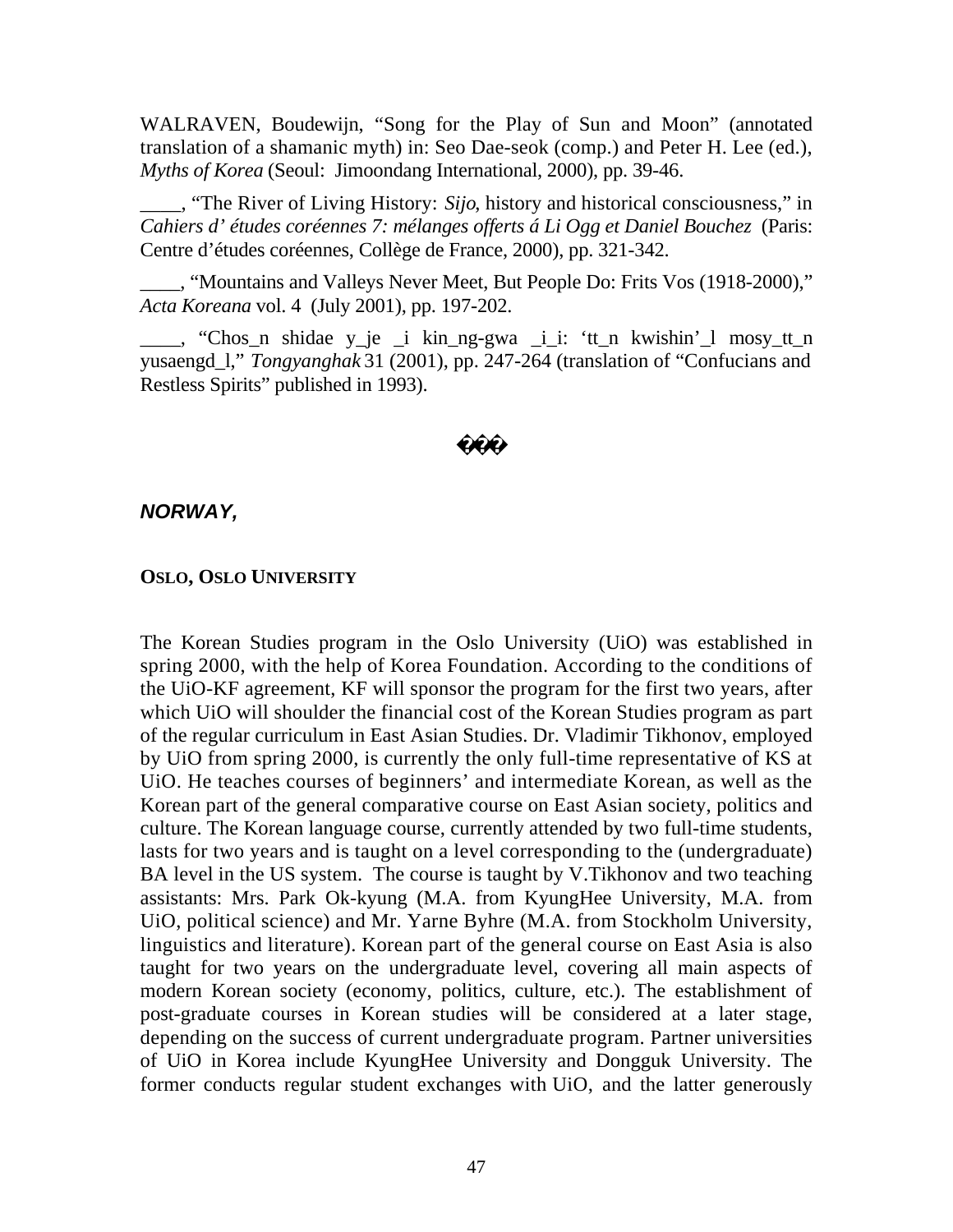donated the whole *Tripitaka Koreana* in modern Korean translation to UiO library, following Dongguk University President Song Sukku's visit to UiO in june, 2001.

Among the various Korea-related activities, Conference of NAJAKS (Nordic Association of Japanese and Korean Studies), held in the UiO from August 30 to September 1, 2001, should be mentioned. Korea-related papers presented for the NAJAKS Conference included:

 1) Key note lectures: Professor John Treat (Yale University), "Close to the Sun: Korean Writers and Japanese Collaboration, 1910-1945"; Professor Ch'oe Byonghon (Seoul National University), "Korean and Japanese Buddhism: similarities and differences"; Professor Yoichi Komori (Tokyo University), "On Korean Writing in Japanese"; Professor Bjarke Frellesvig (Oxford University), "Korean and Japanese Grammar from a Comparative Perspective"

 2) Presentations: Karoly Fendler (Budapest University), "Austro-Hungarian Archives and Korean History (1884-1910)"; Okkyung Park (University of Oslo), "The Exclusion of Political Left in the Authoritarian South Korea"; Seongho Moon (London School of Economics), "Part Time Teachers Organization in Korean Universities"; Jarne Byhre (University of Oslo), "Korean Adoptees Situation in Norway"; Jeong Young-Tae (Inha University), "Labour and Politics in the Age of Global neo-Liberalism: the Case of Korea"; Kim Yongho (Inha Univeristy), "Kang Chungsan's salvific doctrine: Its syncretic structure and significance in the indigenous Korean religious tradition"; Mohan Pankaj (Copenhagen University), "Story of a 'Kogury\_ Stone'(Buddhist interpretation)"; Vladimir Tikhonov (University of Oslo) "State Buddhism, State-Protective Buddhism: Present Projected on the Past?"; Koh Youngjin (Kwangju University), "The Process of Civilization between the West and Korea: Elias theory and Confucianism"

Individual Korea-related scholarly activity of V.Tikhonov for year 2001 included following conference presentations:

- 1. The first stages of Lee Tongin's career (1878-1880) the forerunner of "dependent development"? (Presented for AKSE Conference in London, April 4-8, 2001).
- 2. On the Problem of the Authorship of "Three-point Public Pledge" of 1919's Independence Declaration (Presented for Manhae Festival, Paektamsa Temple, South Korea, August 5, 2001)
- 3. Social Darwinism in Korea and its Influence on Modern Korean Buddhism (Presented at ICAS-2, Berlin, August 9-11, 2001).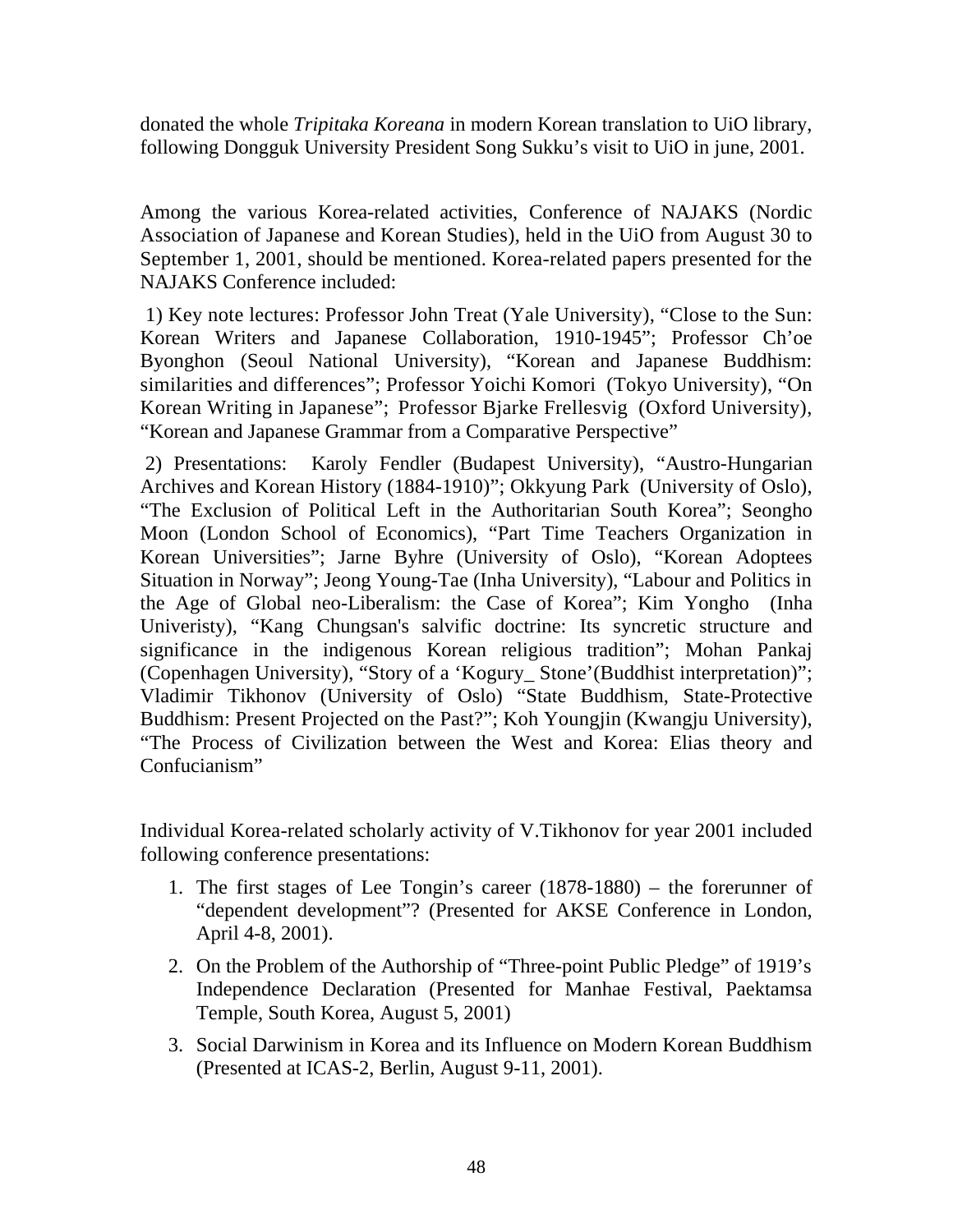Individual Korea-related non-scholarly activity of V.Tikhonov for year 2001 included continuing regular contributions for newspaper "Han'gy\_re" (column: "Killajabi") and weekly "Han'gy\_re 21" (column: "Pak Noja Pugyur\_p t'amh\_m"), and also for weekly *Minju Ch\_ngch'i* (organ of Democratic Labour Party in South Korea) and monthly "Outsider". He also continues to present his review of North European affairs on South Korean BBS (Buddhist Broadcasting Service) radio station (bi-weekly).

## *SWEDEN*

### **Stockholm, Stockholm University**

Department of Korean Studies

Stockholm University

Kraftriket 4

S-106 91 STOCKHOLM, Sweden

**Staffan Rosén** spent the period January-September 2000 as guest-professor at the Institute for Research in Humanities (Zinbun kagaku kenkyusho) at Kyoto University completing a five-year joint Swedish-Japanese research project on the history and the historical source materials of Eastern Central Asia during Han-Sui times. He is presently engaged in the second part of this project dealing with the role of Korea and Japan in the Silk Road system. During the spring semester he has led a series of seminars on Western and Central Asian influences on early Korea. He also has lectured on Korean *hanmun* on post-graduate level as well as Korean grammar and Korean history at under-graduate level. Staffan Rosen also served as external examiner at the Korean departments at the universities of Copenhagen and Oslo.

**Gabriel Jonsson** has lectured on Korean language and Korean modern history at various under-graduate levels. He has spent half of his time as a research fellow at the *Center for Pacific Asia Studies (CPAS)* doing research on contemporary Korean politics and economy.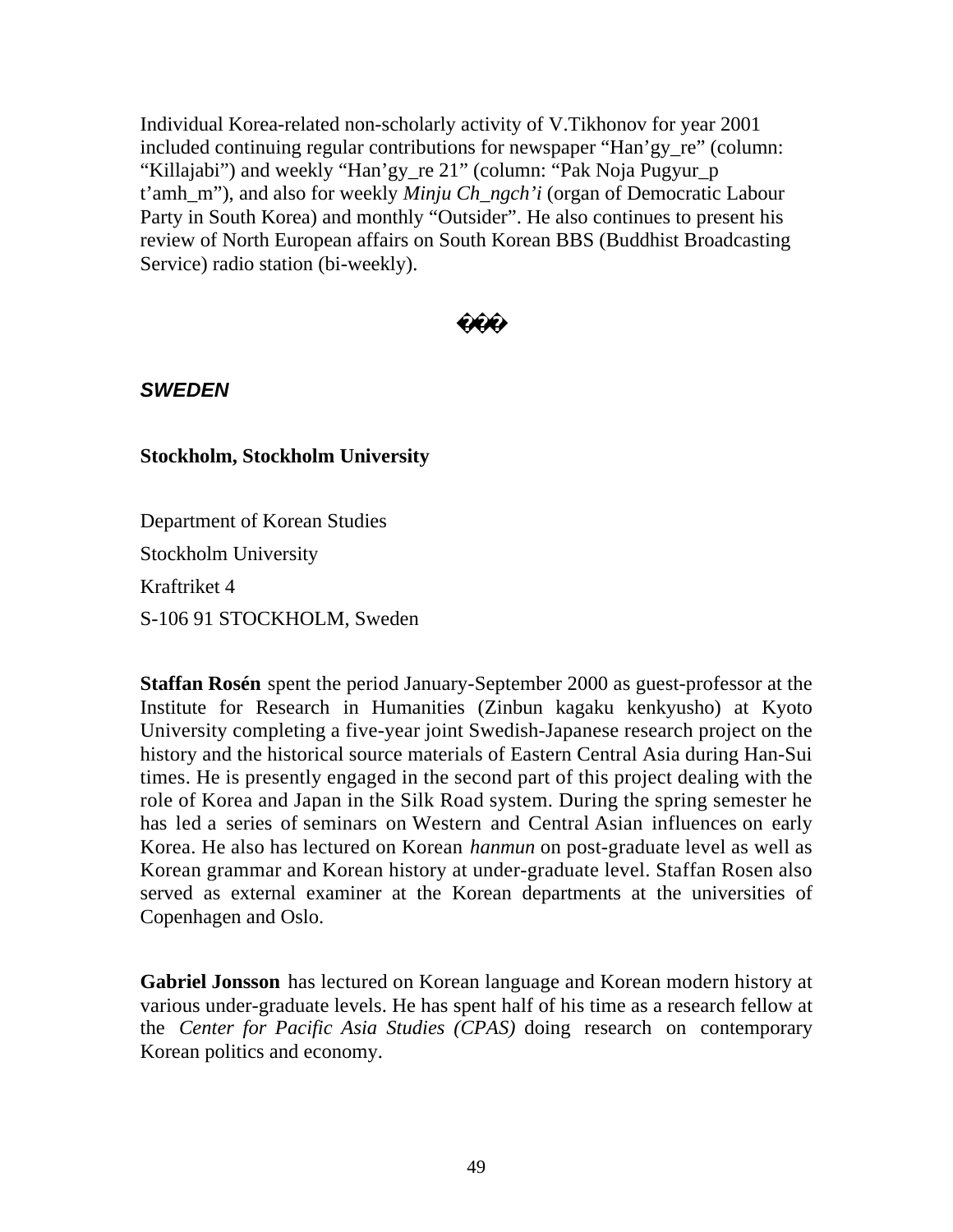**Anders Karlsson** on the 12th of December 2000 defended his PhD thesis on the Hong Ky ng-nae rebellion. The faculty appointed Dr James Lewis, Oxford University, as the official opponent during the public defence of the thesis. In September 2000, Dr Karlsson took up his new post as lecturer at SOAS in London.

**Tobias Hübinette** has been admitted as a new PhD candidate from the 1st of July 2001. He will do research on Korean attitudes towards foreign adoption since the end of the Korean War in 1953.

The research project *The Role of Korea and Japan in the Silk Road System* was initiated by Staffan Rosen in January 2001. Regular seminars have been held at the Department of Korean Studies together with a number of advanced students from the Department of Archaeology at Stockholm University. In this first phase, a number of artifacts found in Silla and Paekche tombs have been studied from an art historical and typological point of view in a Japanese and Central Asian context. So far, reports have been submitted on early glass items (Cecilia Lee), ring-pommel swords (Tobias Marud-Bleckhorns) and royal belts from Korea (Stina Tegnhed) and on some of the Ordos bronzes in the collection of the Museum of Far Eastern Antiquities in Stockholm (Anna Maria Berglöf). In early November 2000 the seminar was visited by the distinguished archaeologist and Silk Road specialist Eduard Rtveladze from Tashkent. As a result of this contact four of the students from the Korean-Archaeology seminar wil in October go to Bactria in western Uzbekistan for two months in order to take part in excavations of an important Silk Road site under the guidance of professor Rtveladze. The site is not far from Tillya Tepe in eastern Afghanistan, where the Silla-like golden crown was found by Soviet archaeologists in the 1970-ies.

During the academic year of 2000/2001, the Dep. of Korean Studies has been visited by a number of scholars from Korea and Europe lecturing on contemporary Korean politics and economy. Some of these lectures have been arranged by our sister department *Center for Pacific Asia Studies.*

On the 11-12 September 2000 a two-day-seminar on the topic *Modern Korean Literature in the Age of Reunification* was held at the Dep. of Korean Studies. Papers were delivered by Paik Nak-chung, Ko Un, Yi Mun-yeol, Kim Yong-jik, Kim Jong-Gil (all from Korea), Anatoli Kim (Russia), Albrecht Huwe (Germany) and Maurizio Riotto (Italy).

On the 12th of December the President of the Republic of Korea Kim Dae Jung visited Stockholm on his way back home after having received the Nobel Peace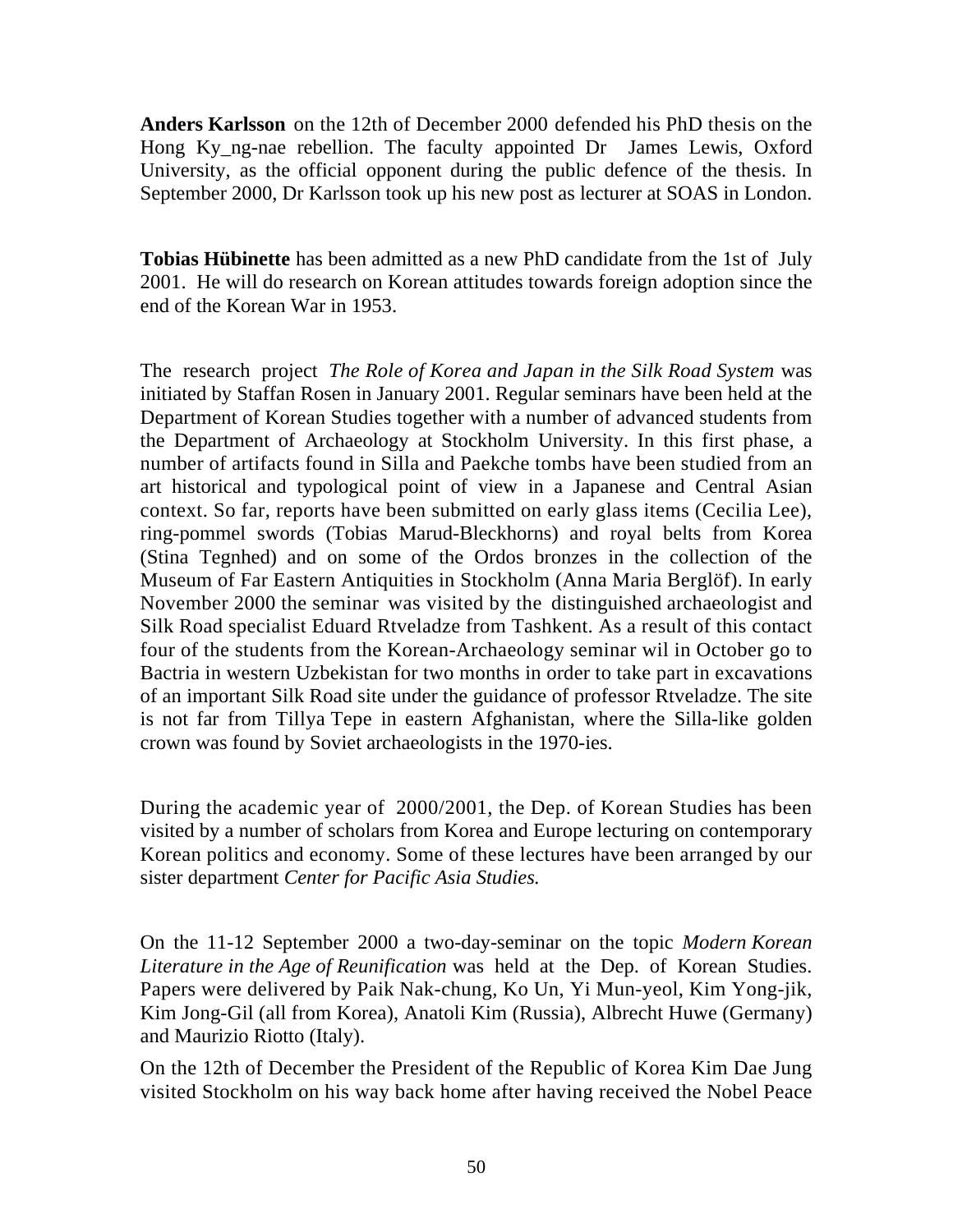Price for the year 2000 in Oslo. Members of the Korean department (Staffan Rosen and Gabriel Jonsson) were invited to both lunch and dinner together with the Korean president hosted by the Swedish speaker of parliament and the Prime Minister respectively. This provided a good opportunity to discuss the situation of Korean Studies in Scandinavia with the President's immediate staff. Swedish TV called upon Gabriel Jonsson to serve as interpreter in some programs about Korea shown in connection with the President's visit.

Recently an agreement of cooperation and exchange has been concluded between Stockholm University and Tan'guk University in Seoul.

When the Korean Association in Sweden celebrated its 40th anniversary at the Museum of Far Eastern Antiquities Staffan Rosen delivered a very well attended lecture titled *From Tillya Tepe to Ky\_ngju. - On the History of the Golden Royal Crowns from Silla.*

### Publications

Gabriel JONSSON & Katharina SOFFRONOW (eds), *Korea: A Stocktaking,* CPAS Conference report, Stockholm 2000.

Gabriel JONSSON, "A Preliminary Assessment of President Kim Dae Jung's Sunshine Policy", *Korea: A Stocktaking,* CPAS, Stockholm 2000, pp 35-55.

\_\_\_\_, "Kim Dae Jung - Who is he?", in Ulla Frisk (ed.), *Japan and Korea in a Nordic Context,* Stockholm 2000, pp. 31-45

\_\_\_\_, "Towards a Breakthrough in inter-Korean Relations?", CPAS Occasional Papers Nr 42, Stockholm 2000, 42 pp.

\_\_\_\_, "Historiskt toppmöte i Pyongyang"[Historical summit in Pyongyang"], *Yoboseyo* Nr 3, Stockholm 2000, 2pp.

\_\_\_\_, "Östtimorkrisen och Sydkorea" ["The East Timor Crisis and South Korea"], *Merdeka & Östtimorinformation,* Nr 13, Stockholm 2001.

Anders KARLSSON, *The Hong Ky\_ngnae Rebellion 1811-1812. Conflict between Central Power and Local Society in 19th -Century Korea,* Stockholm 2000, 290 pp.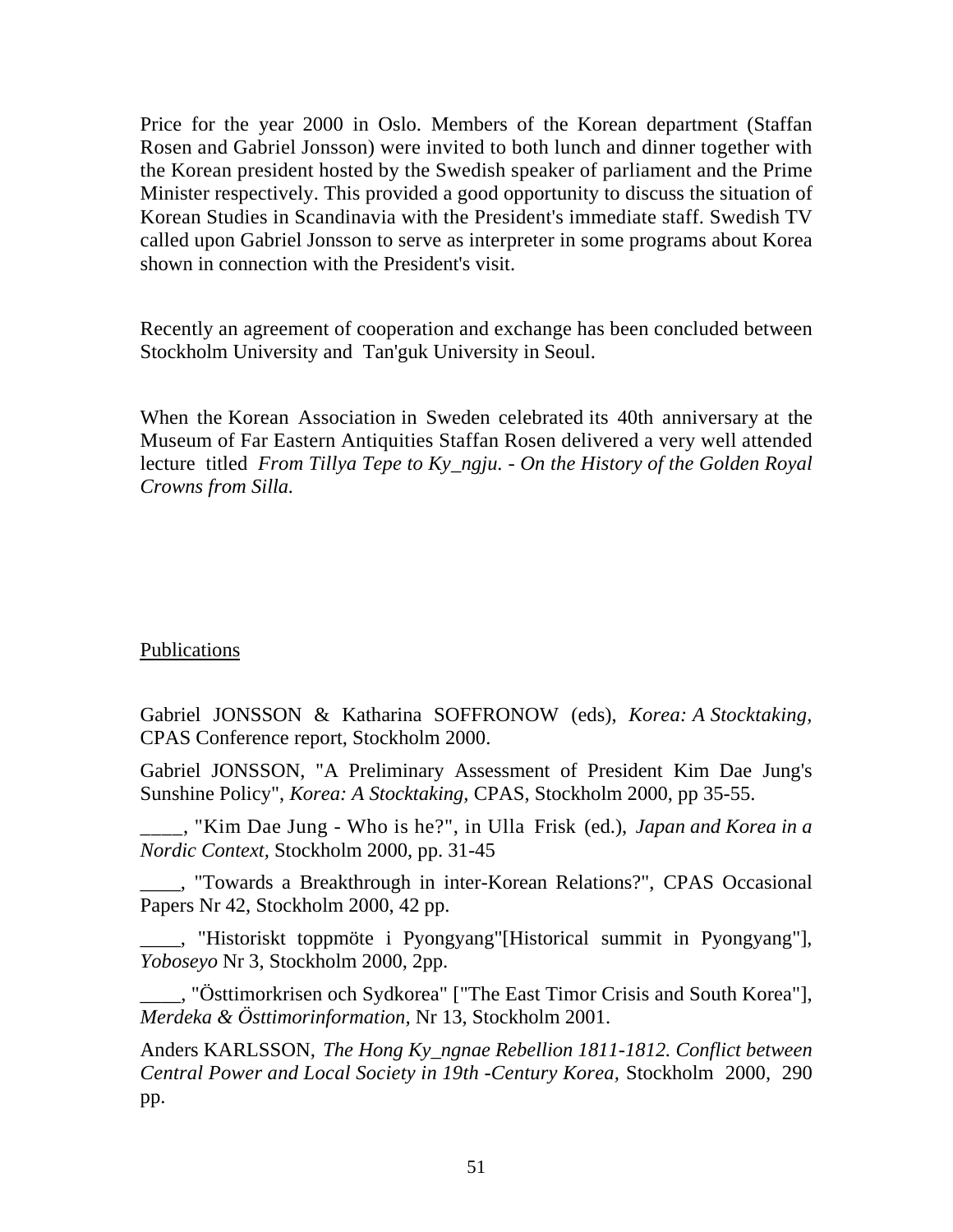Staffan ROSEN, "Saiiki nando tobu chiku ni kansuru sho mondai" ["Some questions concerning the eastern part of the Southern Silk Road"], in *Ryusa shutsudo no monji shiryo [Written Documents Excavated from the Sands],* Kyoto University Press, Kyoto 2000, pp. 301-367.

\_\_\_\_, "Sven Hendin korekushon ni okeru gizo saka bunsho" ["The forged Saka Documents in the Sven Hedin Collection"], in in *Ryusa shutsudo no monji shiryo [Written Documents Excavated from the Sands],* Kyoto University Press, Kyoto 2000, pp. 161-175.

\_\_\_\_, "Trends in Swedish Research on Central Asia", *Chungang Asia y\_n'gu,* Vol. 4, Seoul 2001.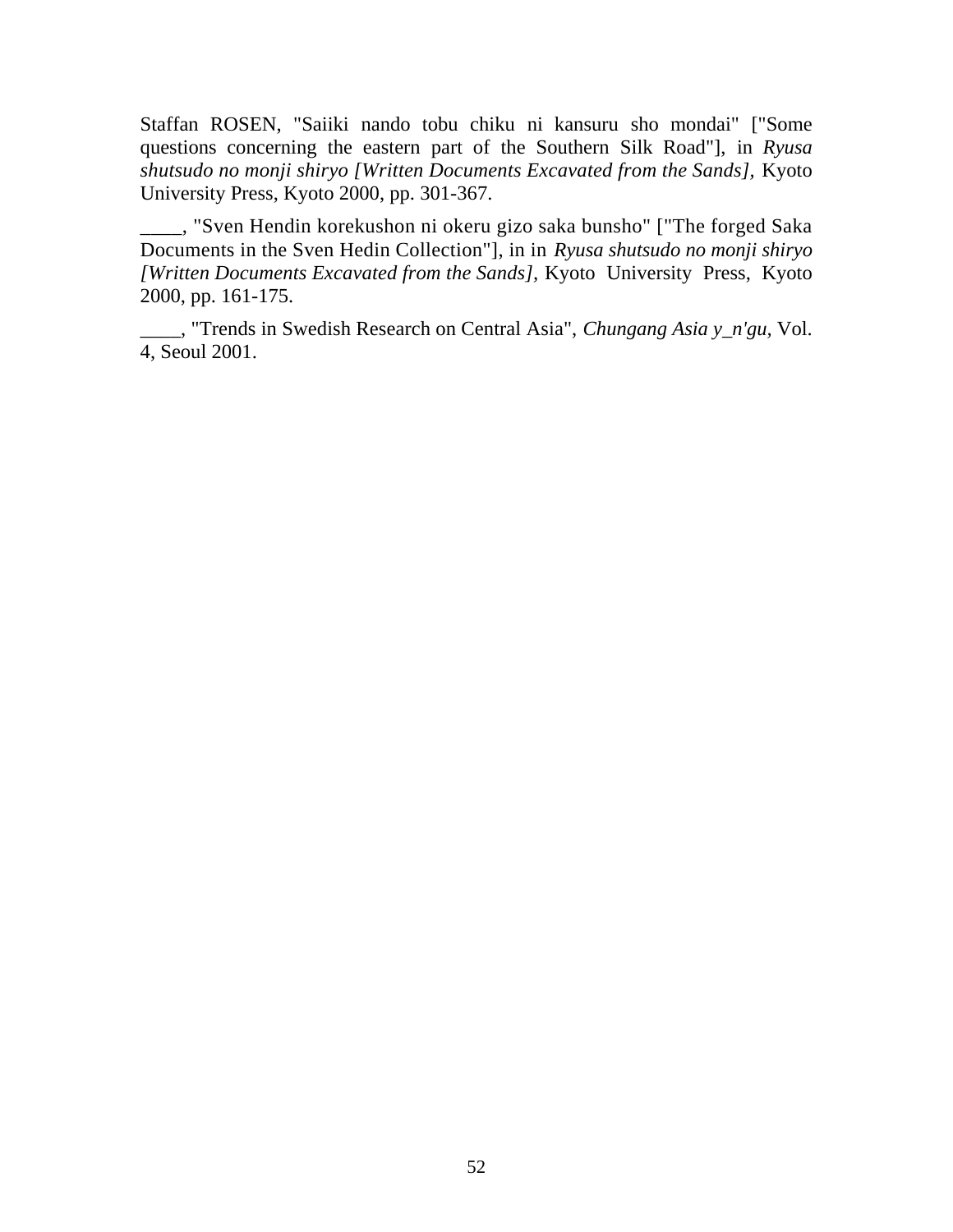## **MISCELLANEA**

### **PUBLICATION ANNOUNCEMENT**

In the fall of 1999, the Institute of Asian Affairs in Hamburg, Germany, conducted a survey on settings for East Asian Studies in Europe and the USA. The term "settings" is meant to comprise any form of academic organization in this particular field of knowledge. The overall goal of the survey has been to capture a snapshot picture of the current state of, and trends in, the institutionalization of East Asian Studies in the two continents.

Now it is our pleasure to announce that the findings of the survey have been published under the following title:

> *SETTINGS FOR EAST ASIAN STUDIES IN EUROPE AND THE USA - AN EXPLORATIVE SURVEY -*

The publication does not promote any prototype for an "ideal" setting for East Asian Studies. Rather, the multiplicity of influences is stressed which shape academic institutions in their inception as well as in later stages of development. The report features one chapter on general characteristics of the academic field of East Asian Studies in Europe vis-à-vis the USA. In addition, ten selected institutions for East Asian Studies are presented with details on their history, structure of governance and funding, resources, and academic organization. The portraits are grouped in three chapters, each with a common theme.

The survey was produced as a joint project of the "Strategic Alliance", a network of institutes doing research on Asia. The Strategic Alliance was initiated by the International Institute of Asian Studies (IIAS) in Leiden, The Netherlands.

More information on the survey, including the full texts of the introduction, the chapter summaries, and the overall summary, can be read, and downloaded, at the IIAS-website. Please go to:

http://www.iias.nl/iias/alliance/osiander/SettingsEAS\_frontpage.html

The full text of the report has appeared as monograph no. 333 in the Series of Monographs from the Institute of Asian Affairs, Hamburg, Germany. The above-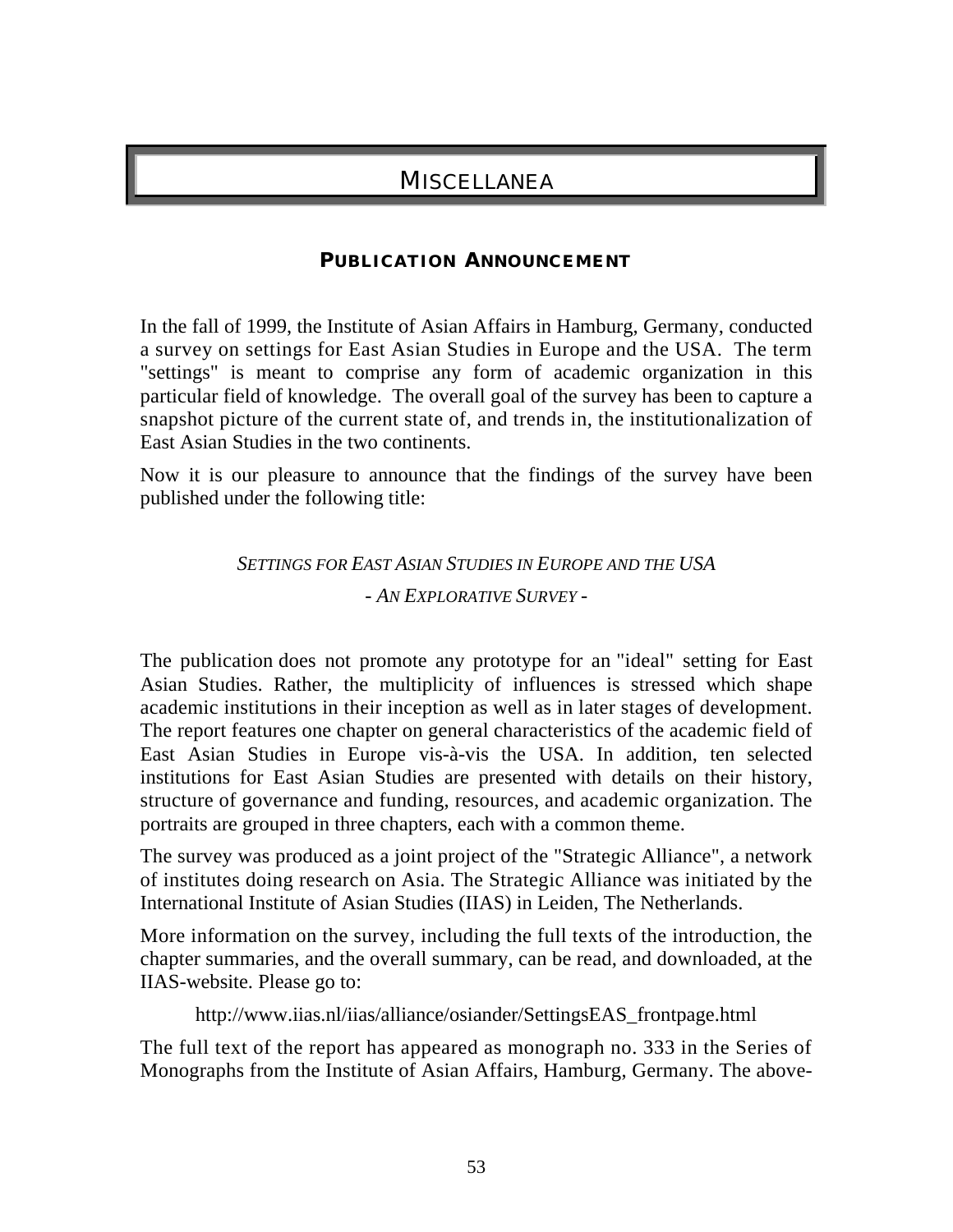mentioned website provides detailed information on how to order the monograph. Or else, you can contact the Institute of Asian Affairs, Hamburg, directly at:

> Institut für Asienkunde Rothenbaumchaussee 32 20148 Hamburg GERMANY Tel.  $++ 49 - 40 - 428874 - 0$ FAX ++ 49 - 40 - 410 7945 ifahh@uni-hamburg.de

*The American Social Science Research Council asked to have the following fellowship announced in the AKSE Newsletter:*

## **SSRC P ROGRAM ON GLOBAL SECURITY & C OOPERATION**

The Global Security and Cooperation Program offers research fellowships to promote innovative approaches to the study of conflict and peace. Fellowships are open to people working on issues related to conflict, security and international cooperation including doctoral students, NGO professionals, activists and scholars. The four types of funding opportunities are: grants for research collaboration in conflict zones, research fellowships for professionals working in international affairs and both postdoctoral and dissertation fellowships on global security and cooperation. The fellowships are designed so as to encourage research that is informed by both academic and professional experience. There are no citizenship or nationality requirements.

For more information and application forms contact GSC at: GLOBAL SECURITY & COOPERATION PROGRAM SOCIAL SCIENCE RESEARCH COUNCIL

810 Seventh Avenue • New York, NY 10019 • tel: (212) 377-2700 • fax: (212) 377-2727 • email: gsc@ssrc.org • web: www.ssrc.org •

**FORMAT FOR INFORMATION TO BE INCLUDED IN NEWSLETTER 26**